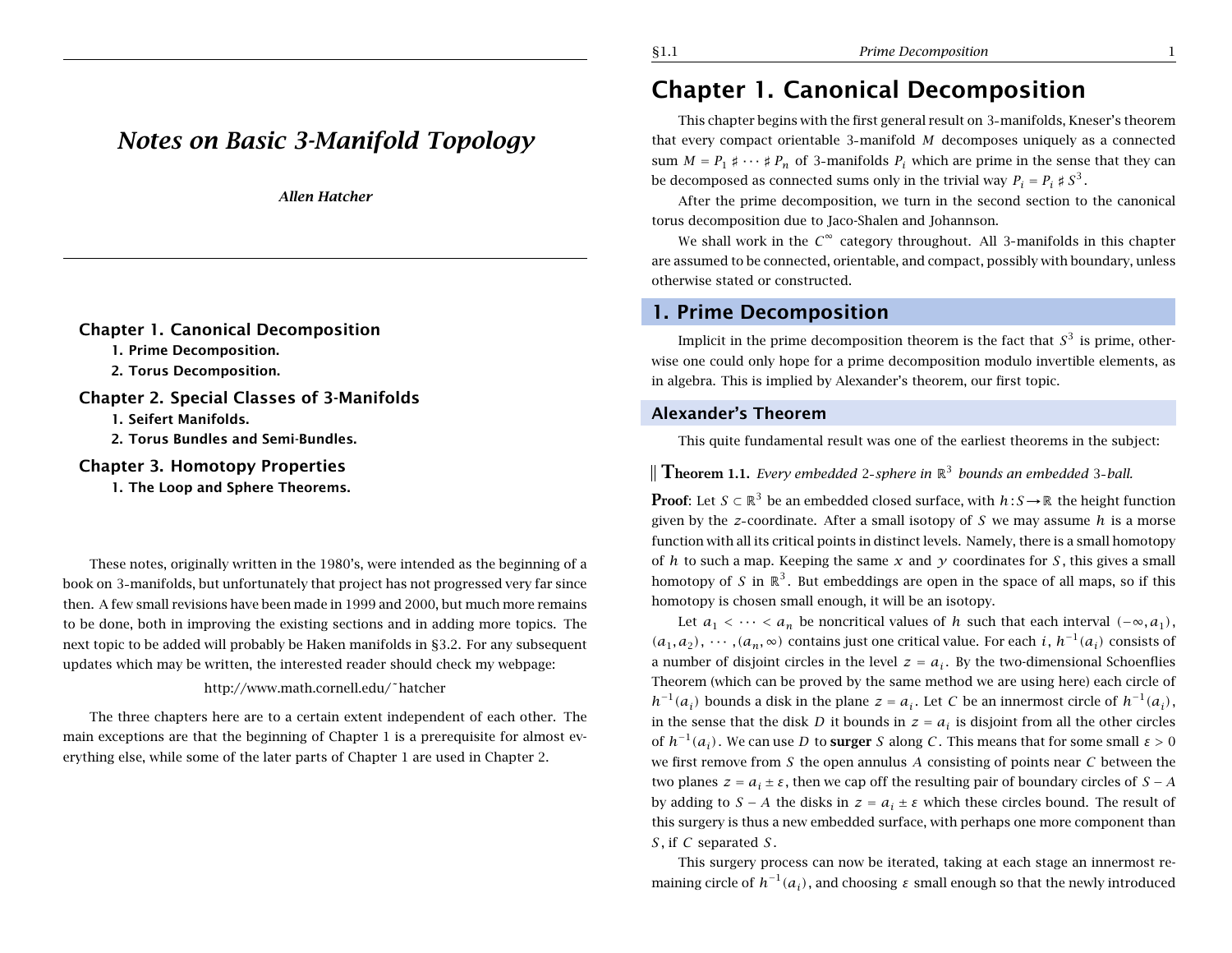

Figure 1.1

**Lemma 1.2.** Each  $S_i$  is isotopic to one of seven models: the four shown in Figure 1.2 plus three more obtained by turning these upside down. Hence each  $S_i$  bounds a *ball.*



Figure 1.2

**Proof**: Consider the case that  $S_i$  has a saddle, say in the level  $z = a$ . First isotope *S<sub>j</sub>* in a neighborhood of this level  $z = a$  so that for some  $\delta > 0$  the subsurface  $S_i^{\delta}$  of *S<sub>i</sub>* lying in *a* − *δ* ≤ *z* ≤ *a* + *δ* is vertical, i.e., a union of vertical line segments, except in a neighborhood *N* ⊂ int $(S_i^{\delta})$  of the saddle, where  $S_j$  has the standard form of the saddles in the models. Next, isotope  $S_j$  so that its subsurface  $S_j'$  (the complement of the horizontal caps) lies in  $S_i^{\delta}$ . This is done by pushing its horizontal caps, innermost ones first, to lie near  $z = a$ , as in Figure 1.3, keeping the caps horizontal throughout the deformation.



Figure 1.3

After this move  $S_i$  is entirely vertical except for the standard saddle and the horizontal caps. Viewed from above,  $S_i$  minus its horizontal caps then looks like two smooth circles, possibly nested, joined by <sup>a</sup> 1 handle, as in Figure 1.4.



#### Figure 1.4

Since these circles bound disks, they can be isotoped to the standard position of one of the models, yielding an isotopy of  $S_i$  to one of the models.

The remaining cases, when  $S_i'$  has a local maximum or minimum, or no critical points, are similar but simpler, so we leave them as exercises.  $\square$ 

Now we assume the given surface *S* is <sup>a</sup> sphere. Each surgery then splits one sphere into two spheres. Reversing the sequence of surgeries, we start with <sup>a</sup> collection of spheres  $S_j$  bounding balls. The inductive assertion is that at each stage of the reversed surgery process we have <sup>a</sup> collection of spheres each bounding <sup>a</sup> ball. For the inductive step we have two balls *A* and *B* bounded by the spheres *∂A* and *∂B* resulting from <sup>a</sup> surgery. Letting the *<sup>ε</sup>* for the surgery go to 0 isotopes *A* and *B* so that *∂A*∩*∂B* equals the horizontal surgery disk *D*. There are two cases, up to changes in notation:

- (i)  $A \cap B = D$ , with pre-surgery sphere denoted  $\partial(A + B)$
- (ii) *B* ⊂ *A*, with pre-surgery sphere denoted  $\partial(A B)$ .

Since *B* is a ball, the lemma below implies that *A* and  $A \pm B$  are diffeomorphic. Since *A* is a ball, so is  $A \pm B$ , and the inductive step is completed.

**Lemma 1.3.** Given an n-manifold M and a ball  $B^{n-1} \subset \partial M$ , let the manifold N be obtained from M by attaching a ball  $B^n$  via an identification of a ball  $B^{n-1} \subset \partial B^n$ *with the ball*  $B^{n-1} \subset \partial M$ *. Then M and N are diffeomorphic.* 

**Proof**: Any two codimension-zero balls in a connected manifold are isotopic. Applying this fact to the given inclusion  $B^{n-1} \subset \partial B^n$  and using isotopy extension, we conclude that the pair  $(B^n, B^{n-1})$  is diffeomorphic to the standard pair. So there is an isotopy of  $\partial N$  to  $\partial M$  in  $N$ , fixed outside  $B^n$ , pushing  $\partial N - \partial M$  across  $B^n$  to  $\partial M - \partial N$ . By isotopy extension,  $M$  and  $N$  are then diffeomorphic.  $\Box$ 

### **Existence and Uniqueness of Prime Decompositions**

Let *M* be a 3-manifold and *S* ⊂ *M* a surface which is properly embedded, i.e., *S* ∩  $\partial M = \partial S$ , a transverse intersection. We do not assume *S* is connected. Deleting a small open tubular neighborhood  $N(S)$  of *S* from *M*, we obtain a 3-manifold  $M \mid S$ which we say is obtained from *M* by **splitting** along *S*. The neighborhood  $N(S)$  is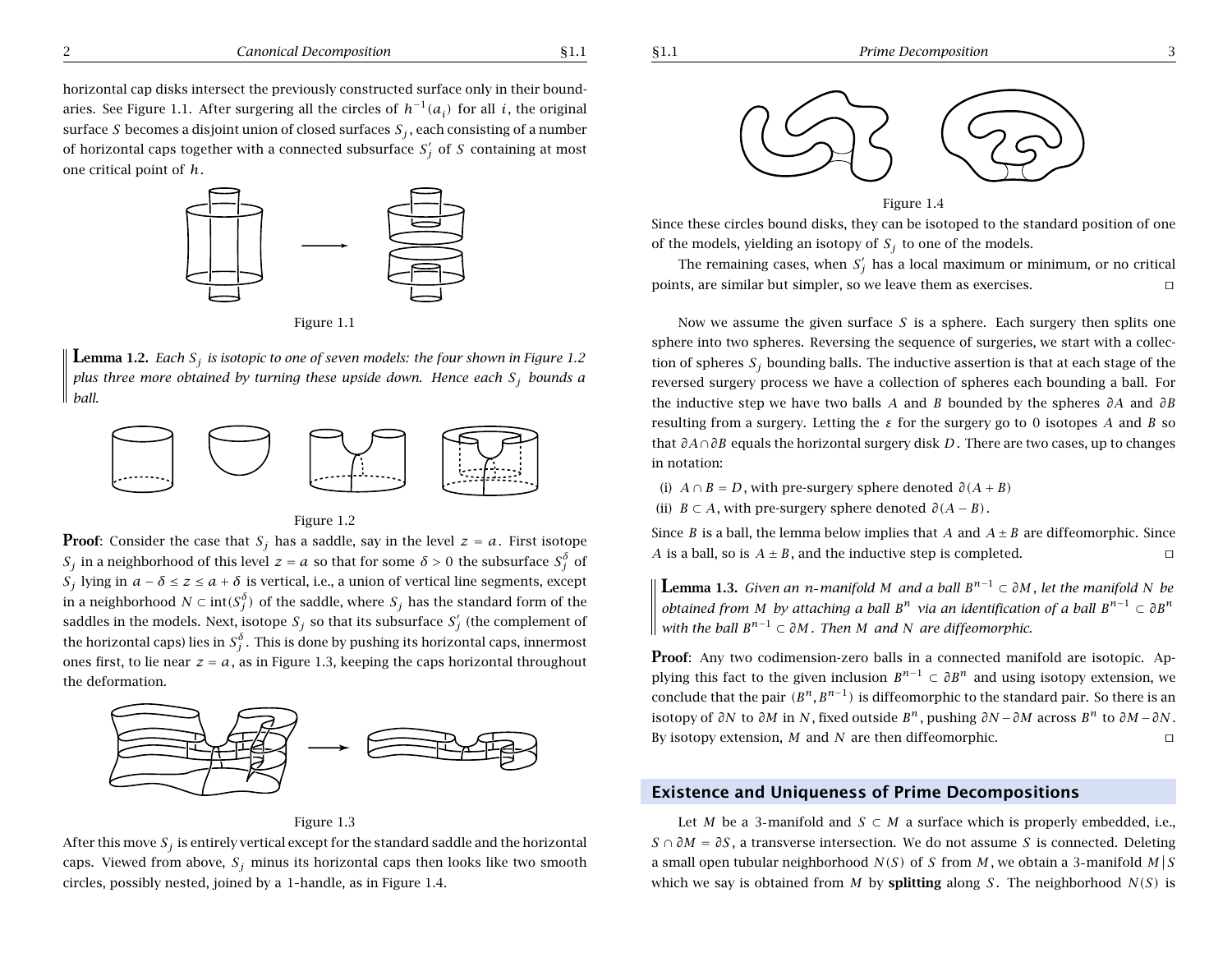an interval-bundle over *S* , so if *M* is orientable,  $N(S)$  is a product  $S\times (-\varepsilon,\varepsilon)$  iff *S* is orientable.

Now suppose that  $M$  is connected and  $S$  is a sphere such that  $M/S$  has two components,  $M'_1$  and  $M'_2$ . Let  $M_i$  be obtained from  $M'_i$  by filling in its boundary sphere corresponding to *S* with <sup>a</sup> ball. In this situation we say *M* is the **connected**  ${\bf sum}~M_1 \sharp M_2.$  We remark that  $M_i$  is uniquely determined by  $M_i'$  since any two ways of filling in a ball  $B^3$  differ by a diffeomorphism of  $\partial B^3$ , and any diffeomorphism of ∂B<sup>3</sup> extends to a diffeomorphism of B<sup>3</sup>. This last fact follows from the stronger assertion that any diffeomorphism of  $\mathcal{S}^2$  is isotopic to either the identity or a reflection (orientation-reversing), and each of these two diffeomorphisms extends over <sup>a</sup> ball. See [Cerf].

The connected sum operation is commutative by definition and has  $S^3$  as an identity since a decomposition  $M = M \nmid S^3$  is obtained by choosing the sphere S to bound a ball in *M* . The connected sum operation is also associative, since in <sup>a</sup> sequence of connected sum decompositions, e.g.,  $M_1 \nless \{M_2 \nless \neg M_3\}$ , the later splitting spheres can be pushed off the balls filling in earlier splitting spheres, so one may assume all the splitting spheres are disjointly embedded in the original manifold *M* . Thus  $M = M_1 \sharp \cdots \sharp M_n$  means there is a collection *S* consisting of  $n-1$  disjoint spheres such that  $M|S$  has  $n$  components  $M'_{i}$ , with  $M_{i}$  obtained from  $M'_{i}$  by filling in with balls its boundary spheres corresponding to spheres of *S* .

A connected 3-manifold  $M$  is called **prime** if  $M = P \nmid Q$  implies  $P = S^3$  or  $Q = S^3$ . For example, Alexander's theorem implies that  $S^3$  is prime, since every 2-sphere in  $S^3$ bounds <sup>a</sup> 3 ball. The latter condition, stronger than primeness, is called irreducibility: *M* is **irreducible** if every 2-sphere  $S^2$  ⊂ *M* bounds a ball  $B^3$  ⊂ *M* . The two conditions are in fact very nearly equivalent:

**Proposition 1.4.** The only orientable prime 3-manifold which is not irreducible is  $S^1 \times S^2$ .

**Proof**: If *M* is prime, every 2-sphere in *M* which separates *M* into two components bounds <sup>a</sup> ball. So if *M* is prime but not irreducible there must exist <sup>a</sup> nonseparating sphere in *M* . For <sup>a</sup> nonseparating sphere *S* in an orientable manifold *M* the union of <sup>a</sup> product neighborhood *S* ×*I* of *S* with <sup>a</sup> tubular neighborhood of an arc joining  $S \times \{0\}$  to  $S \times \{1\}$  in the complement of  $S \times I$  is a manifold diffeomorphic to  $S^1 \times S^2$ minus a ball. Thus  $M$  has  $S^1 {\times} S^2$  as a connected summand. Assuming  $M$  is prime, then  $M = S^1 \times S^2$ .

It remains to show that  $S^1\!\times\! S^2$  is prime. Let  $S\subset S^1\!\times\! S^2$  be a separating sphere, so  $S^1\!\times\!S^2\,|\,S$  consists of two compact 3-manifolds  $V$  and  $W$  each with boundary a 2 sphere. We have  $\mathbb{Z} = \pi_1(S^1 \times S^2) \approx \pi_1 V \ast \pi_1 W$ , so either V or W must be simplyconnected, say  $V$  is simply-connected. The universal cover of  $S^1 {\times} S^2$  can be identified with  $\mathbb{R}^3 - \{0\}$ , and *V* lifts to a diffeomorphic copy  $\widetilde{V}$  of itself in  $\mathbb{R}^3 - \{0\}$ . The sphere

∂ $\widetilde{V}$  bounds a ball in  $\mathbb{R}^3$  by Alexander's theorem. Since  $\partial \widetilde{V}$  also bounds  $\widetilde{V}$  in  $\mathbb{R}^3$ we conclude that  $\widetilde{V}$  is a ball, hence also  $V.$  Thus every separating sphere in  $S^1 {\times} S^2$ bounds a ball, so  $S^1 \times S^2$  is prime.  $\Box$ 

 $\rm T$ heorem 1.5. Let M be compact, connected, and orientable. Then there is a decomposition M =  $P_1 \sharp \cdots \sharp P_n$  with each  $P_i$  prime, and this decomposition is unique up *to insertion or deletion of S*<sup>3</sup> *'s.*

**Proof:** The existence of prime decompositions is harder, and we tackle this first. If *M* contains a nonseparating  $S^2$ , this gives a decomposition  $M = N \sharp S^1 \times S^2$ , as we saw in the proof of Proposition 1.4. We can repeat this step of splitting off an  $S^1\!\times\!S^2$  summand as long as we have nonseparating spheres, but the process cannot be repeated indefinitely since each  $S^1 {\times} S^2$  summand gives a  ${\mathbb Z}$  summand of  $H_1(M)$  , which is <sup>a</sup> finitely generated abelian group since *M* is compact. Thus we are reduced to proving existence of prime decompositions in the case that each 2 sphere in *M* separates. Each 2 sphere component of *∂M* corresponds to <sup>a</sup> *B*<sup>3</sup> summand of *M* , so we may also assume *∂M* contains no 2 spheres.

We shall prove the following assertion, which clearly implies the existence of prime decompositions:

There is <sup>a</sup> bound on the number of spheres in <sup>a</sup> system *S* of disjoint spheres satisfying:

*(*∗*)* No component of *<sup>M</sup>* ||*<sup>S</sup>* is <sup>a</sup> punctured <sup>3</sup> sphere, i.e., <sup>a</sup> compact manifold obtained from  $S^3$  by deleting finitely many open balls with disjoint closures.

Before proving this we make <sup>a</sup> preliminary observation: If *S* satisfies *(*∗*)* and we do surgery on a sphere  $S_i$  of S using a disk  $D \subset M$  with  $D \cap S = \partial D \subset S_i$ , then at least one of the systems S', S'' obtained by replacing  $S_i$  with the spheres  $S_i'$  and  $S_i''$ resulting from the surgery satisfies  $(*)$ . To see this, first perturb  $S_i'$  and  $S_i''$  to be disjoint from  $S_i$  and each other, so that  $S_i$ ,  $S_i'$ , and  $S_i''$  together bound a 3-punctured sphere *P* .





On the other side of  $S_i$  from P we have a component A of M | S , while the spheres  $S_i'$ and  $S_i^{\prime\prime}$  split the component of  $M|S$  containing P into pieces B', B'', and P. If both *B*<sup> $\prime$ </sup> and *B*<sup> $\prime$ </sup> were punctured spheres, then *B*<sup> $\prime$ </sup> ∪ *B*<sup> $\prime$ </sup> ∪ *P*, a component of *M* | *S*, would be a punctured sphere, contrary to hypothesis. So one of  $B'$  and  $B''$ , say  $B'$ , is not a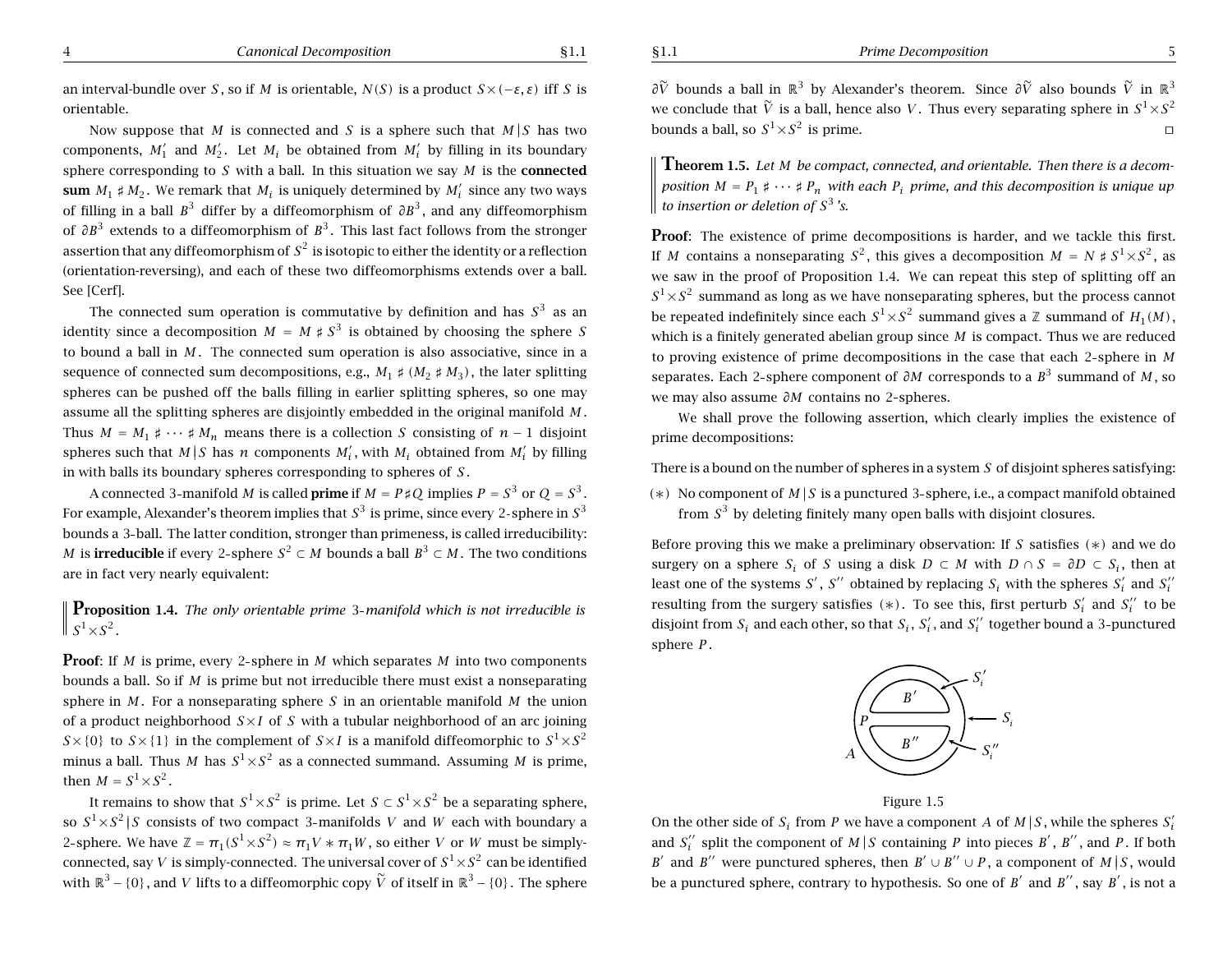punctured sphere. If  $A \cup P \cup B''$  were a punctured sphere, this would force *A* to be <sup>a</sup> punctured sphere, by Alexander's theorem. This is also contrary to hypothesis. So we conclude that neither component of  $M|S'$  adjacent to  $S'$  is a punctured sphere, hence the sphere system  $S'$  satisfies  $(*)$ .

Now we prove the assertion that the number of spheres in <sup>a</sup> system *S* satisfying *(*∗*)* is bounded. Choose <sup>a</sup> smooth triangulation T of *M* . This has only finitely many simplices since *M* is compact. The given system *S* can be perturbed to be transverse to all the simplices of T. This perturbation can be done inductively over the skeleta of T: First make *S* disjoint from vertices, then transverse to edges, meeting them in finitely many points, then transverse to 2 simplices, meeting them in finitely many arcs and circles.

For a 3-simplex  $\tau$  of  $\tau$ , we can make the components of  $S \cap \tau$  all disks, as follows. Such <sup>a</sup> component must meet *∂τ* by Alexander's theorem and condition *(*∗*)*. Consider <sup>a</sup> circle *C* of *S* <sup>∩</sup> *∂τ* which is innermost in *∂τ* . If *C* bounds <sup>a</sup> disk component of  $S \cap \tau$  we may isotope this disk to lie near  $\partial \tau$  and then proceed to a remaining innermost circle *C* . If an innermost remaining *C* does not bound <sup>a</sup> disk component of *S* <sup>∩</sup> *<sup>τ</sup>* we may surger *S* along *C* using <sup>a</sup> disk *D* lying near *∂τ* with *D* ∩ *S* =  $\partial$ *D* = *C*, replacing *S* by a new system *S'* satisfying (\*), in which either *C* does bound a disk component of  $S' \cap \tau$  or *C* is eliminated from  $S' \cap \tau$ . After finitely many such steps we arrive at a system *S* with  $S \cap \tau$  consisting of disks, for each  $\tau$ . In particular, note that no component of the intersection of  $S$  with a 2-simplex of  $T$ can be <sup>a</sup> circle, since this would bound disks in both adjacent 3 simplices, forming <sup>a</sup> sphere of *S* bounding <sup>a</sup> ball in the union of these two 3 simplices, contrary to *(*∗*)*.

Next, for each 2-simplex *σ* we eliminate arcs *α* of  $S \cap \sigma$  having both endpoints on the same edge of  $\sigma$ . Such an  $\alpha$  cuts off from  $\sigma$  a disk *D* which meets only one edge of  $\sigma$ . We may choose  $\alpha$  to be 'edgemost,' so that *D* contains no other arcs of  $S \cap \sigma$ , and hence  $D \cap S = \alpha$  since circles of  $S \cap \sigma$  have been eliminated in the previous step. By an isotopy of *S* supported near  $\alpha$  we then push the intersection arc *α* across *D*, eliminating *α* from *S*  $\cap$  *σ* and decreasing by two the number of points of intersection of *S* with the 1 skeleton of T.



Figure 1.6

After such an isotopy decreasing the number of points of intersection of *S* with the 1-skeleton of  $\mathcal T$  we repeat the first step of making *S* intersect all 3-simplices in disks. This does not increase the number of intersections with the 1-skeleton, so after finitely many steps, we arrive at the situation where *S* meets each 2 simplex only in arcs connecting adjacent sides, and *S* meets 3 simplices only in disks.

Now consider the intersection of *S* with a 2-simplex  $\sigma$ . With at most four exceptions the complementary regions of *S* ∩  $\sigma$  in  $\sigma$  are rectangles with two opposite sides on  $\partial \sigma$  and the other two opposite sides arcs of  $S \cap \sigma$ , as in Figure 1.7. Thus if T has *t* 2-simplices, then all but at most 4*t* of the components of  $M \mid S$  meet all the 2-simplices of  $\mathcal T$  only in such rectangles.



Let *R* be a component of  $M/S$  meeting all 2-simplices only in rectangles. For a 3 simplex *<sup>τ</sup>* , each component of *R*∩*∂τ* is an annulus *A* which is <sup>a</sup> union of rectangles. The two circles of *∂A* bound disks in *<sup>τ</sup>* , and *A* together with these two disks is <sup>a</sup> sphere bounding a ball in  $\tau$ , a component of  $R \cap \tau$  which can be written as  $D^2 \times I$ with  $\partial D^2 \times I = A$ . The *I*-fiberings of all such products  $D^2 \times I$  may be assumed to agree on their common intersections, the rectangles, to give *R* the structure of an *I*-bundle. Since  $\partial R$  consists of sphere components of *S*, *R* is either the product  $S^2 \times I$  or the twisted *I*-bundle over  $\mathbb{R}P^2$ . (*R* is the mapping cylinder of the associated ∂*I* - subbundle, a union of spheres which is a two-sheeted covering space of a connected base surface.) The possibility  $R = S^2 \times I$  is excluded by  $(*)$ . Each *I*-bundle *R* is thus the mapping cylinder of the covering space  $S^2 \to \mathbb{R}P^2$ . This is just  $\mathbb{R}P^3$  minus a ball, so each *I*-bundle *R* gives a connected summand  $\mathbb{R}P^3$  of *M*, hence a  $\mathbb{Z}_2$  direct summand of  $H_1(M)$ . Thus the number of such components *R* of  $M|S$  is bounded. Since the number of other components was bounded by 4t, the number of components of  $M \mid S$ is bounded. Since every 2-sphere in *M* separates, the number of components of  $M \mid S$ is one more than the number of spheres in *S* . This finishes the proof of the existence of prime decompositions.

For uniqueness, suppose the nonprime *M* has two prime decompositions  $M =$  $P_1 \sharp \cdots \sharp P_k \sharp \ell(S^1 \times S^2)$  and  $M = Q_1 \sharp \cdots \sharp Q_m \sharp n(S^1 \times S^2)$  where the  $P_i$ 's and  $Q_i$ 's are irreducible and not *<sup>S</sup>*<sup>3</sup> . Let *<sup>S</sup>* be <sup>a</sup> disjoint union of <sup>2</sup> spheres in *<sup>M</sup>* reducing *<sup>M</sup>* to the *P<sub>i</sub>* 's, i.e., the components of  $M \mid S$  are the manifolds  $P_1, \dots, P_k$  with punctures, plus possibly some punctured  $S<sup>3</sup>$ 's. Such a system *S* exists: Take for example a collection of spheres defining the given prime decomposition  $M = P_1 \sharp \cdots \sharp P_k \sharp \ell(S^1 \times S^2)$ together with a nonseparating  $S^2$  in each  $S^1 \times S^2$ . Note that if *S* reduces *M* to the  $P_i$ 's, so does any system  $S'$  containing  $S$ .

Similarly, let *T* be a system of spheres reducing *M* to the *Q<sub>i</sub>*'s. If  $S \cap T \neq \emptyset$ , we may assume this is a transverse intersection, and consider a circle of  $S \cap T$  which is innermost in *T*, bounding a disk  $D \subset T$  with  $D \cap S = \partial D$ . Using *D*, surger the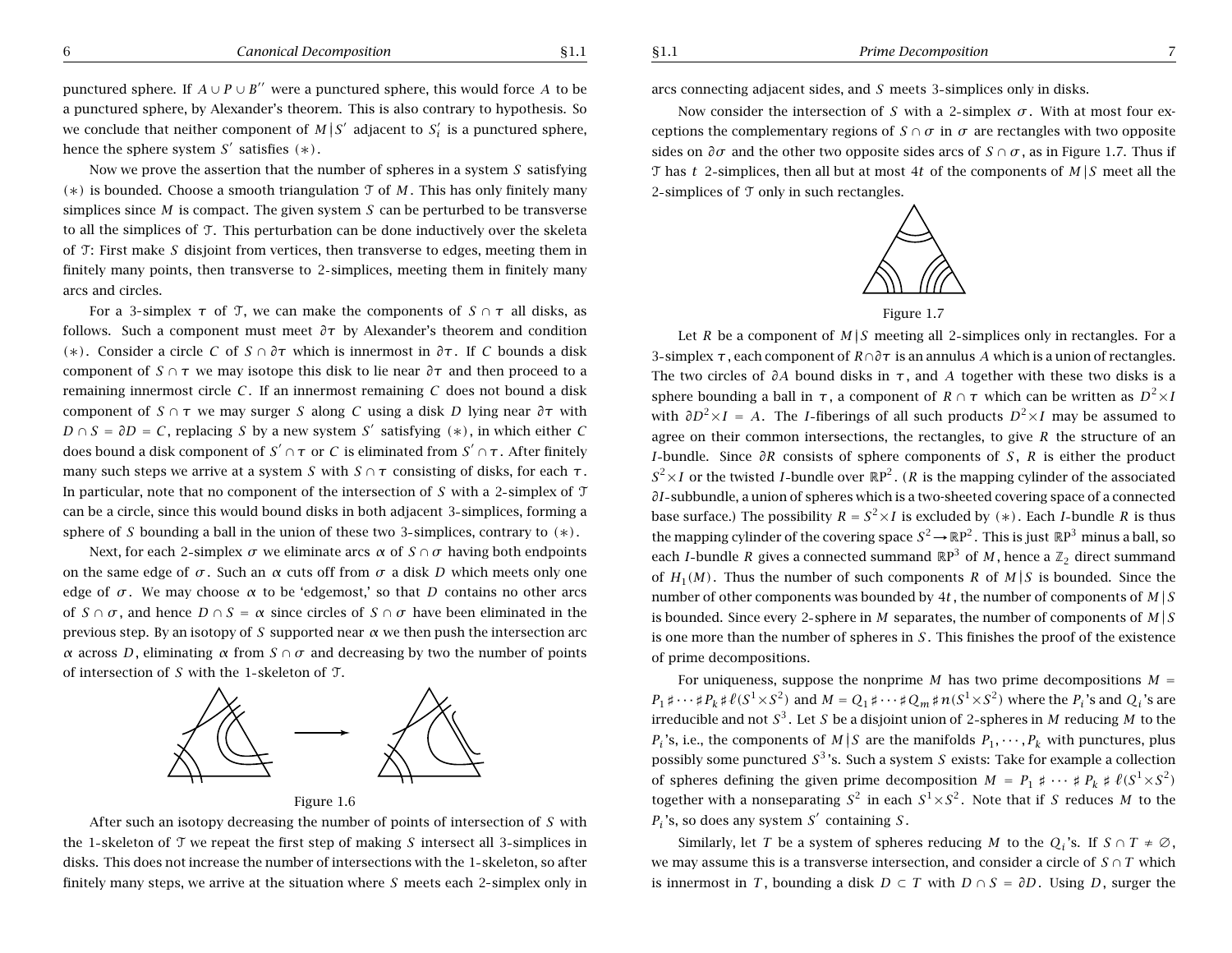sphere  $S_j$  of *S* containing  $\partial D$  to produce two spheres  $S'_j$  and  $S''_j$ , which we may take to be disjoint from  $S_j$ , so that  $S_j$ ,  $S_j'$ , and  $S_j''$  together bound a 3-punctured 3-sphere P. By an earlier remark, the enlarged system  $S \cup S'_{j} \cup S''_{j}$  reduces M to the *Pi* 's. Deleting *Sj* from this enlarged system still gives <sup>a</sup> system reducing *M* to the  $P_i$ 's since this affects only one component of  $M \,|\, S \cup S_j' \cup S_j''$  , by attaching  $P$  to one of its boundary spheres, which has the net effect of simply adding one more puncture to this component.

The new system S' meets T in one fewer circle, so after finitely many steps of this type we produce a system S disjoint from T and reducing M to the  $P_i$ 's. Then *S* ∪ *T* is a system reducing *M* both to the  $P_i$ 's and to the  $Q_i$ 's. Hence  $k = m$  and the  $P_i$ 's are just a permutation of the  $Q_i$ 's.

Finally, to show  $\ell = n$ , we have  $M = N \sharp \ell(S^1 \times S^2) = N \sharp n(S^1 \times S^2)$ , so  $H_1(M) =$  $H_1(N) \oplus \mathbb{Z}^{\ell} = H_1(N) \oplus \mathbb{Z}^n$ , hence  $\ell =$  $n$ .

The proof of the Prime Decomposition Theorem applies equally well to manifolds which are not just orientable, but oriented. The advantage of working with oriented manifolds is that the operation of forming  $M_1 \nleftrightarrow M_2$  from  $M_1$  and  $M_2$  is well-defined: Remove an open ball from  $M_1$  and  $M_2$  and then identify the two resulting boundary spheres by an orientation-reversing diffeomorphism, so the orientations of  $M_1$  and  $M_2$  fit together to give a coherent orientation of  $M_1 \sharp M_2$ . The gluing map  $S^2 {\,\rightarrow\,} S^2$  is then uniquely determined up to isotopy, as we remarked earlier.

Thus to classify oriented compact 3 manifolds it suffices to classify the irreducible ones. In particular, one must determine whether each orientable irreducible 3 manifold possesses an orientation-reversing self-diffeomorphism.

To obtain <sup>a</sup> prime decomposition theorem for nonorientable manifolds requires very little more work. In Proposition 1.4 there are now two prime non-irreducible manifolds,  $S^1 {\times} S^2$  and  $S^1 \widetilde{\times} S^2$ , the nonorientable  $S^2$  bundle over  $S^1$ , which can also arise from <sup>a</sup> nonseparating 2 sphere. Existence of prime decompositions then works as in the orientable case. For uniqueness, one observes that  $N \sharp S^1 \times S^2 = N \sharp S^1 \tilde{\times} S^2$  if *N* is nonorientable. This is similar to the well-known fact in one lower dimension that connected sum of <sup>a</sup> nonorientable surface with the torus and with the Klein bottle give the same result. Uniqueness of prime decomposition can then be restored by replacing all the  $S^1 {\times} S^2$  summands in nonorientable manifolds with  $S^1 \widetilde{\times} S^2$  's.

A useful criterion for recognizing irreducible 3 manifolds is the following:

 ${\bf P}$ roposition 1.6. If  $p$  :  $\widetilde{M}$   $\rightarrow$   $M$  is a covering space and  $\widetilde{M}$  is irreducible, then so is  $M$  .

**Proof**: A sphere  $S \subset M$  lifts to spheres  $\widetilde{S} \subset \widetilde{M}$ . Each of these lifts bounds a ball in  $\widetilde{M}$  since  $\widetilde{M}$  is irreducible. Choose a lift  $\widetilde{S}$  bounding a ball  $B$  in  $\widetilde{M}$  such that no other lifts of S lie in B, i.e.,  $\widetilde{S}$  is an innermost lift. We claim that  $p$  :  $B\!\rightarrow\!p(B)$  is a covering space. To verify the covering space property, consider first a point  $x \in p(B) - S$ , with

*U* a small ball neighborhood of x disjoint from S. Then  $p^{-1}(U)$  is a disjoint union of balls in  $\widetilde{M}$  –  $p^{-1}(S)$  , and the ones of these in  $B$  provide a uniform covering of  $U$  . On the other hand, if  $x \in S$ , choose a small ball neighborhood U of x meeting S in a disk. Again  $p^{-1}(U)$  is a disjoint union of balls, only one of which,  $\widetilde{U}$  say, meets *B* since we chose  $\widetilde{S}$  innermost and  $p$  is one-to-one on  $\widetilde{S}$ . Therefore  $p$  restricts to a homeomorphism of  $\widetilde{U}\cap B$  onto a neighborhood of  $x$  in  $p(B)$  , and the verification that  $p: B \rightarrow p(B)$  is a covering space is complete. This covering space is single-sheeted on  $\widetilde{S}$ , hence on all of B, so  $p : B \to p(B)$  is a homeomorphism with image a ball bounded  $bvS.$  $S$  . Turns are turns as  $S$  . Turns and  $S$  is turns as  $\Box$ 

The converse of Proposition 1.6 will be proved in §3.1.

By the proposition, manifolds with universal cover  $S^3$  are irreducible. This includes  $\mathbb{R} \text{P}^3$ , and more generally each 3-dimensional lens space  $L_{p/q}$ , which is the quotient space of  $S^3$  under the free  $\mathbb{Z}_q$  action generated by the rotation  $(z_1, z_2) \mapsto$  $(e^{2\pi i/q}z_1, e^{2p\pi i/q}z_2)$ , where  $S^3$  is viewed as the unit sphere in  $\mathbb{C}^2$ .

For a product  $M = S^1 {\times} F^2$ , or more generally any surface bundle  $F^2 {\,\rightarrow\,} M {\,\rightarrow\,} S^1,$ with  $F^2$  a compact connected surface other than  $S^2$  or  $\mathbb{R} \mathrm{P}^2$ , the universal cover of *M* − ∂*M* is  $\mathbb{R}^3$  , so such an *M* is irreducible.

Curiously, the analogous covering space assertion with 'irreducible' replaced by 'prime' is false, since there is a 2-sheeted covering  $S^1 \times S^2 \to \mathbb{R}P^3 \sharp \mathbb{R}P^3$ . Namely,  $\mathbb{R}P^3 \sharp \mathbb{R}P^3$  is the quotient of  $S^1 \times S^2$  under the identification  $(x, y) \sim (\rho(x), -y)$  with  $\rho$  a reflection of the circle. This quotient can also be described as the quotient of  $I\!\times\! S^2$ where  $(x, y)$  is identified with  $(x, -y)$  for  $x \in \partial I$ . In this description the 2-sphere giving the decomposition  $\mathbb{R} \mathrm{P}^3 \sharp \mathbb{R} \mathrm{P}^3$  is  $\{ \frac{1}{2} \} \times S^2.$ 

### **Exercises**

1. Prove the (smooth) Schoenflies theorem in  $\mathbb{R}^2$ : An embedded circle in  $\mathbb{R}^2$  bounds an embedded disk.

2. Show that for compact  $M^3$  there is a bound on the number of 2-spheres  $S_i$  which can be embedded in M disjointly, with no  $S_i$  bounding a ball and no two  $S_i$  's bounding a product  $S^2{\times}I$  .

3. Use the method of proof of Alexander's theorem to show that every torus  $T\subset S^3$ bounds a solid torus  $S^1 {\times} D^2 \subset S^3$  on one side or the other. (This result is also due to Alexander.)

4. Develop an analog of the prime decomposition theorem for splitting <sup>a</sup> compact irreducible 3 manifolds along disks rather than spheres. In <sup>a</sup> similar vein, study the operation of splitting nonorientable manifolds along  $\mathbb{R}P^2$ 's with trivial normal bundles.

5. Show: If  $M^3 \subset \mathbb{R}^3$  is a compact submanifold with  $H_1(M) = 0$ , then  $\pi_1(M) = 0$ .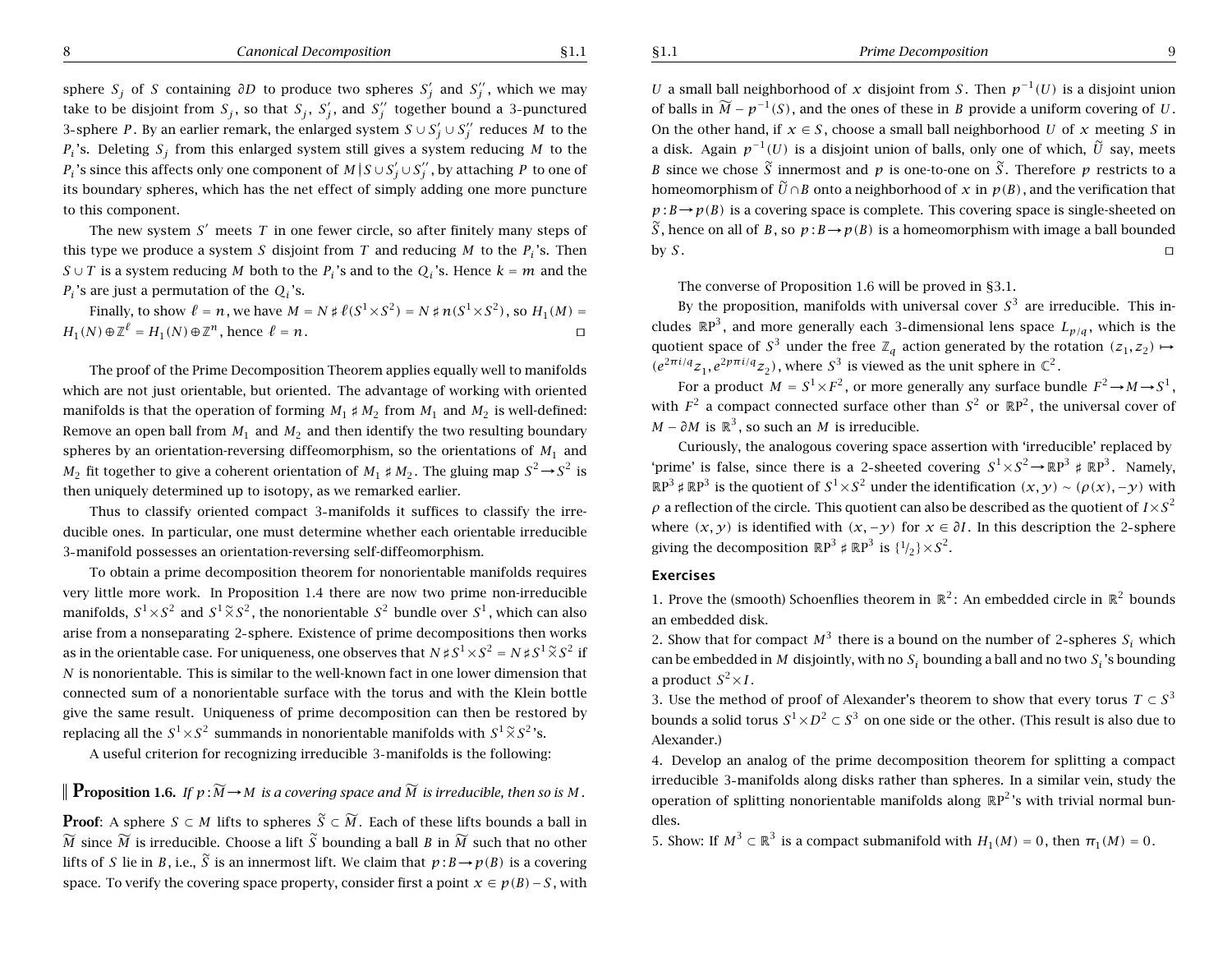# **2. Torus Decomposition**

Beyond the prime decomposition, there is <sup>a</sup> further canonical decomposition of irreducible compact orientable 3 manifolds, splitting along tori rather than spheres. This was discovered only in the mid 1970's, by Johannson and Jaco-Shalen, though in the simplified geometric version given here it could well have been proved in the 1930's. (A 1967 paper of Waldhausen comes very close to this geometric version.) Perhaps the explanation for this late discovery lies in the subtlety of the uniqueness statement. There are counterexamples to <sup>a</sup> naive uniqueness statement, involving <sup>a</sup> class of manifolds studied extensively by Seifert in the 1930's. The crucial observation, not made until the 1970's, was that these Seifert manifolds give rise to the only counterexamples.

### **Existence of Torus Decompositions**

A properly embedded surface  $S \subset M^3$  is called 2-sided or 1-sided according to whether its normal *I*-bundle is trivial or not. A 2-sided surface without  $S^2$  or  $D^2$ components is called **incompressible** if for each disk  $D \subset M$  with  $D \cap S = \partial D$  there is a disk  $D' \subset S$  with  $\partial D' = \partial D$ . See Figure 1.8. Thus, surgery on S cannot produce a simpler surface, but only splits off an  $S^2$  from  $S$ .





A disk *D* with *D* ∩ *S* = *∂D* will sometimes be called <sup>a</sup> **compressing disk** for *S* , whether *o*r not a disk  $D' \subset S$  with  $\partial D' = \partial D$  exists.

As <sup>a</sup> matter of convenience, we extend the definition of incompressibility to allow *S* to have disk components which are not isotopic rel boundary to disks in *∂M* .

Here are some preliminary facts about incompressible surfaces:

**(1)** A surface is incompressible iff each of its components is incompressible. The 'if' half of this is easy. For the 'only if,' let  $D \subset M$  be a compressing disk for one component *Si* of *S* . If *D* meets other components of *S* , surger *D* along circles of *D* ∩ *S*, innermost first as usual, to produce a new *D* with the same boundary circle, and meeting *S* only in this boundary circle. Then apply incompressibility of *S* .

**(2)** A connected 2 sided surface *S* which is not <sup>a</sup> sphere or disk is incompressible if the map  $\pi_1(S) \to \pi_1(M)$  induced by inclusion is injective. For if  $D \subset M$  is a compressing disk, then *∂D* is nullhomotopic in *M* , hence also in *S* by the *<sup>π</sup>*<sup>1</sup> assumption. Then it is <sup>a</sup> standard fact that <sup>a</sup> nullhomotopic embedded circle in <sup>a</sup> surface bounds a disk in the surface. Note that it is enough for the two inclusions of  $S$  into  $M\vert S$  to be injective on  $\pi_1.$ 

The converse is also true, as is shown in Corollary 3.3. For 1 sided surfaces these two conditions for incompressibility are no longer equivalent,  $π₁$ -injectivity being strictly stronger in general; see the exercises. We emphasize, however, that in these notes we use the term 'incompressible' only in reference to 2 sided surfaces.

**(3)** There are no incompressible surfaces in  $\mathbb{R}^3$ , or equivalently in  $S^3$ . This is immediate from the converse to (2), but can also be proved directly, as follows. As we saw in the proof of Alexander's theorem, there is <sup>a</sup> sequence of surgeries on *S* along horizontal disks in  $\mathbb{R}^3$  converting  $S$  into a disjoint union of spheres. Going through this sequence of surgeries in turn, either <sup>a</sup> surgery disk exhibits *S* as compressible, or it splits *S* into two surfaces one of which is <sup>a</sup> sphere. This sphere bounds balls on each side in  $S^3$ , and we can use one of these balls to isotope  $S$  to the other surface produced by the surgery. At the end of the sequence of surgeries we have isotoped *S* to a collection of spheres, but the definition of incompressibility does not allow spheres.

**(4)** A 2 sided torus *T* in an irreducible *M* is compressible iff either *T* bounds a solid torus  $S^1 {\times} D^2 \subset M$  or  $T$  lies in a ball in  $M.$  For if  $T$  is compressible there is a surgery of *T* along some disk *D* which turns *T* into <sup>a</sup> sphere. This sphere bounds <sup>a</sup> ball *B* ⊂ *M* by the assumption that M is irreducible. There are now two cases: If  $B \cap D = \emptyset$  then reversing the surgery glues together two disks in *∂B* to create <sup>a</sup> solid torus bounded by *T*. The other possibility is that  $D \subset B$ , and then  $T \subset B$ . Note that if  $M = S^3$  the ball *B* can be chosen disjoint from *D*, so the alternative  $D \subset B$  is not needed. Thus using statement (3) above we obtain the result, due to Alexander, that a torus in  $S^3$ bounds a solid torus on one side or the other.

**(5)** If  $S \subset M$  is incompressible, then M is irreducible iff  $M \mid S$  is irreducible. For suppose  $M$  is irreducible. Then a 2-sphere in  $M\,|\,S$  bounds a ball in  $M$  , which must be disjoint from *S* by statement (3) above, so *<sup>M</sup>* ||*<sup>S</sup>* is irreducible. Conversely, given an *S*<sup>2</sup> ⊂ *M* , consider a circle of *S* ∩ *S*<sup>2</sup> which is innermost in *S*<sup>2</sup> , bounding a disk *D* ⊂ *S*<sup>2</sup> with  $D \cap S = \partial D$ . By incompressibility of S,  $\partial D$  bounds a disk  $D' \subset S$ . The sphere *D*∪*D'* bounds a ball *B* ⊂ *M* if *M* |*S* is irreducible. We must have *B*∩*S* = *D'* , otherwise the component of S containing  $D<sup>′</sup>$  would be contained in B, contrary to statement (3). Isotoping  $S^2$  by pushing  $D$  across  $B$  to  $D'$ , and slightly beyond, eliminates the circle *∂D* from *S* ∩ *<sup>S</sup>*<sup>2</sup> , plus any other circles which happen to lie in *<sup>D</sup>*<sup>0</sup> . Repeating this step, we eventually get  $S^2 \subset M \,|\, S$ , so  $S^2$  bounds a ball and  $M$  is irreducible.

**Proposition 1.7.** For a compact irreducible M there is a bound on the number of  $\iota$  *components in a system*  $S = S_1 \cup \cdots \cup S_n$  *of disjoint closed connected incompressible* surfaces  $S_i \subset M$  such that no component of M  $|S|$  is a product  $T \times I$  with T a closed *surface.*

**Proof:** This follows the scheme of the proof of existence of prime decompositions. First, perturb *S* to be transverse to <sup>a</sup> triangulation of *M* and perform the following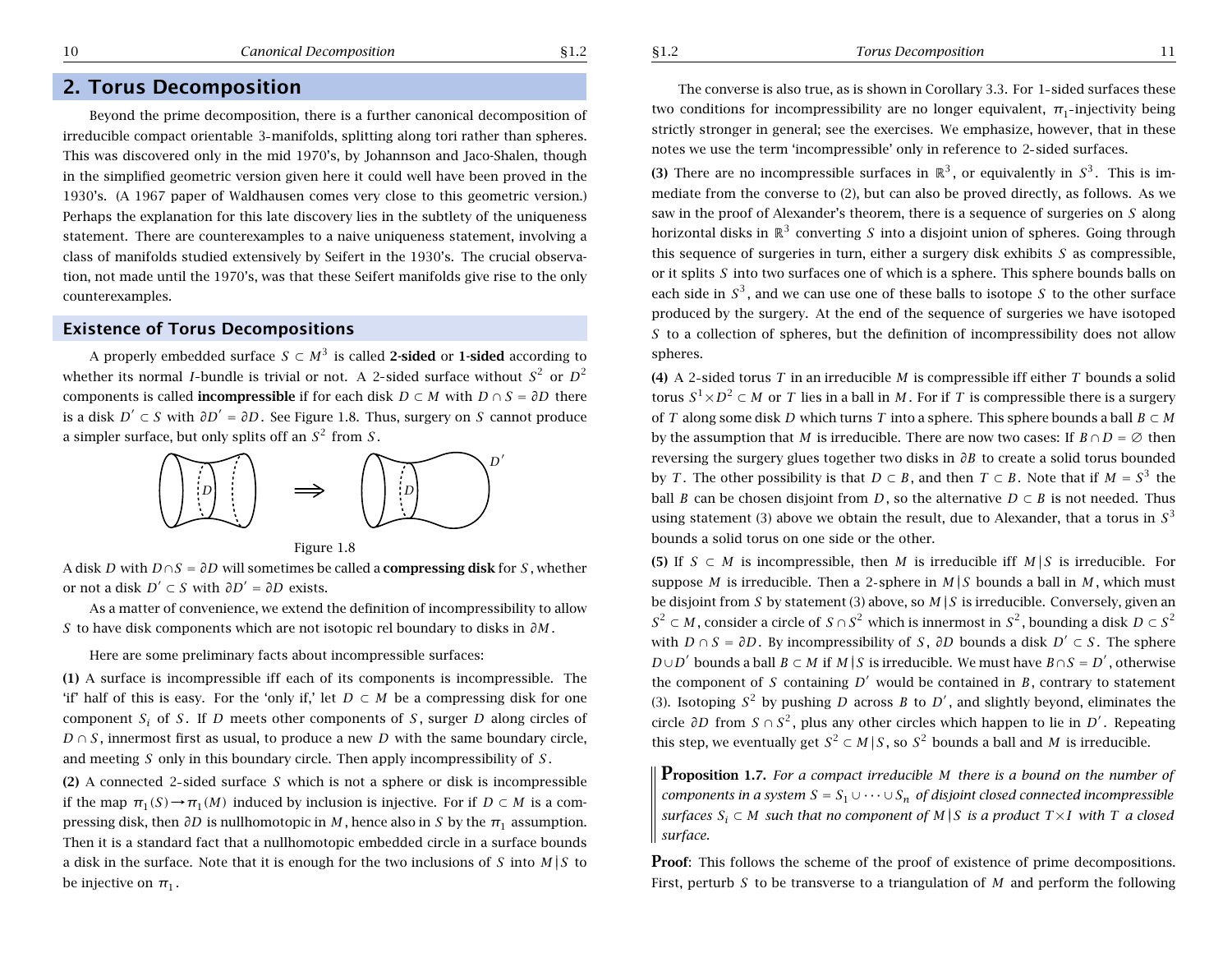two steps to simplify the intersections of  $S$  with 2-simplices  $\sigma^2$  and 3-simplices  $\sigma^3$ : (1) Make all components of  $S \cap \sigma^3$  disks. In the proof of prime decomposition, this was done by surgery, but now the surgeries can be achieved by isotopy. Namely, given a surgery disk  $D \subset M$  with  $D \cap S = \partial D$ , incompressibility gives a disk  $D' \subset S$  with *∂D'* = *∂D*. The sphere *D* ∪ *D'* bounds a ball *B* ⊂ *M* since *M* is irreducible. We have  $B \cap S = D'$ , otherwise a component of S would lie in B. Then isotoping S by pushing  $D^{\prime}$  across *B* to *D* and a little beyond replaces *S* by one of the two surfaces produced by the surgery.

Note that Step (1) eliminate circles of  $S \cap \sigma^2$ , since such a circle would bound disks in both adjacent  $\sigma^3$ 's, producing a sphere component of  $S.$ 

(2) Eliminate arcs of  $S \cap \sigma^2$  with both endpoints on the same edge of  $\sigma^2$ , by isotopy of *S* .

After these simplifications, components of  $M/S$  meeting 2-simplices only in rectangles are *I* bundles (disjoint from *∂M* ), as before. Trivial *I* bundles are ruled out by hypothesis, assuming  $n \geq 2$  so that M is not a fiber bundle with fiber  $S = S_1$ . Nontrivial *I* bundles are tubular neighborhoods of 1 sided (hence nonseparating) surfaces  $T_1, \dots, T_m$ , say. We may assume M is connected, and then reorder the components *S*<sub>*i*</sub> of *S* so that *M*  $|(S_1 ∪ ⋯ ∪ S_k)|$  is connected and each of  $S_{k+1}, ⋯$  *,S*<sub>*n*</sub> separates *M* |  $(S_1$  ∪ ··· ∪  $S_k$ ). The surfaces  $S_1$ , ···,  $S_k$ ,  $T_1$ , ···,  $T_m$  give linearly independent elements of  $H_2(M; \mathbb{Z}_2)$ , for a linear relation among them with  $\mathbb{Z}_2$  coefficients would imply that some subcollection of them forms the boundary of <sup>a</sup> 3 dimensional submanifold of *M* . (Consider simplicial homology with respect to <sup>a</sup> triangulation of *M* in which all these surfaces are subcomplexes.) This is impossible since the complement of the collection is connected, hence also the complement of any subcollection.

Thus  $k + m$  is bounded by the dimension of  $H_2(M; \mathbb{Z}_2)$ . The number of components of  $M|S$ , which is  $n - k + 1$ , is bounded by  $m + 4t$ , t being the number of 2 simplices in the given triangulation. Combining these bounds, we obtain the inequalities  $n + 1 \leq k + m + 4t \leq 4t + \dim H_2(M; \mathbb{Z}_2)$ . This gives a bound on *n*, the number of *Si* 's.  $\Box$ 

A properly embedded surface *S* ⊂ *M* is called *∂* **parallel** if it is isotopic, fixing *∂S* , to <sup>a</sup> subsurface of *∂M* . By isotopy extension this is equivalent to saying that *S* splits off a product  $S\times [0,1]$  from M with  $S=S\times \{0\}$ . An irreducible manifold M is called **atoroidal** if every incompressible torus in *M* is *∂* parallel.

 $\mathsf{Corollary}\nolimits$  1.8. In a compact connected irreducible M there exists a finite collection T of disjoint incompressible tori such that each component of  $M/T$  is atoroidal.

**Proof**: Construct inductively a sequence of disjoint incompressible tori  $T_1, T_2, \cdots$  in *M* by letting  $T_i$  be an incompressible torus in the manifold  $M_i = M | (T_1 \cup \cdots \cup T_{i-1})$ which is not ∂-parallel in M<sub>i</sub>, if M<sub>i</sub> is not atoroidal. The claim is that this procedure

must stop at some finite stage. In view of how  $M_i$  is constructed from  $M_{i-1}$  by splitting along <sup>a</sup> torus which is not *∂* parallel, there are just two ways that some *Mi* can have a component which is a product  $S \times I$  with  $S$  a closed surface: Either  $i = 1$  and  $M_1 = M = S \times I$  , or  $i = 2$  and  $M_2 = S \times I$  with  $S$  a torus. In the latter case  $M$  is a torus bundle with *<sup>T</sup>*<sup>1</sup> as <sup>a</sup> fiber. Thus if the process of constructing *Ti* 's does not terminate, we obtain collections  $\, T_1 \cup \cdots \cup T_i \,$  satisfying the conditions of the theorem but with arbitrarily large *i*, <sup>a</sup> contradiction.  $\Box$ 

Now we describe an example of an irreducible *M* where this torus decomposition into atoroidal pieces is not unique, the components of  $M/T$  for the two splittings being in fact non-homeomorphic.

**Example**. For  $i = 1, 2, 3, 4$ , let  $M_i$  be a solid torus with  $\partial M_i$  decomposed as the union of two annuli  $A_i$  and  $A'_i$  each winding  $q_i > 1$  times around the  $S^1$  factor of  $M_i$ . The union of these four solid tori, with each  $A_i'$  glued to  $A_{i+1}$  (subscripts mod 4), is the manifold *M* . This contains two tori  $T_1 = A_1 \cup A_3$  and  $T_2 = A_2 \cup A_4$  . The components of  $M|T_1$  are  $M_1 \cup M_2$  and  $M_3 \cup M_4$ , and the components of  $M|T_2$  are  $M_2 \cup M_3$ and  $M_4 \cup M_1$ . The fundamental group of  $M_i \cup M_{i+1}$  has presentation  $\langle x_i, x_{i+1} \rangle$  $x_i^{q_i} = x_{i+1}^{q_{i+1}}$ ). The center of this amalgamated free product is cyclic, generated by the element  $x_i^{q_i} = x_{i+1}^{q_{i+1}}$ . Factoring out the center gives quotient  $\mathbb{Z}_{q_i} * \mathbb{Z}_{q_{i+1}}$ , with abelianization  $\mathbb{Z}_{q_i} \oplus \mathbb{Z}_{q_{i+1}}$ . Thus if the  $q_i$ 's are for example distinct primes, then no two of the manifolds  $M_i \cup M_{i+1}$  are homeomorphic.

Results from later in this section will imply that M is irreducible,  $T_1$  and  $T_2$ are incompressible, and the four manifolds  $M_i \cup M_{i+1}$  are atoroidal. So the splittings  $M|T_1$  and  $M|T_2$ , though quite different, both satisfy the conclusions of the Corollary.

Manifolds like this *M* which are obtained by gluing together solid tori along noncontractible annuli in their boundaries belong to <sup>a</sup> very special class of manifolds called Seifert manifolds, which we now define. A **model Seifert fibering** of  $S^1 {\times} D^2$  is a decomposition of  $S^1 {\times} D^2$  into disjoint circles, called **fibers**, constructed as follows. Starting with  $[0,1]\!\times\!D^2$  decomposed into the segments  $[0,1]\!\times\!\{\mathcal{X}\}$  , identify the disks  $\{0\}\times D^2$  and  $\{1\}\times D^2$  via a  $2\pi p/q$  rotation, for  $p/q \in \mathbb{Q}$  with  $p$  and  $q$  relatively prime. The segment  $[0,1] \times \{0\}$  then becomes a fiber  $S^1 \times \{0\}$  , while every other fiber in  $S^1 \times D^2$  is made from *q* segments  $[0,1] \times \{x\}$ . A **Seifert fibering** of a 3-manifold *M* is <sup>a</sup> decomposition of *M* into disjoint circles, the **fibers**, such that each fiber has <sup>a</sup> neighborhood diffeomorphic, preserving fibers, to <sup>a</sup> neighborhood of <sup>a</sup> fiber in some model Seifert fibering of  $S^1 {\times} D^2$  . A **Seifert manifold** is one which possesses a Seifert fibering.

Each fiber circle *C* in <sup>a</sup> Seifert fibering of <sup>a</sup> 3 manifold *M* has <sup>a</sup> well-defined **multiplicity**, the number of times <sup>a</sup> small disk transverse to *C* meets each nearby fiber. For example, in the model Seifert fibering of *S*<sup>1</sup><sup>×</sup> *<sup>D</sup>*<sup>2</sup> with <sup>2</sup>*πp/q* twist, the fiber  $S^1\times \{0\}$  has multiplicity  $q$  while all other fibers have multiplicity 1. Fibers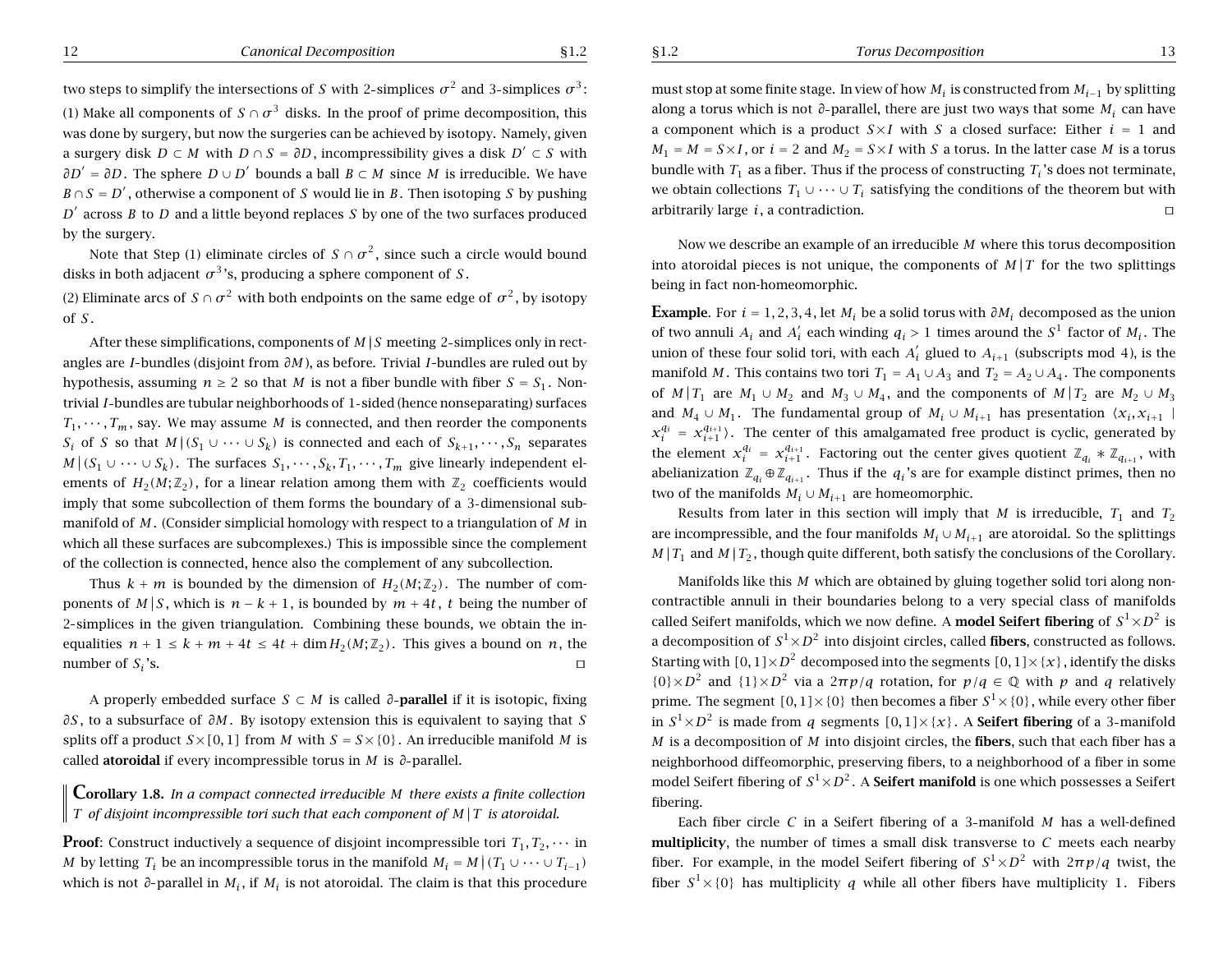of multiplicity 1 are **regular** fibers, and the other fibers are **multiple** (or **singular**, or **exceptional**). The multiple fibers are isolated and lie in the interior of *M* . The quotient space *B* of *M* obtained by identifying each fiber to <sup>a</sup> point is <sup>a</sup> surface, compact if *M* is compact, as is clear from the model Seifert fiberings. The projection  $\pi : M \rightarrow B$ is an ordinary fiber bundle on the complement of the multiple fibers. In particular, *<sup>π</sup>* : *∂M*→*∂B* is <sup>a</sup> circle bundle, so *∂M* consists of tori and Klein bottles, or just tori if *M* is orientable.

The somewhat surprising fact is that Seifert manifolds account for *all* the nonuniqueness in torus splittings, according to the following theorem, which is the main result of this section.

**Theorem 1.9.** *For <sup>a</sup> compact irreducible orientable* <sup>3</sup> *manifold <sup>M</sup> there exists <sup>a</sup>* collection  $T \subset M$  of disjoint incompressible tori such that each component of  $M \mid T$  is either atoroidal or a Seifert manifold, and a minimal such collection  $T$  is unique up *to isotopy.*

Here 'minimal' means minimal with respect to inclusions of such collections. Note the strength of the uniqueness: up to isotopy, not just up to homeomorphism of *M* , for example. The orientability assumption can be dropped if splittings along incompressible Klein bottles are also allowed, and the definition of 'atoroidal' is modified accordingly. For simplicity we shall stick to the orientable case, however.

Before proving the uniqueness statement we need to study Seifert manifolds <sup>a</sup> little more. This is done in the following subsection.

### **Incompressible Surfaces in Seifert Manifolds**

There is <sup>a</sup> relative form of incompressibility which is often very useful: A surface *S* <sup>⊂</sup> *M* is *∂* **incompressible** if for each disk *D* <sup>⊂</sup> *M* such that *∂D* decomposes as the union of two arcs  $\alpha$  and  $\beta$  meeting only at their common endpoints, with  $D \cap S = \alpha$ and  $D \cap \partial M = \beta$  (such a *D* is called a  $\partial$ -**compressing disk** for *S*) there is a disk  $D' \subset S$ with  $\alpha \subset \partial D'$  and  $\partial D' - \alpha \subset \partial S$ . See Figure 1.9.



Figure 1.9

A surface which is both incompressible and *∂* incompressible we shall call **essential**. We leave it as an exercise to show that <sup>a</sup> surface *S* is essential iff each component of *S* is essential. Also, as in the absolute case, *S* is *∂* incompressible if  $\pi_1(S, \partial S) \rightarrow \pi_1(M, \partial M)$  is injective for all choices of basepoint in  $\partial S$ .

**Example**. Let us show that the only essential surfaces in the manifold  $M = S^1 \times D^2$  are disks isotopic to meridian disks  $\{x\} \times D^2$ . For let *S* be a connected essential surface in *M* . We may isotope *S* so that all the circles of *∂S* are either meridian circles {*x*}×*∂D*<sup>2</sup> or are transverse to all meridian circles. By <sup>a</sup> small perturbation *<sup>S</sup>* can also be made transverse to a fixed meridian disk  $D_0$ . Circles of  $S \cap D_0$  can be eliminated, innermost first, by isotopy of *S* using incompressibility of *S* and irreducibility of *M* . After this has been done, consider an edgemost arc  $\alpha$  of  $S \cap D_0$ . This cuts off a *∂* compressing disk *D* from *D*<sub>0</sub>, so *α* also cuts off a disk *D'* from *S*, meeting *∂M* in an arc *γ*. The existence of  $D^{\prime}$  implies that the two ends of *γ* lie on the same side of the meridian arc  $\beta = D \cap \partial M$  in  $\partial M$ . But this is impossible since  $\gamma$  is transverse to all meridians and therefore proceeds monotonically through the meridian circles of *∂M*. Thus we must have *S* disjoint from *D*<sub>0</sub>, so *∂S* consists of meridian circles. Moreover, *S* is incompressible in  $M|_{D_0}$ , a 3-ball, so *S* must be a disk since each of its boundary circles bounds <sup>a</sup> disk in the boundary of the ball, and pushing such <sup>a</sup> disk slightly into the interior of the ball yields <sup>a</sup> compressing disk for *S* . It follows from Alexander's theorem that any two disks in <sup>a</sup> ball having the same boundary are isotopic fixing the boundary, so *S* is isotopic to <sup>a</sup> meridian disk in *M* .

**Lemma 1.10.** Let S be a connected incompressible surface in the irreducible 3-manifold M, with  $\partial S$  contained in torus boundary components of M. Then either S is *essential or it is <sup>a</sup> ∂ parallel annulus.*

**Proof**: Suppose *<sup>S</sup>* is *∂* compressible, with <sup>a</sup> *∂* compressing disk *<sup>D</sup>* meeting *<sup>S</sup>* in an arc *α* which does not cut off a disk from *S*. Let *β* be the arc  $D \cap \partial M$ , lying in a torus component *T* of *∂M* . The circles of *S* <sup>∩</sup> *T* do not bound disks in *T* , otherwise incompressibility of *S* would imply *S* was <sup>a</sup> disk, but disks are *∂* incompressible. Thus  $\beta$  lies in an annulus component *A* of *T* |  $\partial S$ . If  $\beta$  were trivial in *A*, cutting off a disk *D'*, incompressibility applied to the disk  $D \cup D'$  would imply that  $\alpha$  cuts off a disk from *S* , contrary to assumption; see Figure 1.10(a).





So *β* joins the two components of *∂A*. If both of these components are the same circle of *∂S* , i.e., if *S* <sup>∩</sup> *T* consists of <sup>a</sup> single circle, then *S* would be 1 sided. For consider the normals to *S* pointing into *D* along *α*. At the two points of  $\partial \alpha$  these normals point into *β*, hence point to opposite sides of the circle *S* <sup>∩</sup> *T* .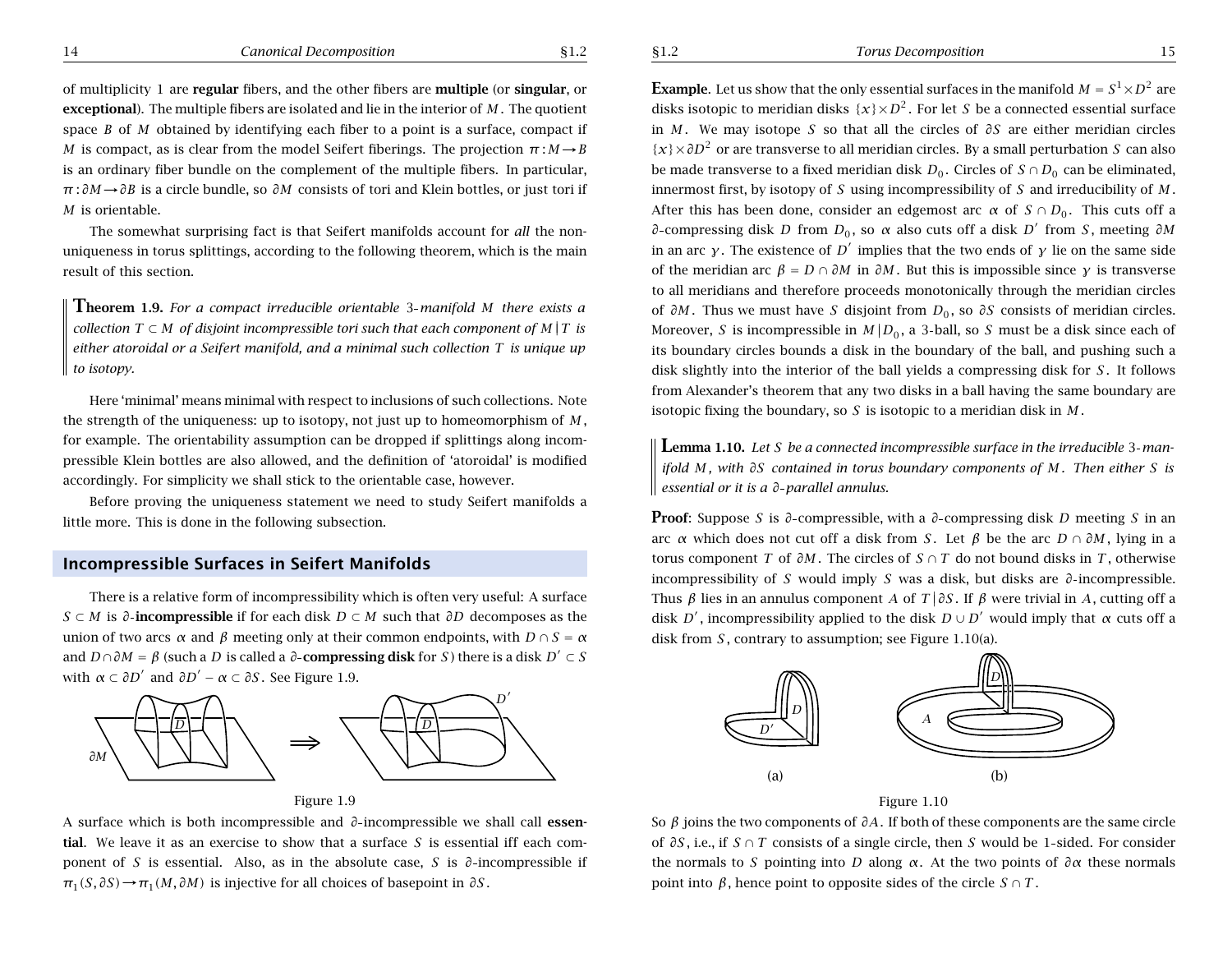#### 16 *Canonical Decomposition* §1.2

§1.2 *Torus Decomposition* 17

Thus the endpoints of *β* must lie in different circles of *∂S* , and we have the configuration in Figure 1.10(b). Let *N* be <sup>a</sup> neighborhood of *∂A*∪*<sup>α</sup>* in *S* ,a3 punctured sphere. The circle  $\partial N - \partial S$  bounds an obvious disk in the complement of *S*, lying near *D* <sup>∪</sup> *A*, so since *S* is incompressible this boundary circle also bounds <sup>a</sup> disk in *S* . Thus *S* is an annulus. Surgering the torus *S* <sup>∪</sup> *A* via *D* yields <sup>a</sup> sphere, which bounds a ball in *M* since *M* is irreducible. Hence *S* ∪ *A* bounds a solid torus and *S* is  $∂$ -parallel, being isotopic to *A* rel  $∂S$ .  $□$ 

**Proposition 1.11.** *If <sup>M</sup> is <sup>a</sup> connected compact irreducible Seifert-fibered manifold,* then any essential surface in M is isotopic to a surface which is either vertical, i.e., a *union of regular fibers, or* **horizontal***, i.e., transverse to all fibers.*

**Proof**: Let  $C_1, \dots, C_n$  be fibers of the Seifert fibering which include all the multiple fibers together with at least one regular fiber if there are no multiple fibers. Let  $M_0$ be *<sup>M</sup>* with small fibered open tubular neighborhoods of all the *Ci* 's deleted. Thus *M*<sub>0</sub> is a circle bundle  $M_0 \rightarrow B_0$  over a compact connected surface  $B_0$  with nonempty boundary. Choose disjoint arcs in  $B_0$  whose union splits  $B_0$  into a disk, and let *A* be the pre-image in  $M_0$  of this collection of arcs, a union of disjoint vertical annuli  $A_1, \cdots, A_m$  in  $M_0$  such that the manifold  $M_1 = M_0 |A$  is a solid torus.

The circles of *∂S* are nontrivial in *∂M* since *S* is incompressible and *M* is irreducible. Hence *S* can be isotoped so that the circles of *∂S* are either vertical or horizontal in each component torus or Klein bottle of *∂M* . Vertical circles of *S* may be perturbed to be disjoint from  $A$ . We may assume  $S$  meets the fibers  $C_i$  transversely, and hence meets the neighborhoods of these fibers in disks transverse to fibers. So the surface  $S_0 = S \cap M_0$  also has each its boundary circles horizontal or vertical.

Circles of *S* <sup>∩</sup> *A* bounding disks in *A* can be eliminated by isotopy of *S* in the familiar way, using incompressibility of *S* and irreducibility of *M*. Arcs of  $S \cap A$ with both endpoints on the same component of *∂A* can be eliminated as follows. An edgemost such arc *<sup>α</sup>* cuts off <sup>a</sup> disk *D* from *A*. If the two endpoints of *<sup>α</sup>* lie in a component of  $\partial M_0 - \partial M$ , then *S* can be isotoped across *D* to eliminate two intersection points with a fiber  $C_i$ . The other possibility, that the two endpoints of *α* lie in *∂M* , cannot actually occur, for if it did, the disk *D* would be <sup>a</sup> *∂* compressing disk for *S* in *M* , <sup>a</sup> configuration ruled out by the monotonicity argument in the Example preceding Lemma 1.10, with the role of meridians in that argument now played by vertical circles.

So we may assume the components of *S*∩*A* are either vertical circles or horizontal arcs. If we let  $S_1 = S_0 |A$  in  $M_0 |A = M_1$ , it follows that  $\partial S_1$  consists entirely of horizontal or vertical circles in the torus  $\partial M_1$ . We may assume  $S_1$  is incompressible in *M*<sub>1</sub>. For let *D* ⊂ *M*<sub>1</sub> be a compressing disk for *S*<sub>1</sub>. Since *S* is incompressible,  $\partial D$ bounds a disk  $D' \subset S$ . If this does not lie in  $S_1$ , we can isotope *S* by pushing  $D'$ 

across the ball bounded by  $D \cup D'$ , thereby eliminating some components of *S* ∩ *A*.

Since  $S_1$  is incompressible, its components are either  $\partial$ -parallel annuli or are essential in the solid torus  $M_1$ , hence are isotopic to meridian disks by the Example before Lemma 1.10. If  $S_1$  contains a  $\partial$ -parallel annulus with horizontal boundary, then this annulus has a  $\partial$ -compressing disk *D* with  $D \cap \partial M_1$  a vertical arc in  $\partial M_0$ . As in the earlier step when we eliminated arcs of *S* <sup>∩</sup> *A* with endpoints on the same component of *∂A*, this leads to an isotopy of *S* removing intersection points with <sup>a</sup> fiber  $C_i$ . So we may assume all components of  $S_1$  are either  $\partial$ -parallel annuli with vertical boundary or disks with horizontal boundary.

Since vertical circles in *∂M*<sup>1</sup> cannot be disjoint from horizontal circles, *S*<sup>1</sup> is either <sup>a</sup> union of *∂* parallel annuli with vertical boundary, or <sup>a</sup> union of disks with horizontal boundary. In the former case  $S_1$  can be isotoped to be vertical, staying fixed on  $\partial S_1$ where it is already vertical. This isotopy gives an isotopy of *S* to <sup>a</sup> vertical surface. In the opposite case that  $S_1$  consists of disks with horizontal boundary, isotopic to meridian disks in  $M_1$ , we can isotope  $S_1$  to be horizontal fixing  $\partial S_1$ , and this gives an isotopy of  $S$  to a horizontal surface.

Vertical surfaces are easy to understand: They are circle bundles since they are disjoint from multiple fibers by definition, hence they are either annuli, tori, or Klein bottles.

Horizontal surfaces are somewhat more subtle. For <sup>a</sup> horizontal surface *S* the projection  $\pi : S \rightarrow B$  onto the base surface of the Seifert fibering is a branched covering, with <sup>a</sup> branch point of multiplicity *q* for each intersection of *S* with <sup>a</sup> singular fiber of multiplicity *q*. (To see this, look in <sup>a</sup> neighborhood of <sup>a</sup> fiber, where the map  $S \rightarrow B$  is equivalent to the projection of a number of meridian disks onto *B*, clearly a branched covering.) For this branched covering  $\pi : S \rightarrow B$  there is a useful formula relating the Euler characteristics of *S* and *B*,

$$
\chi(B) - \chi(S)/n = \sum_i (1 - 1/q_i)
$$

where *<sup>n</sup>* is the number of sheets in the branched cover and the multiple fibers of *M* have multiplicities  $q_1, \dots, q_m$ . To verify this formula, triangulate *B* so that the images of the multiple fibers are vertices, then lift this to <sup>a</sup> triangulation of *S* . Counting simplices would then yield the usual formula  $\chi(S) = n\chi(B)$  for an *n*-sheeted unbranched cover. In the present case, however, a vertex in  $B$  which is the image of a fiber of multiplicity  $q_i$  has  $n/q_i$  pre-images in *S*, rather than *n*. This yields a modified formula  $\chi(S) = n\chi(B) + \sum_i(-n + n/q_i)$ , which is equivalent to the one above.

There is further structure associated to <sup>a</sup> horizontal surface *S* in <sup>a</sup> Seifert-fibered manifold *M* . Assume *S* is connected and 2 sided. (If *S* is 1 sided, it has an *I* bundle neighborhood whose boundary is a horizontal 2-sided surface.) Since  $S \rightarrow B$  is onto,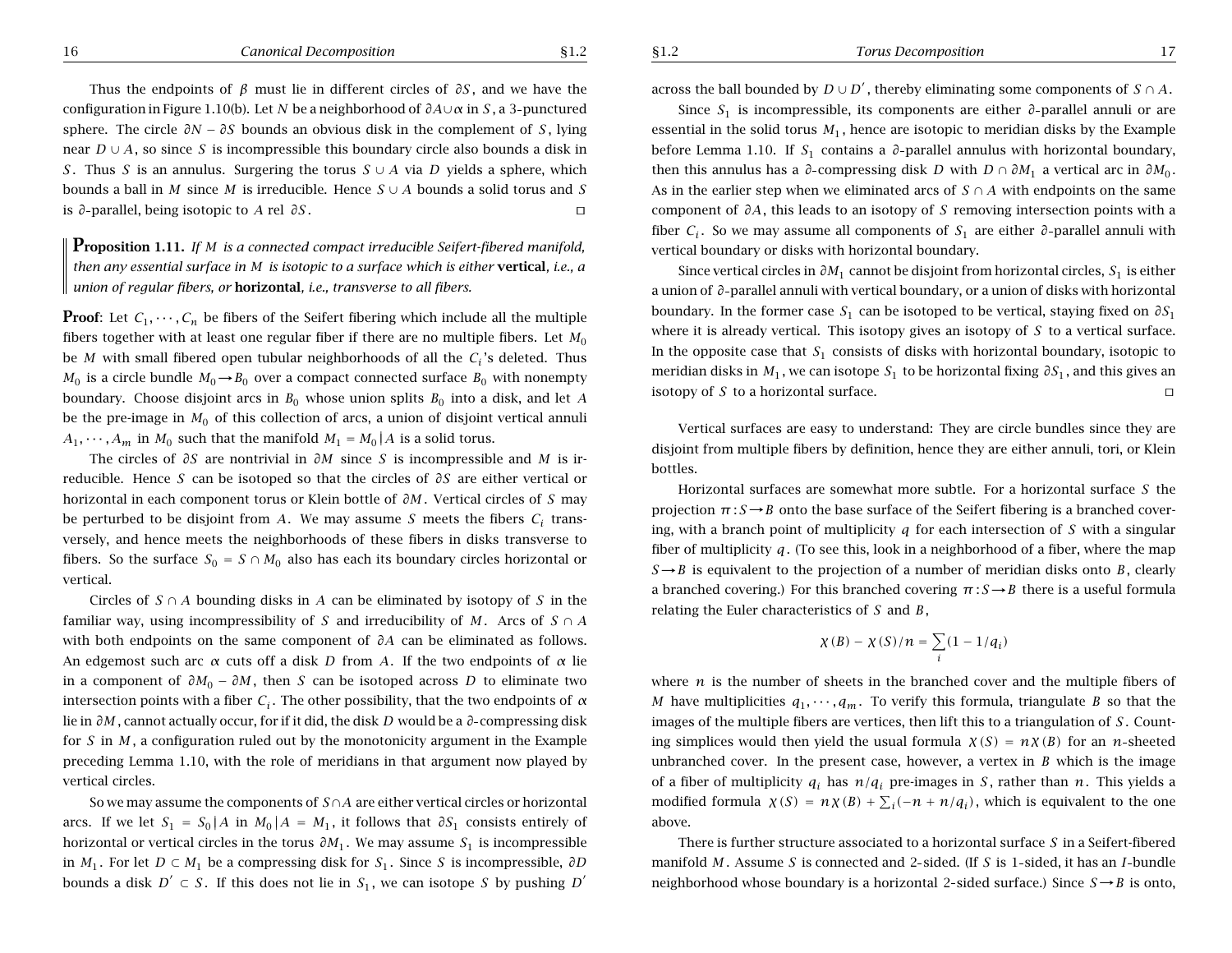§1.2 *Torus Decomposition* 19

*S* meets all fibers of M, and  $M \mid S$  is an *I*-bundle. The local triviality of this *I*-bundle is clear if one looks in <sup>a</sup> model-fibered neighborhood of <sup>a</sup> fiber. The associated *∂I* -subbundle consists of two copies of *S* , so the *I* -bundle is the mapping cylinder of a 2-sheeted covering projection  $S \amalg S \to T$  for some surface T. There are two cases, according to whether *S* separates *M* or not:

(1) If  $M \mid S$  is connected, so is T, and S II  $S \rightarrow T$  is the trivial covering S II  $S \rightarrow S$ , so  $M | S = S \times I$  and hence M is a bundle over  $S^1$  with fiber S. The surface fibers of this bundle are all horizontal surfaces in the Seifert fibering.

(2) If  $M|S$  has two components, each is a twisted *I*-bundle over a component  $T_i$  of  $T$  , the mapping cylinder of a nontrivial 2-sheeted covering  $S \rightarrow T_i$ ,  $i = 1, 2$ . The parallel copies of S in these mapping cylinders, together with  $T_1$  and  $T_2$ , are the leaves of a foliation of M. These leaves are the 'fibers' of a natural projection  $p : M \rightarrow I$ , with  $T_1$ and *<sup>T</sup>*<sup>2</sup> the pre-images of the endpoints of *<sup>I</sup>* . This 'fiber' structure on *M* is not exactly <sup>a</sup> fiber bundle, so let us give it <sup>a</sup> new name: <sup>a</sup> **semi-bundle**. Thus <sup>a</sup> semi-bundle *p* : *M* <sup>→</sup>*I* is the union of two twisted *I*-bundles  $p^{-1}[0, \frac{1}{2}]$  and  $p^{-1}[\frac{1}{2}, 1]$  glued together by a homeomorphism of the fiber  $p^{-1}({}^1\!/_{2})$ . For example, in one lower dimension, the Klein bottle is a semi-bundle with fibers  $\mathcal{S}^1$  , since it splits as the union of two Möbius bands. More generally, one could define semi-bundles with base any manifold with boundary.

The techniques we have been using can also be applied to determine which Seifert manifolds are irreducible:

**Proposition 1.12.** *<sup>A</sup> compact connected Seifert-fibered manifold M is irreducible*  $u$ nless it is  $S^1 {\times} S^2$  ,  $S^1 \widetilde{\times} S^2$  , or  $\mathbb{R} \text{P}^3$   $\sharp$   $\mathbb{R} \text{P}^3$  .

**Proof**: We begin by observing that if *M* is reducible then there is <sup>a</sup> horizontal sphere in *M* not bounding <sup>a</sup> ball. This is proved by imitating the argument of the preceding proposition, with *S* now <sup>a</sup> sphere not bounding <sup>a</sup> ball in *M* . The only difference is that when incompressibility was used before, e.g., to eliminate trivial circles of  $S \cap A,$ we must now use surgery rather than isotopy. Such surgery replaces *S* with <sup>a</sup> pair of spheres S<sup> $\prime$ </sup> and S<sup> $\prime\prime$ </sup>. If both S<sup> $\prime$ </sup> and S<sup> $\prime\prime$ </sup> bounded balls, so would S, as we saw in the proof of Alexander's theorem, so we may replace S by one of S', S'' not bounding a ball. With these modifications in the proof, we eventually get <sup>a</sup> sphere which is either horizontal or vertical, but the latter cannot occur since  $S^2$  is not a circle bundle.

If *S* is <sup>a</sup> horizontal sphere in *M* , then as we have seen, *M* is either <sup>a</sup> sphere bundle or a sphere semi-bundle. The only two sphere bundles are  $S^1 \times S^2$  and  $S^1 \tilde{\times} S^2$ . A sphere semi-bundle is two copies of the twisted *I* bundle over <sup>R</sup>P<sup>2</sup> glued together via a diffeomorphism of  $S^2$ . Such a diffeomorphism is isotopic to either the identity or the antipodal map. The antipodal map extends to <sup>a</sup> diffeomorphism of the *I* bundle  $\mathbb{R}P^2 \widetilde{\times} I$ , so both gluings produce the same manifold,  $\mathbb{R}P^3 \sharp \mathbb{R}P^3$ .

Note that the three manifolds  $S^1 {\times} S^2, \; S^1 \widetilde{\times} S^2,$  and  $\mathbb{R} \text{P}^3 \notin \mathbb{R} \text{P}^3$  do have Seifert

fiberings. Namely,  $S^1 \widetilde{\times} S^2$  is  $S^2 \times I$  with the two ends identified via the antipodal map, so the *I*-bundle structure on  $S^2{\times}I$  gives  $S^1\widetilde{\times}S^2$  a circle bundle structure; and the *I*-bundle structures on the two halves  $\mathbb{R}P^2 \tilde{\times}I$  of  $\mathbb{R}P^3 \sharp \mathbb{R}P^3$ , which are glued together by the identity, give it <sup>a</sup> circle bundle structure.

Now we can give <sup>a</sup> converse to Proposition 1.11:

**Proposition 1.13.** *Let M be <sup>a</sup> compact irreducible Seifert-fibered* 3 *manifold. Then* every 2-sided horizontal surface S  $\subset$  M is essential. The same is true of every con*nected* 2 *sided vertical surface except:*

- (a) a torus bounding a solid torus with a model Seifert fibering, containing at most *one multiple fiber, or*
- (b) an annulus cutting off from M a solid torus with the product fibering.

**Proof**: For <sup>a</sup> 2 sided horizontal surface *S* we have noted that the Seifert fibering induces an *I*-bundle structure on  $M|S$  , so  $M|S$  is the mapping cylinder of a 2-sheeted covering  $S \amalg S \rightarrow T$  for some surface T. Being a covering space projection, this map is injective on *<sup>π</sup>*<sup>1</sup> , so the inclusion of the *∂I* subbundle into the *<sup>I</sup>* bundle is also injective on  $\pi_1$  . Therefore  $S$  is incompressible. (In case  $S$  is a disk,  $M|S$  is  $D^2{\times}I,$ so *S* is clearly not *∂* parallel.) Similarly, *∂* incompressibility follows from injectivity of relative  $\pi_1$  's.

Now suppose *S* is <sup>a</sup> compressible 2 sided vertical surface, with <sup>a</sup> compressing disk *D* which does not cut off a disk from *S* . Then *D* is incompressible in  $M|S,$  and can therefore be isotoped to be horizontal. The Euler characteristic formula in the component of *M* | *S* containing *D* takes the form *χ*(*B*) − 1/*n* =  $\sum_i$ (1 − 1/*q<sub>i</sub>*). The right-hand side is non-negative and  $\partial B \neq \emptyset$ , so  $\chi(B) = 1$  and B is a disk. Each term  $1 - 1/q_i$  is at least  $\frac{1}{2}$ , so there can be at most one such term, and so at most one multiple fiber. Therefore this component of  $M\,|\,S$  is a solid torus with a model Seifert fibering and *S* is its torus boundary. (If *S* were <sup>a</sup> vertical annulus in its boundary, *S* would be incompressible in this solid torus.)

Similarly, if *S* is <sup>a</sup> *∂* compressible vertical annulus there is <sup>a</sup> *∂* compressing disk *D* with horizontal boundary, and *D* may be isotoped to be horizontal in its interior as well. Again  $D$  must be a meridian disk in a solid torus component of  $M|S$  with a model Seifert fibering. In this case there can be no multiple fiber in this solid torus since *∂D* meets *S* in <sup>a</sup> single arc.  $\Box$ 

Note that the argument just given shows that the only Seifert fiberings of  $S^1 {\times} D^2$ are the model Seifert fiberings.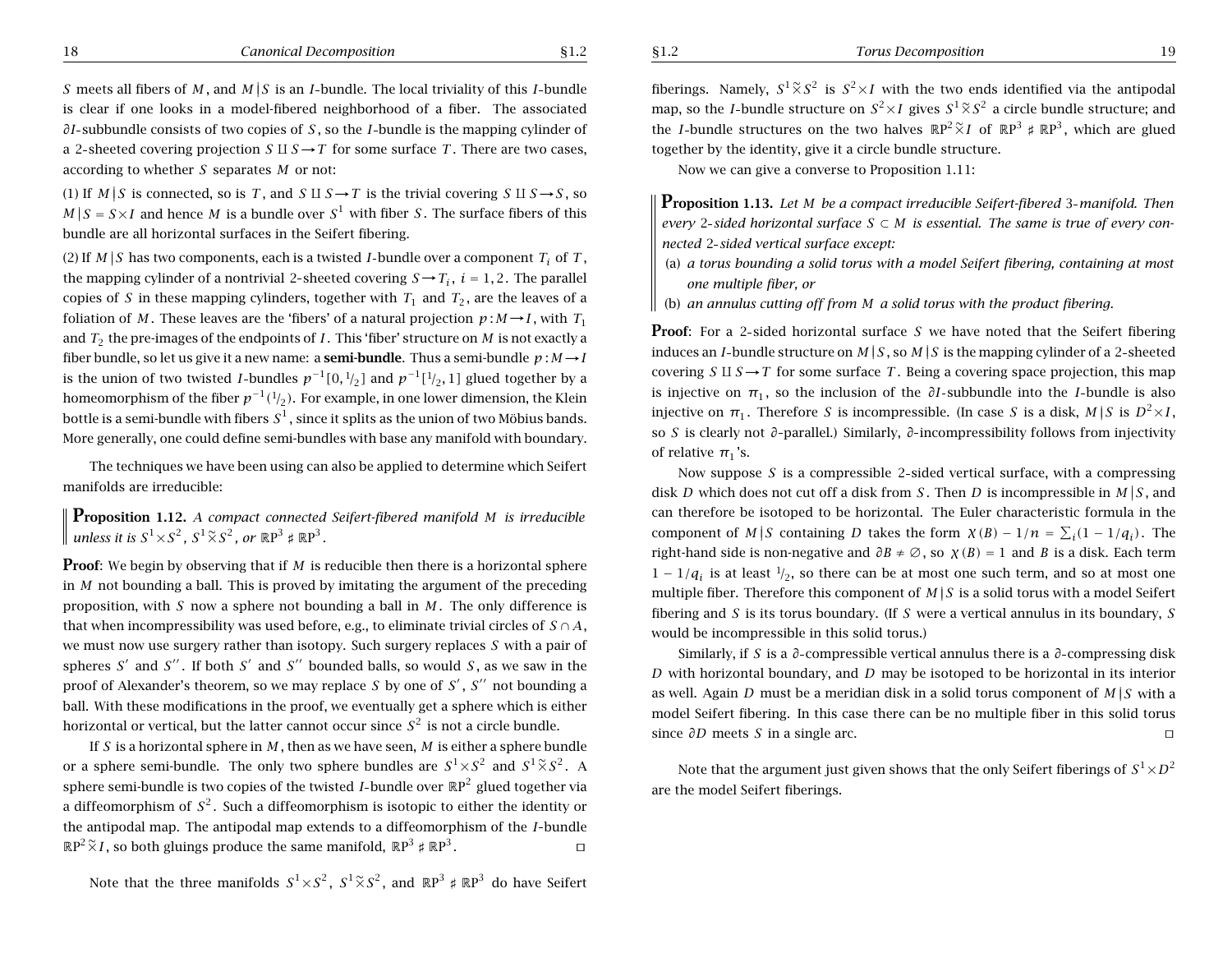### **Uniqueness of Torus Decompositions**

We need three preliminary lemmas:

**Lemma 1.14.** *An incompressible, <sup>∂</sup> incompressible annulus in <sup>a</sup> compact connected* Seifert-fibered M can be isotoped to be vertical, after possibly changing the Seifert fibering if  $M=S^1\times S^1\times I$  ,  $S^1\times S^1 \widetilde{\times} I$  (the twisted I-bundle over the torus),  $S^1 \widetilde{\times} S^1\times I$ (the Klein bottle cross I ), or  $S^1 \widetilde{\times} S^1 \widetilde{\times} I$  (the twisted I-bundle over the Klein bottle).

**Proof**: Suppose *S* is a horizontal annulus in *M* . If *S* does not separate *M* then *M* |*S* is the product  $S \times I$ , and so *M* is a bundle over  $S^1$  with fiber *S*, the mapping torus  $M \times I / \{(x, 0) \sim (\varphi(x), 1)\}$  of a diffeomorphism  $\varphi : S \rightarrow S$ . There are only four isotopy classes of diffeomorphisms of  $S^1{\times}I$ , obtained as the composition of either the identity or a reflection in each factor, so  $\varphi$  may be taken to preserve the  $S^1$  fibers of  $S = S^1 \times I$ . This  $S^1$ -fibering of S then induces a circle bundle structure on M in which *S* is vertical. The four choices of *ϕ* give the four exceptional manifolds listed.

If S is separating,  $M/S$  is two twisted I-bundles over a Möbius band, each obtained from <sup>a</sup> cube by identifying <sup>a</sup> pair of opposite faces by <sup>a</sup> 180 degree twist. Each twisted *I* bundle is thus <sup>a</sup> model Seifert fibering with <sup>a</sup> multiplicity 2 singular fiber. All four possible gluings of these two twisted *I* bundles yield the same manifold *M* , with a Seifert fibering over  $D^2$  having two singular fibers of multiplicity 2, with S vertical. This manifold is easily seen to be  $S^1 \widetilde{\times} S^1 \widetilde{\times} I$ .

**Lemma 1.15.** *Let M be <sup>a</sup> compact connected Seifert manifold with ∂M orientable.* Then the restrictions to  $\partial M$  of any two Seifert fiberings of M are isotopic unless M  $s \leq S^1 \times D^2$  *or one of the four exceptional manifolds in Lemma 1.14.* 

**Proof**: Let *M* be Seifert-fibered, with *∂M* ≠ ∅. First we note that *M* contains an incompressible, ∂-incompressible vertical annulus A unless  $M = S^1 {\times} D^2$ . Namely, take  $A = \pi^{-1}(\alpha)$  where α is an arc in the base surface  $B$  which is either nonseparating (if  $B \neq D^2$ ) or separates the images of multiple fibers (if  $B=D^2$  and there are at least two multiple fibers). This guarantees incompressibility and *∂* incompressibility of *A* by Proposition 1.13. Excluding the exceptional cases in Lemma 1.14, *A* is then isotopic to <sup>a</sup> vertical annulus in any other Seifert fibering of *M* , so the two Seifert fiberings can be isotoped to agree on *∂A*, hence on the components of *∂M* containing *∂A*. Since *α* could be chosen to meet any component of *∂B*, the result follows.  $\Box$ 

**Lemma 1.16.** *If M is compact, connected, orientable, irreducible, and atoroidal, and M contains an incompressible, ∂ incompressible annulus meeting only torus components of ∂M , then M is <sup>a</sup> Seifert manifold.*

**Proof**: Let *A* be an annulus as in the hypothesis. There are three possibilities, indicated in Figure 1.11 below:

- (a) A meets two different tori  $T_1$  and  $T_2$  in  $\partial M$ , and  $A \cup T_1 \cup T_2$  has a neighborhood  $N$  which is a product of a 2-punctured disk with  $S^1$ .
- (b) A meets only one torus  $T_1$  in  $\partial M$ , the union of A with either annulus of  $T_1|\partial A$ is a torus, and  $A\cup T_1$  has a neighborhood  $N$  which is a product of a 2-punctured disk with *S*<sup>1</sup> .
- (c) A meets only one torus  $T_1$  in  $\partial M$ , the union of A with either annulus of  $T_1 | \partial A$ is a Klein bottle, and  $A\cup T_1$  has a neighborhood  $N$  which is an  $S^1$  bundle over a punctured Möbius band.

In all three cases N has the structure of a circle bundle  $N\rightarrow B$  with A vertical.



By hypothesis, the tori of *∂N* − *∂M* must either be compressible or *∂* parallel in *M* . Suppose *D* is <sup>a</sup> nontrivial compressing disk for *∂N* − *∂M* in *M* , with *∂D* <sup>a</sup> nontrivial loop in a component torus *T* of  $\partial N - \partial M$ . If  $D \subset N$ , then  $N$  would be a solid torus  $S^1 \times D^2$  by Proposition 1.13, which is impossible since N has more than one boundary torus. So *D* ∩ *N* = *∂D*. Surgering *T* along *D* yields <sup>a</sup> 2 sphere bounding a ball  $B^3\subset M$  . This  $B^3$  lies on the opposite side of  $\,$  from  $\,$  , otherwise we would have  $N \subset B^3$  with  $T$  the only boundary component of  $N$ . Reversing the surgery,  $B^3$ becomes a solid torus outside *N* , bounded by *T* .

The other possibility for <sup>a</sup> component *T* of *∂N* − *∂M* is that it is *∂* parallel in *M*, cutting off a product  $T\times I$  from *M*. This  $T\times I$  cannot be *N* since  $\pi_1 N$  is nonabelian, the map  $\pi_1 N \rightarrow \pi_1 B$  induced by the circle bundle  $N \rightarrow B$  being a surjection to <sup>a</sup> free group on two generators. So *T* ×*I* is an external collar on *N* , and hence can be absorbed into *N* .

Thus *M* is *N* with solid tori perhaps attached to one or two tori of *∂N* <sup>−</sup>*∂M* . The meridian circles {*x*}×*∂D*<sup>2</sup> in such attached *S*<sup>1</sup><sup>×</sup> *<sup>D</sup>*<sup>2</sup> 's are not isotopic in *∂N* to circle fibers of *N* , otherwise *A* would be compressible in *M* (recall that *A* is vertical in *N)*. Thus the circle fibers wind around the attached  $S^1\!\times\! D^2$  's a non-zero number of times in the *S*<sup>1</sup> direction. Hence the circle bundle structure on *N* extends to model Seifert fiberings of these  $S^1 {\times} D^2$  's, and so  $M$  is Seifert-fibered.  $\Box$ 

**Proof** of Theorem 1.9: Only the uniqueness statement remains to be proved. So let *T* = *T*<sub>1</sub> ∪ ··· ∪ *T<sub>m</sub>* and *T'* = *T*<sub>1</sub>′ ∪ ··· ∪ *T*<sub>n</sub>′ be two minimal collections of disjoint incompressible tori splitting  $M$  into manifolds  $M_j$  and  $M_j'$ , respectively, which are either atoroidal or Seifert-fibered. We may suppose  $T$  and  $T^\prime$  are nonempty, otherwise the theorem is trivial.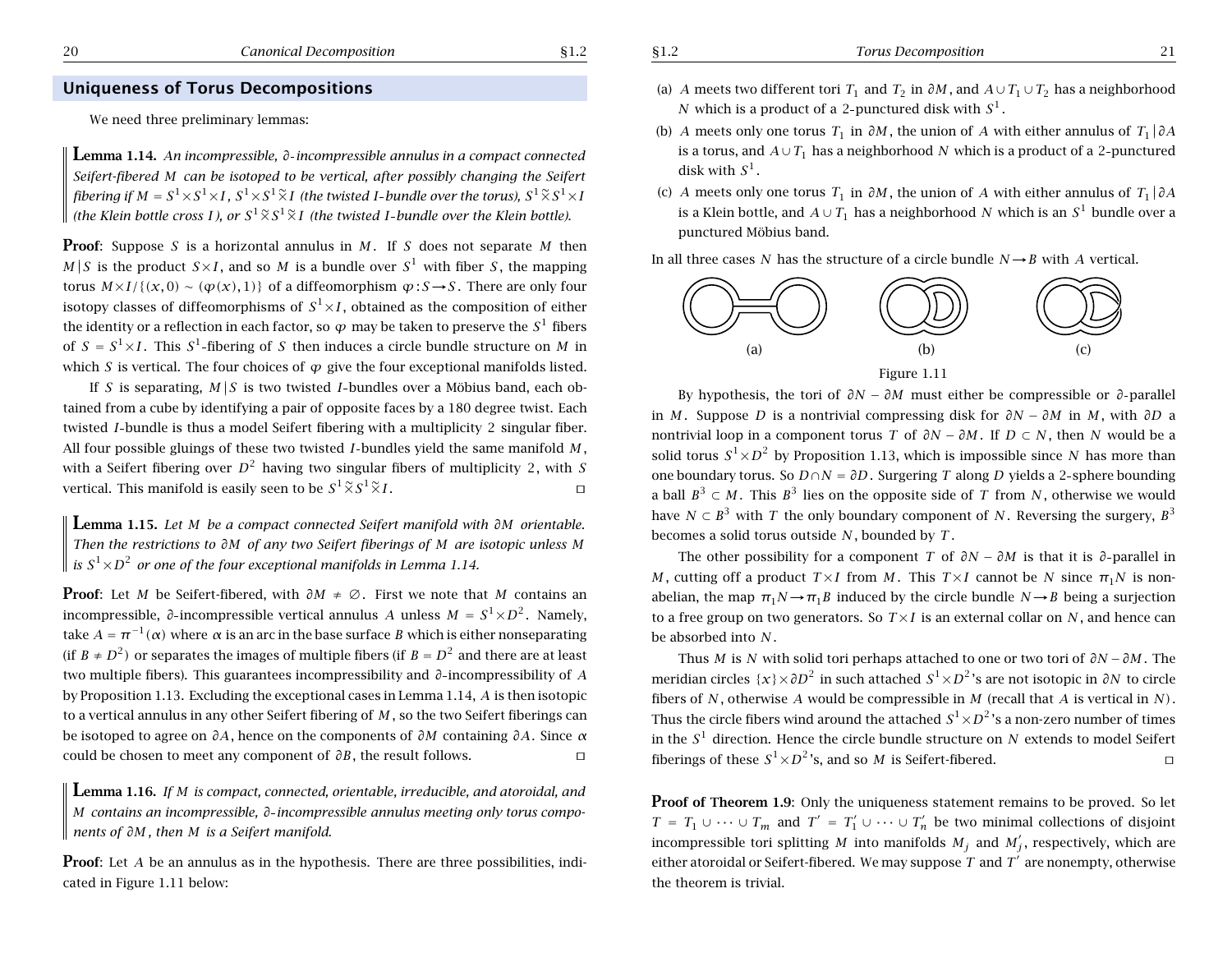Having perturbed *T* to meets  $T'$  transversely, we isotope *T* and  $T'$  to eliminate circles of  $T \cap T'$  which bound disks in either *T* or *T'*, by the usual argument using incompressibility and irreducibility.

For each  $M_i$  the components of  $T' \cap M_i$  are then tori or annuli. The annulus components are incompressible in  $M_i$  since they are noncontractible in  $T'$  and  $T'$  is incompressible. Annuli of *T'* ∩ *M<sub>i</sub>* which are *∂*-compressible are then *∂*-parallel, by Lemma 1.10, so they can be eliminated by isotopy of  $T'$ .

A circle *C* of  $T \cap T'$  lies in the boundary of annulus components  $A_j$  of  $T' \cap M_j$ and  $A_k$  of  $T' \cap M_k$  (possibly  $A_j = A_k$  or  $M_j = M_k$ ). By Lemma 1.16  $M_j$  and  $M_k$  are Seifert-fibered. If  $M_i \neq M_k$  Lemma 1.14 implies that we can isotope Seifert fiberings of  $M_i$  and  $M_k$  so that  $A_j$  and  $A_k$  are vertical. In particular, the two fiberings of the torus component  $T_i$  of  $T$  containing  $C$  induced from the Seifert fiberings of  $M_i$  and  $M_k$  have a common fiber *C*. Therefore these two fiberings can be isotoped to agree on  $T_i$ , and so the collection  $T$  is not minimal since  $T_i$  can be deleted from it.

Essentially the same argument works if  $M_j = M_k$ : If we are not in the exceptional cases in Lemma 1.14, then the circle *C* is isotopic in  $T_i$  to fibers of each of the two induced fiberings of  $T_i$ , so these two fiberings are isotopic, and  $T_i$  can be deleted from *T*. In the exceptional case  $M_i = S^1 \times S^1 \times I$ , if we have to rechoose the Seifert fibering to make  $A_i$  vertical, then as we saw in the proof of Lemma 1.14, the new fibering is simply the trivial circle bundle over  $S^1 \times I$ . The annulus  $A_i$ , being vertical, incompressible, and *<sup>∂</sup>* incompressible, must then join the two boundary tori of *Mj* , since its projection to the base surface  $S^1 \times I$  must be an arc joining the two boundary components of  $S^1 \times I$ . The two boundary circles of  $A_j$  in  $T_i$  either coincide or are disjoint, hence isotopic, so once again the two induced fiberings of  $T_i$  are isotopic and  $T_i$  can be deleted from  $T$ . The other exceptional cases in Lemma 1.14 cannot arise since  $M_i$  has at least two boundary tori.

Thus  $T \cap T' = \emptyset$ . If any component  $T_i$  of  $T$  lies in an atoroidal  $M'_i$  it must be isotopic to a component  $T_i'$  of  $T'$ . After an isotopy we then have  $T_i = T_i'$  and *M* can be split along this common torus of  $T$  and  $T'$ , and we would be done by induction. Thus we may assume each  $T_i$  lies in a Seifert-fibered  $M'_i$ , and similarly, each  $T'_i$  lies in a Seifert-fibered  $M_i$ . These Seifert-fibered manifolds all have nonempty boundary, so they contain no horizontal tori. Thus we may assume all the tori  $T_i \subset M'_i$  and  $T'_i \subset M_j$ are vertical.

Consider  $T_1'$ , contained in  $M_i$  and abutting  $M'_k$  and  $M'_\ell$  (possibly  $M'_k = M'_\ell$ ). If some  $T_i$  is contained in  $M'_k$  then  $M'_k$  is Seifert-fibered, by the preceding paragraph. If no  $T_i$  is contained in  $M'_k$  then  $M'_k \subset M_j$ , and  $M'_k$  inherits a Seifert fibering from *M<sub>j</sub>* since  $\partial M_k'$  is vertical in  $M_j$ . Thus in any case  $M_j \cap M_k'$  has two Seifert fiberings: as a subset of  $M_i$  and as a subset of  $M'_k$ . By Lemma 1.15 these two fiberings can be isotoped to agree on  $T_1'$ , apart from the following exceptional cases:

 $\mu-M_j\cap M'_k=S^1\times D^2.$  This would have  $T'_1$  as its compressible boundary, so this

case cannot occur.

- $− M_j ∩ M'_k = S^1 × S^1 × I$  . One boundary component of this is  $T'_1$  and the other must be a  $T_i$ . (If it were a  $T'_i$ , then  $T'$  would not be minimal unless  $T'_i = T'_1$ , in which case  $T = \emptyset$ , contrary to hypothesis.) Then  $T_1'$  can be isotoped to  $T_i$  and we would be done by induction.
- $M_j ∩ M'_k = S^1 \widetilde{\times} S^1 \widetilde{\times} I$ . This has only one boundary component, so  $M'_k ∂ M_j$  and we can change the Seifert fibering of  $M_k'$  to be the restriction of the Seifert fibering of  $M_i$ .

Thus we may assume the fibering of  $T_1'$  coming from  $M_k'$  agrees with the one coming from  $M_i$ . The same argument applies with  $M'_\ell$  in place of  $M'_k$ . So the Seifert fiberings of  $M'_k$  and  $M'_\ell$  agree on  $T'_1$ , and  $T'_1$  can be deleted from  $T'$ .

### **Exercises**

1. Show: If  $S \subset M$  is a 1-sided connected surface, then  $\pi_1 S \to \pi_1 M$  is injective iff *∂N(S)* is incompressible, where *N(S)* is a twisted *I*-bundle neighborhood of *S* in *M*. 2. Call a 1-sided surface  $S \subset M$  *geometrically incompressible* if for each disk  $D \subset M$ with  $D \cap S = \partial D$  there is a disk  $D' \subset S$  with  $\partial D' = \partial D$ . Show that if  $H_2M = 0$  but  $H_2(M; \mathbb{Z}_2) \neq 0$  then *M* contains a 1-sided geometrically incompressible surface which is nonzero in  $H_2(M; \mathbb{Z}_2)$ . This applies for example if *M* is a lens space  $L_{n/2a}$ . Note that if *q* > 1, the resulting geometrically incompressible surface  $S \subset L_{p/2q}$  cannot be *S*<sup>2</sup> or ℝP<sup>2</sup>, so the map  $π_1S → π_1L_{p/2q}$  is not injective. (See [Frohman] for a study of geometrically incompressible surfaces in Seifert manifolds.)

3. Develop <sup>a</sup> canonical torus and Klein bottle decomposition of irreducible nonorientable 3 manifolds.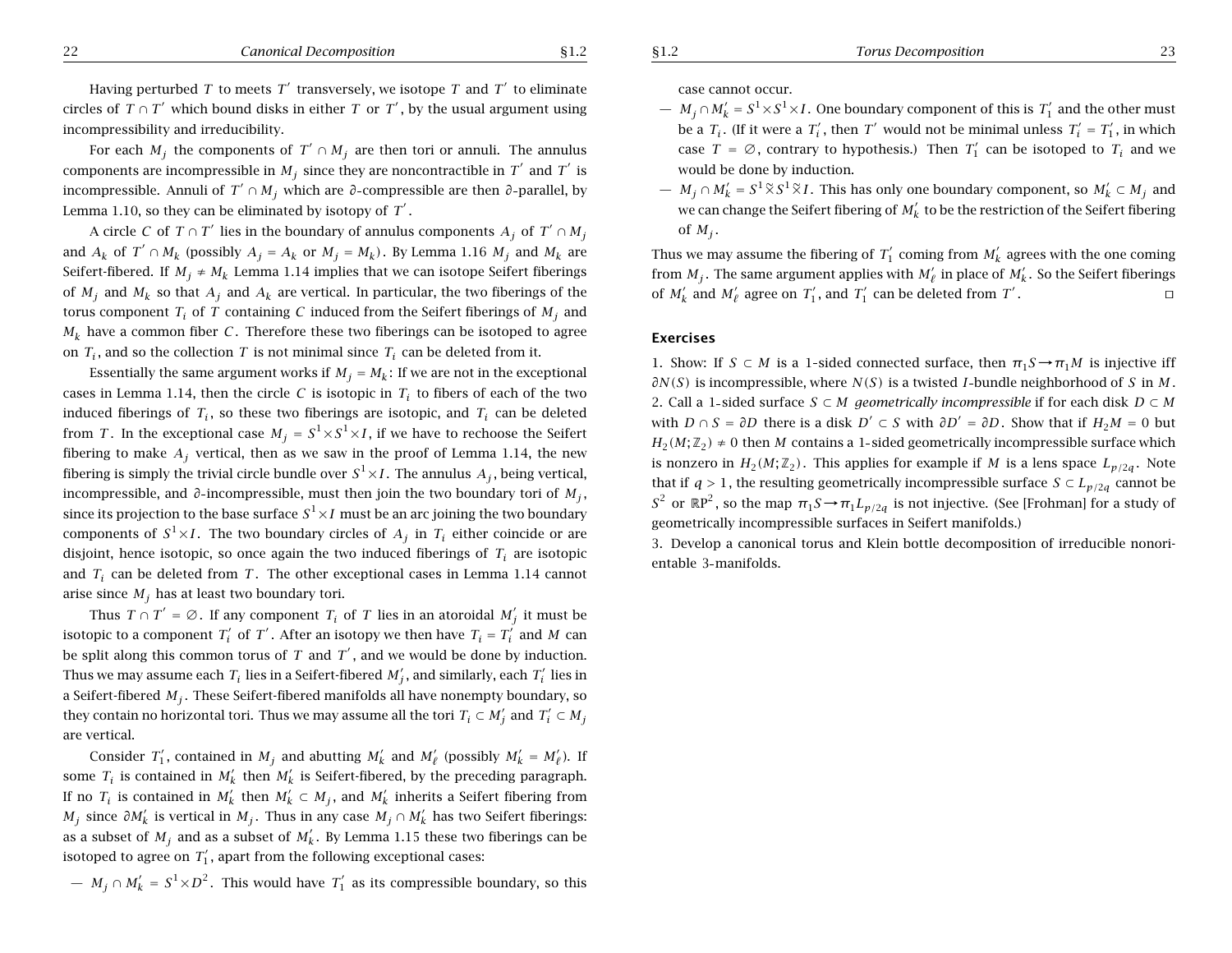### §2.1 *Seifert Manifolds* 25

# **Chapter 2. Special Classes of 3-Manifolds**

In this chapter we study prime 3 manifolds whose topology is dominated, in one way or another, by embedded tori. This can be regarded as refining the results of the preceding chapter on the canonical torus decomposition

# **1. Seifert Manifolds**

Seifert manifolds, introduced in the last chapter where they play <sup>a</sup> special role in the torus decomposition, are among the best-understood 3 manifolds. In this section our goal is the classification of orientable Seifert manifolds up to diffeomorphism. We begin with the classification up to fiber-preserving diffeomorphism, which is fairly straightforward. Then we show that in most cases the Seifert fibering is unique up to isotopy, so in these cases the diffeomorphism and fiber-preserving diffeomorphism classifications coincide. But there are <sup>a</sup> few smaller Seifert manifolds, including some with non-unique fiberings, which must be treated by special techniques. Among these are the lens spaces, which we classify later in this section.

The most troublesome Seifert fiberings are those with base surface  $S<sup>2</sup>$  and three multiple fibers. These manifolds are too large for the lens space method to work and too small for the techniques of the general case. They have been classified by <sup>a</sup> study of the algebra of their fundamental groups, but <sup>a</sup> good geometric classification has yet to be found, so we shall not prove the classification theorem for these Seifert manifolds.

All 3 manifolds in this chapter are assumed to be orientable, compact, and connected. The nonorientable case is similar, but as usual we restrict to orientable manifolds for simplicity.

### **Classification of Seifert Fiberings**

We begin with an explicit construction of Seifert fiberings. Let *B* be <sup>a</sup> compact connected surface, not necessarily orientable. Choose disjoint disks  $D_1, \dots, D_k$  in the interior of *B*, and let *B*<sup> $\prime$ </sup> be *B* with the interiors of these disks deleted. Let  $M' \rightarrow B'$ be the circle bundle with  $M'$  orientable. Thus if  $B'$  is orientable  $M'$  is the product  $B' \times S^1$ , and if *B*<sup> $\prime$ </sup> is nonorientable, *M*<sup> $\prime$ </sup> is the twisted product in which circles in *B*<sup> $\prime$ </sup> are covered either by tori or Klein bottles in M<sup>'</sup> according to whether these circles are orientation-preserving or orientation-reversing in  $B'$ . Explicitly,  $B'$  can be constructed by identifying pairs of disjoint arcs  $a_i$  and  $b_i$  in the boundary of a disk  $D^2$ , and then we can form *M'* from  $D^2 \times S^1$  by identifying  $a_i \times S^1$  with  $b_i \times S^1$  via the product of the given identification of  $a_i$  and  $b_i$  with either the identity or a reflection in the  $S<sup>1</sup>$ factor, whichever makes  $M'$  orientable.

Let  $s : B' \rightarrow M'$  be a cross section of  $M' \rightarrow B'$ . For example, we can regard M' as the double of an *I* bundle, that is, two copies of the *I* bundle with their sub *∂I* bundles identified by the identity map, and then we can choose <sup>a</sup> cross section in one of the *I*-bundles. The cross section *s* together with a choice of orientation for the manifold *M*<sup> $\prime$ </sup> allows us to speak unambiguously of slopes of nontrivial circles in the tori of *∂M'*. Namely, we can choose a diffeomorphism *ϕ* of each component of *∂M'* with  $S^1 \times S^1$  taking the cross section to  $S^1 \times \{ \gamma \}$  (slope 0) and a fiber to  $\{x\} \times S^1$  (slope <sup>∞</sup>). An orientation of *<sup>M</sup>*<sup>0</sup> induces an orientation of *∂M*<sup>0</sup> , and this determines *<sup>ϕ</sup>* up to simultaneous reflections of the two  $S<sup>1</sup>$  factors, which doesn't affect slopes. We are assuming the standard fact that each nontrivial circle in  $S^1 \times S^1$  is isotopic to a unique 'linear' circle which lifts to the line  $y = (p/a)x$  of slope  $p/a$  in the universal cover  $\mathbb{R}^2$ .

From *M'* we construct a manifold *M* by attaching *k* solid tori  $D^2 \times S^1$  to the torus components *T<sub>i</sub>* of  $\partial M'$  lying over  $\partial D_i \subset \partial B'$ , attaching by diffeomorphisms taking a meridian circle  $\partial D^2 \times {\gamma}$  of  $\partial D^2 \times S^1$  to a circle of some finite slope  $\alpha_i/\beta_i \in \mathbb{Q}$  in *T<sub>i</sub>*. The *k* slopes  $\alpha_i/\beta_i$  determine *M* uniquely, since once the meridian disk  $D^2 \times {\gamma}$ is attached to  $M'$  there is only one way to fill in a ball to complete the attaching of  $D^2 \times S^1$ . The circle fibering of *M'* extends naturally to a Seifert fibering of *M* via a model Seifert fibering on each attached  $D^2 \times S^1$ , since the fibers of *M'* in *T<sub>i</sub>* are not isotopic to meridian circles of the attached  $D^2 \times S^1$ . Namely, fibers have slope  $\infty$ , meridians have slope  $\alpha_i/\beta_i \neq \infty$ . Note that the singular fiber in the  $i^{th} D^2 \times S^1$  has multiplicity  $\beta_i$  since the meridian disk of  $D^2 \times S^1$  is attached to a slope  $\alpha_i/\beta_i$  circle and hence meets each fiber of  $\partial M'$   $\beta_i$  times. Recall that the multiplicity of a singular fiber is the number of times <sup>a</sup> transverse disk meets nearby regular fibers.

We use the notation  $M(\pm g, b; \alpha_1/\beta_1, \cdots, \alpha_k/\beta_k)$  for this Seifert-fibered manifold *M*, where *g* is the genus of *B*, with the sign + if *B* is orientable and − if *B* is nonorientable, and *b* is the number of boundary components of *B*. Here 'genus' for nonorientable surfaces means the number of  $\mathbb{R}P^2$  connected summands. Reversing the orientation of  $M(\pm g, b; \alpha_1/\beta_1, \cdots, \alpha_k/\beta_k)$  has the effect of changing it to  $M(\pm g, b; -\alpha_1/\beta_1, \cdots, -\alpha_k/\beta_k)$ .

We say two Seifert fiberings are **isomorphic** if there is <sup>a</sup> diffeomorphism carrying fibers of the first fibering to fibers of the second fibering.

**Proposition 2.1.** Every orientable Seifert-fibered manifold is isomorphic to one of the models  $M(\pm g, b; \alpha_1/\beta_1, \cdots, \alpha_k/\beta_k)$ . Seifert fiberings  $M(\pm g, b; \alpha_1/\beta_1, \cdots, \alpha_k/\beta_k)$ and  $M(\pm g, b; \alpha'_1/\beta'_1, \cdots, \alpha'_k/\beta'_k)$  are isomorphic by an orientation-preserving dif*feomorphism iff, after possibly permuting indices,*  $\alpha_i/\beta_i \equiv \alpha'_i/\beta'_i \text{ mod } 1$  *for each i and, if*  $b = 0$ ,  $\sum_i \alpha_i/\beta_i = \sum_i \alpha'_i/\beta'_i$ .

This gives the complete isomorphism classification of Seifert fiberings since the numbers  $\pm g$  and *b* are determined by the isomorphism class of a fibering, which determines the base surface *B*, and the Seifert fiberings  $M(\pm q, b; \alpha_1/\beta_1, \cdots, \alpha_k/\beta_k)$ and  $M(\pm g, b; \alpha_1/\beta_1, \cdots, \alpha_k/\beta_k, 0)$  are the same.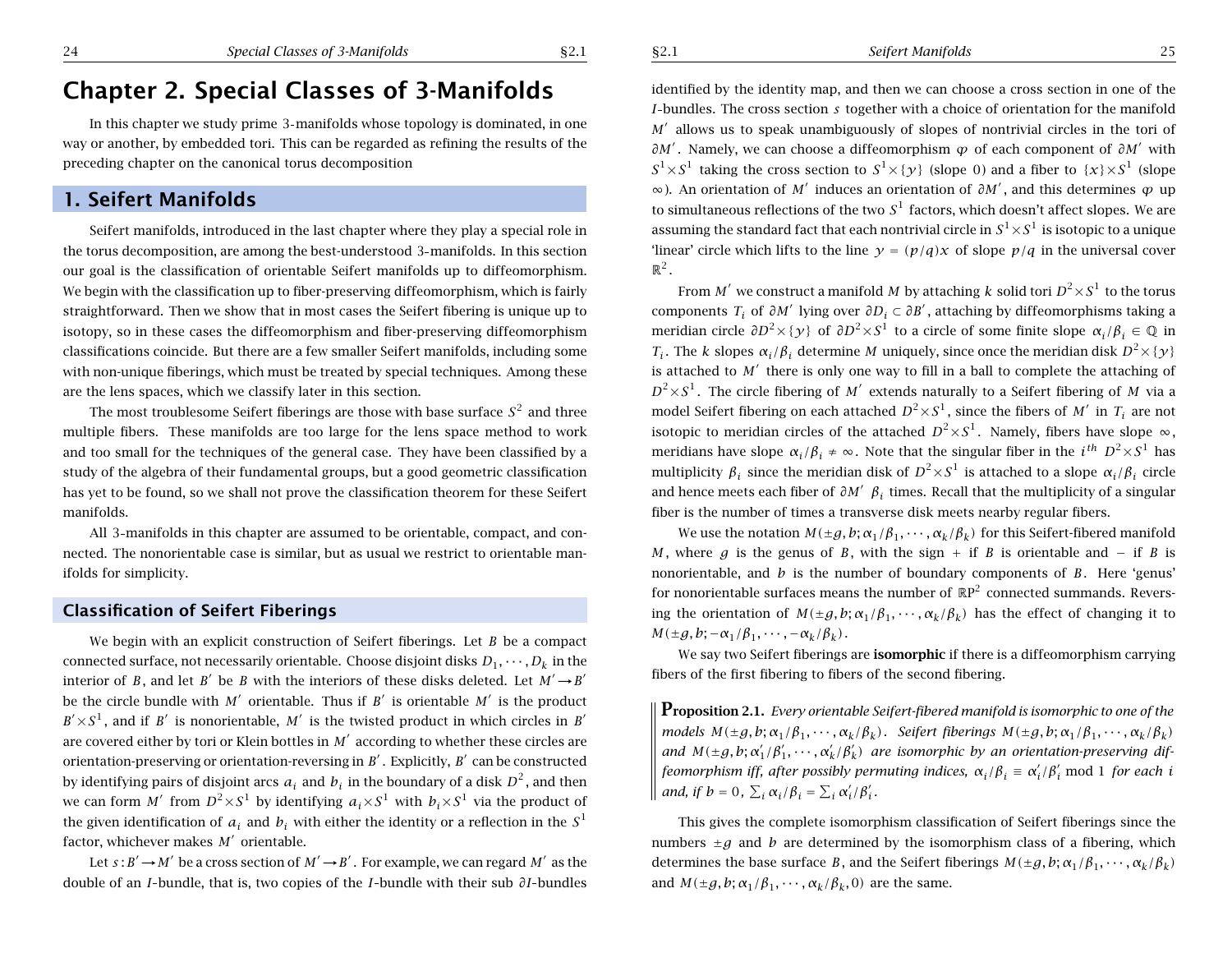Let *a* be an arc in *B*<sup> $\prime$ </sup> with endpoints in  $\partial B'$ . Above this in *M*<sup> $\prime$ </sup> lies an annulus *A*. We can rechoose *<sup>s</sup>* near *A* so that instead of simply crossing *A* transversely, it winds *<sup>m</sup>* times around *A* as it crosses. See Figure 2.1. The effect of this change in *<sup>s</sup>* is to add *<sup>m</sup>* to all slopes in the boundary torus of *<sup>M</sup>*<sup>0</sup> at one edge of *<sup>A</sup>* and subtract *<sup>m</sup>* from all slopes in the boundary torus at the other edge of *A*. In particular, if both ends of *A* lie in the same boundary torus there is no change in boundary slopes.





Thus if  $b \neq 0$  we can choose *A* connecting the boundary torus near the fiber  $C_i$ with a torus in  $\partial M$ , and then change  $\alpha_i/\beta_i$  by any integer, keeping all other  $\alpha_i/\beta_i$ 's fixed. Similarly, if  $b = 0$  we can add and subtract an integer *m* from any two  $\alpha_i/\beta_i$ 's, so we can change the  $\alpha_i/\beta_i$ 's to any fractions which are congruent mod1, subject only to the constraint that  $\sum_i \alpha_i/\beta_i$  stays constant.

We claim that any two choices of the section *<sup>s</sup>* are related by <sup>a</sup> sequence of 'twist' modifications near vertical annuli *A* as above, together with homotopies through sections, which have no effect on slopes. To see this, take disjoint vertical annuli  $A_i$ splitting  $M'$  into a solid torus. Any two sections can be homotoped, through sections, to coincide outside a neighborhood of the  $A_j$ 's. Then it is clear that near the *A<sub>i</sub>*'s the two sections can be homotoped to coincide, after inserting the appropriate number of twists.  $\Box$ 

In the case of Seifert fiberings  $M(\pm g, 0; \alpha_1/\beta_1, \cdots, \alpha_k/\beta_k)$  of closed manifolds, the invariant  $\sum_i \alpha_i/\beta_i$  is called the **Euler number** of the fibering. When there are no multiple fibers we can take  $k = 1$  and then the Euler number, which is an integer, is the obstruction to the existence of a section  $B \rightarrow M$ , i.e., the Euler number vanishes iff such <sup>a</sup> section exists. (Exercise.) More generally:



<sup>(</sup>a) *If ∂M* <sup>≠</sup> ∅*, horizontal surfaces exist in M .*

**Proof**: In (a), view *M* as a circle bundle  $M_0$  with model-fibered solid tori  $M_i$  attached, each *Mi* attaching along an annulus in its boundary. Namely, these annuli in *<sup>M</sup>* project to arcs in the base surface cutting off disks each containing the image of one multiple fiber. Given a positive integer *n* there is a horizontal surface  $S_0 \subset M_0$  meeting each fiber in *n* points. To see this, we can regard  $M_0$  as a quotient of a trivially fibered solid torus  $S^1 \times D^2$  in which certain vertical annuli in  $S^1 \times \partial D^2$  are identified. Each identification can be chosen to be either the identity or <sup>a</sup> fixed reflection in the *<sup>S</sup>*<sup>1</sup> factor. Taking *n* points  $x_j \in S^1$  which are invariant (as a set) under the reflection, the *n* meridian disks  $\{x_i\} \times D^2$  in  $S^1 \times D^2$  give the desired surface  $S_0$  in the quotient  $M_0$ .

Now let *n* be a common multiple of the multiplicities  $q_i$  of the multiple fibers in the solid tori  $M_i$  attached to  $M_0$ . In  $M_i$  let  $S_i$  be the union of  $n/q_i$  meridian disks, so  $S_i$  meets each regular fiber in *n* points. We can isotope  $S_i$  through horizontal surfaces so that its *n* arcs of intersection with the vertical annulus  $M_0 \cap M_i$  match up with the *n* arcs of  $S_0$  in  $M_0 \cap M_i$ . Then the union of  $S_0$  with the  $S_i$ 's is a horizontal surface in *M* .

For (b), let  $M = M(\pm g, 0; \alpha_1/\beta_1, \cdots, \alpha_k/\beta_k)$ , with section  $s: B' \rightarrow M'$  as before. Let  $M_0$  be M with a fibered solid torus neighborhood of a regular fiber in M' deleted. Suppose  $S_0$  is a horizontal surface in  $M_0$ .

**Claim**. The circles of  $\partial S_0$  in  $\partial M_0$  have slope equal to  $e(M)$ , the Euler number of M. This easily implies (b): By (a), such a surface  $S_0$  exists. If  $e(M) = 0$ ,  $S_0$  extends via meridian disks in  $M - M_0$  to a horizontal surface  $S \subset M$ . Conversely, if a horizontal surface *S* ⊂ *M* exists, the surface  $S_0 = S \cap M_0$  must have its boundary circles of slope 0 since these circles bound disks in  $M - M_0$ . So  $e(M) = 0$ .

To prove the Claim, let  $M_0' = M_0 \cap M'$  and  $S_0' = S_0 \cap M'$ . The circles of  $\partial S_0'$ in *∂M'* have slopes  $\alpha_i/\beta_i$ , and we must check that the circles of  $\partial S_0'$  in  $\partial M_0$  have slope  $\sum_i \alpha_i/\beta_i$ . This we do by counting intersections of these circles with fibers and with the section *s*. Since  $S_0$ <sup>'</sup> is horizontal, it meets all fibers in the same number of points, say *<sup>n</sup>*. Intersections with *<sup>s</sup>* we count with signs, according to whether the slope of  $\partial S_0'$  near such an intersection point is positive or negative. The total number of intersections of *∂S*<sup>'</sup><sub>0</sub></sub> with *s* is zero because the two intersection points at the end of an arc of  $s \cap S_0'$  have opposite sign. Thus the number of intersections of  $\partial S_0'$  with *s* in  $\partial M_0$  equals the number of intersections in  $\partial M'$ . The latter number is  $\sum_i n \alpha_i / \beta_i$ since the slope of  $\partial S_0'$  near the *i*<sup>th</sup> deleted fiber is  $\alpha_i/\beta_i$ , which must equal the ratio of intersection number with *<sup>s</sup>* to intersection number with fiber; the denominator of this ratio is *n*, so the numerator must be  $n\alpha_i/\beta_i$ .

Thus the slope of  $\partial S_0$  is  $(\sum_i n \alpha_i/\beta_i)/n = \sum_i \alpha_i/\beta_i = e(M)$ .

<sup>(</sup>b) If  $\partial M = \emptyset$ , horizontal surfaces exist iff the Euler number of the fibering is zero.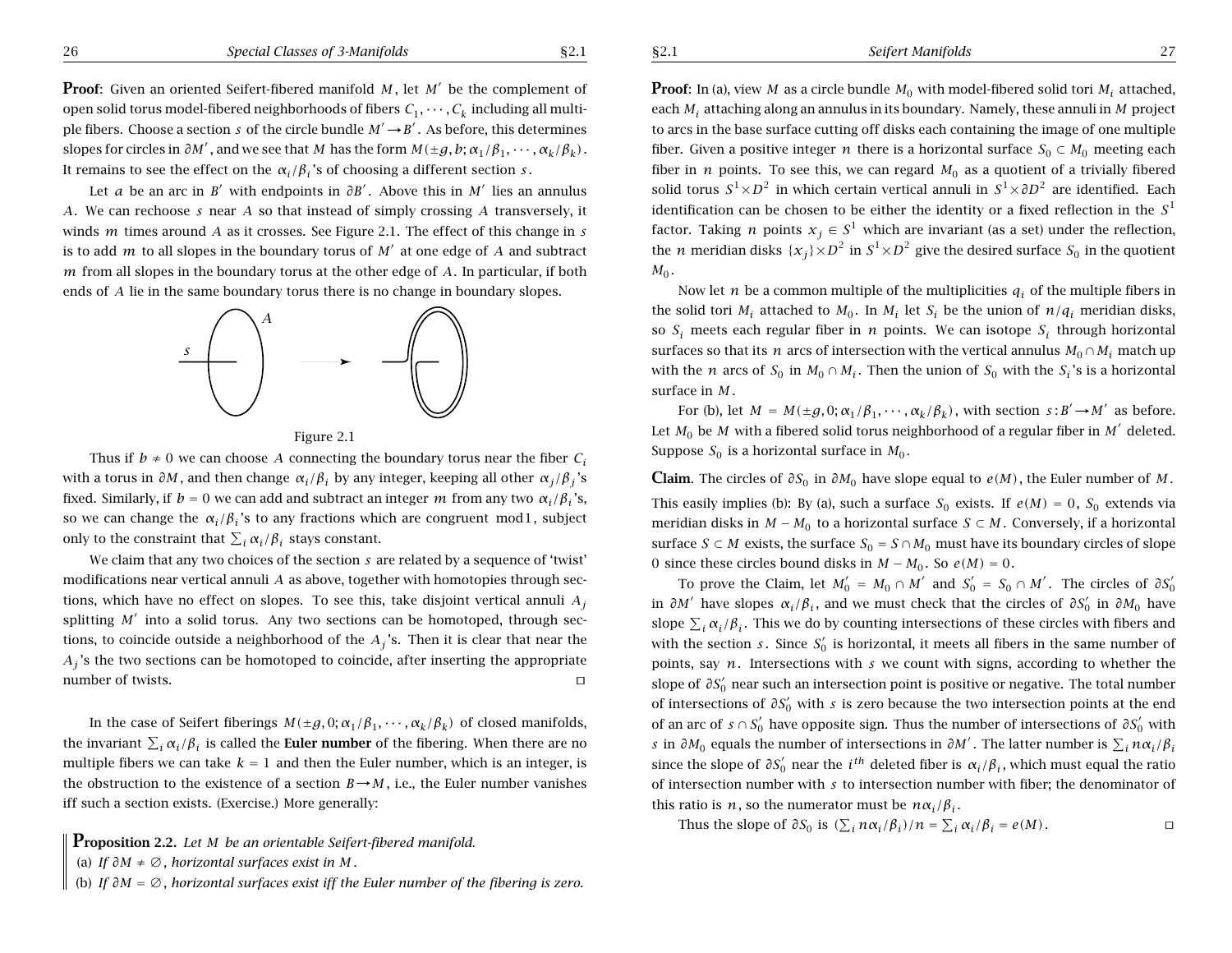### **Classification of Seifert Manifolds**

Here is <sup>a</sup> statement of the main result:

**Theorem 2.3.** Seifert fiberings of orientable Seifert manifolds are unique up to iso*morphism, with the exception of the following fiberings:* (a)  $M(0,1;\alpha/\beta)$  , the various model Seifert fiberings of  $S^1 {\times} D^2$  .

(b)  $M(0, 1; \frac{1}{2}, \frac{1}{2}) = M(-1, 1;)$ *, two fiberings of*  $S^1 \widetilde{\times} S^1 \widetilde{\times} I$ *.* 

(c)  $\,M(0,0;\alpha_1/\beta_1,\alpha_2/\beta_2)$  , various fiberings of  $\,S^3$  ,  $\,S^1\!\times\!S^2$  , and lens spaces.

(d)  $M(0,0;1/2,-1/2,\alpha/\beta) = M(-1,0;\beta/\alpha)$  for  $\alpha, \beta \neq 0$ .

(e)  $M(0,0;1 \_2,1 \_2,-1 \_2,-1 \_2)=M(-2,0;),$  two fiberings of  $S^1 \widetilde{\times} S^1 \widetilde{\times} S^1$  .

The two Seifert fiberings of  $S^1 \widetilde{\times} S^1 \widetilde{\times} I$  in (b) are easy to see if we view  $S^1 \widetilde{\times} S^1 \widetilde{\times} I$ as obtained from  $S^1 \times I \times I$  by identifying  $S^1 \times I \times \{0\}$  with  $S^1 \times I \times \{1\}$  via the diffeomorphism  $\varphi$  which reflects both the  $S^1$  and  $I$  factors. One fibering of  $S^1 \widetilde{\times} S^1 \widetilde{\times} I$  then comes from the fibers  $S^1 \times \{ \mathcal{Y} \} \times \{ \mathcal{Z} \}$  of  $S^1 \times I \times I$  and the other comes from the fibers  $\{x\}\times\{y\}\times I$ ; in the latter case the two fixed points of  $\varphi$  give multiplicity-two fibers.



#### Figure 2.2

Note that the examples in (a) and (b) generate the remaining examples: The fiberings in (c) are obtained by gluing together two model fiberings from (a); (d) is obtained by gluing <sup>a</sup> model fibering into each of the two fiberings in (b); and (e) is simply the double of (b).

In most cases the Theorem is <sup>a</sup> consequence of the following:

**Proposition 2.4.** *If <sup>M</sup>*<sup>1</sup> *and <sup>M</sup>*<sup>2</sup> *are irreducible orientable Seifert-fibered manifolds which are diffeomorphic, then there is <sup>a</sup> fiber-preserving diffeomorphism provided that <sup>M</sup>*<sup>1</sup> *contains vertical incompressible, ∂ incompressible annuli or tori, and M*<sup>2</sup> *contains no horizontal incompressible, ∂ incompressible annuli or tori.*

**Proof**: First we do the case of closed manifolds. In the base surface  $B_1$  of  $M_1$  choose two transversely intersecting systems *C* and *C'* of disjoint 2-sided circles not passing through singular points (projections of singular fibers), such that:

 $(1)$  No circle of C or C' bounds a disk containing at most one singular point.

(2) The components of  $B_1 \,|\, (C \cup C')$  are disks containing at most one singular point.

(3) No component of  $B_1 | (C \cup C')$  is a disk bounded by a single arc of C and a single arc of  $C'$  , and containing no singular point.

For example, one can choose C to be a single circle, then construct C' from suitably chosen arcs in  $B_1 | C$ , matching their ends across  $C$ . (Details left as an exercise.) Let *T* and *T*<sup> $\prime$ </sup> be the collections of incompressible vertical tori in  $M_1$  lying over *C* and *C*<sup> $\prime$ </sup>.

Let  $f : M_1 \rightarrow M_2$  be a diffeomorphism. Since  $M_2$  contains no incompressible horizontal tori, we may isotope  $f$  to make  $f(T)$  vertical in  $M_2$  by Proposition 1.11. The circles of  $T \cap T'$  are nontrivial in T, so we may isotope f to make the circles of  $f(T \cap T')$  vertical or horizontal in each torus of  $f(T)$ . By condition (3) the annuli of  $T' \, | \, (T \cap T') \,$  are incompressible and *∂*-incompressible in  $M_1 \, | \, T$  , so we may isotope  $f$  , staying fixed on  $T$ , to make the annuli of  $f(T')\vert f(T\cap T')$  vertical or horizontal in  $M_2.$  If any of these were horizontal, they would be part of horizontal tori in  $M_2$ , so we now have  $f(T \cup T')$  vertical in  $M_2$ . Since  $f(T \cap T')$  is vertical, we can can isotope  $f$ to be fiber-preserving on  $T\cup T'$  , and then make  $f$  fiber-preserving in a neighborhood  $M_1'$  of  $T \cup T'$ .

By condition (2) the components of  $M_1 - M'_1$  are solid tori, so the same is true for *M*<sub>2</sub> − *M*<sub>2</sub><sup>'</sup>, where *M*<sub>2</sub><sup>'</sup> = *f*(*M*<sub>1</sub><sup>'</sup>). Choose an orientation for *M*<sub>1</sub> and a section for *M*<sub>1</sub><sup>'</sup> → *B*<sub>1</sub><sup>'</sup>. Via f these choices determine an orientation for  $M_2$  and a section for  $M_2' \rightarrow B_2'$ . Note that f induces a diffeomorphism of  $B_1'$  onto  $B_2'$ , so the closed surfaces  $B_1$  and  $B_2$ are diffeomorphic. The fractions  $\alpha_i/\beta_i$  for corresponding solid tori of  $M_1 - M_1'$  and  $M_2 = M_2'$  must be the same since these are the slopes of boundary circles of meridian disks, and *f* takes meridian disks to meridian disks (up to isotopy). Thus *<sup>M</sup>*<sup>1</sup> and *M*<sub>2</sub> have the same form  $M(\pm g, 0; \alpha_1/\beta_1, \cdots, \alpha_k/\beta_k)$ , completing the proof for closed manifolds.

For non-empty boundary the proof is similar but easier. Let *T* be <sup>a</sup> collection of incompressible, *∂* incompressible vertical annuli splitting *<sup>M</sup>*<sup>1</sup> into solid tori. Isotope *f* first to make  $f(T)$  vertical, then to make  $f$  fiber-preserving in a neighborhood of *T* ∪  $\partial M_1$ . The rest of the argument now proceeds as in the closed case.  $\Box$ 

Let us see how close Proposition 2.4 comes to proving the Theorem. Consider first the case of irreducible manifolds with non-empty boundary. Then vertical incompressible, *∂* incompressible annuli exist except in the model fiberings *M(*0*,* 1; *α/β)*. To see when horizontal annuli exist we apply the Euler characteristic formula *χ(B)* −  $\chi(S)/n = \sum_i (1 - 1/\beta_i)$ . In the present case *S* is an annulus, so we have  $\chi(B) =$  $\sum_i(1-1/\beta_i) \geq 0$ , so *B* is a disk, annulus, or Möbius band. If  $B = D^2$ , we have  $1 = \sum_i (1 - 1/\beta_i)$ , a sum of terms  $\frac{1}{2}, \frac{2}{3}, \frac{3}{4}, \cdots$ , so the only possibility is  $1 = \frac{1}{2} + \frac{1}{2}$ and the fibering  $M(0,1; \frac{1}{2}, \frac{1}{2})$ . If  $B = S^1 \times I$ , we have  $0 = \sum_i (1 - 1/\beta_i)$  so there are no multiple fibers and we have a product fibering  $M(0,2;)$  of  $S^1 {\times} S^1 {\times} I$ . Similarly, if  $B = S^1 \widetilde{\times} I$  we have the fibering  $M(-1,1; )$  of  $S^1 \widetilde{\times} S^1 \widetilde{\times} I$ . The manifolds  $S^1 {\times} S^1 {\times} I$ and  $S^1 \widetilde{\times} S^1 \widetilde{\times} I$  are not diffeomorphic since they deformation retract onto a torus and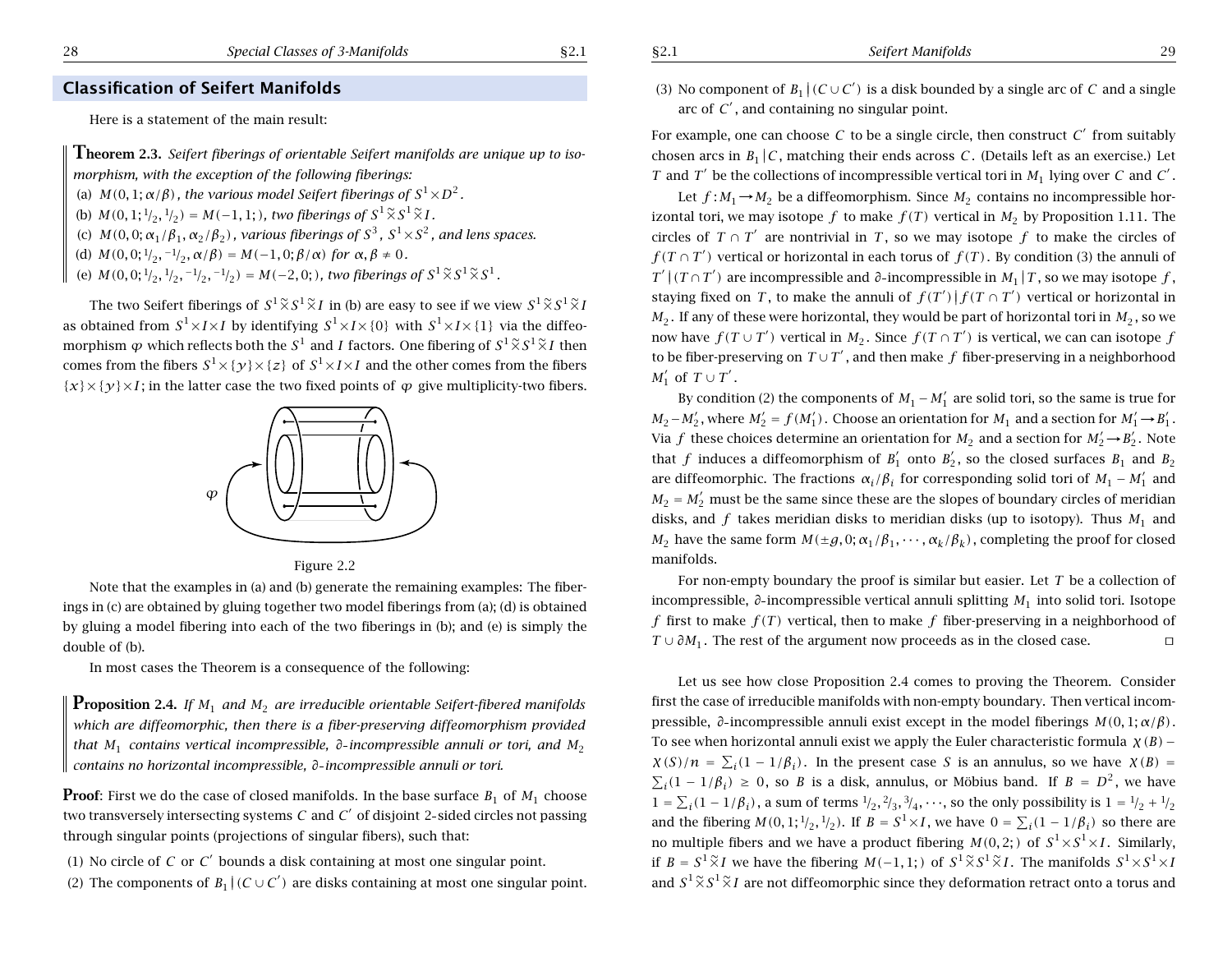<sup>a</sup> Klein bottle, respectively, and so are of distinct homotopy types. Thus the Theorem follows in the case of irreducible manifolds with non-empty boundary.

For closed irreducible manifolds the analysis is similar but more complicated. Incompressible vertical tori exist unless the base surface  $B$  is  $S^2$  and there are at most three multiple fibers, or *B* is  $\mathbb{R}P^2$  and there is at most one multiple fiber. If horizontal tori exist we must have  $\chi(B) \geq 0$ , so there are the following cases:

- $−$  *B* = *S*<sup>2</sup> and 2 =  $\sum_i (1 1/\beta_i)$ . Since  $\frac{1}{2}$  ≤ 1 − 1/β<sub>i</sub> < 1 there must be either three or four multiple fibers. With four multiple fibers, the multiplicities must all be 2, so we have the fibering  $M(0, 0; \frac{1}{2}, \frac{1}{2}, \frac{-1}{2}, \frac{-1}{2})$  since the Euler number must be zero. With three multiple fibers we have  $1/\beta_1 + 1/\beta_2 + 1/\beta_3 = 1$  so  $(\beta_1, \beta_2, \beta_3) = (2, 3, 6)$ ,  $(2, 4, 4)$ , or  $(3, 3, 3)$ , up to permutations. We leave it for the reader to check that the fibering must be isomorphic to  $M(0,0; 1/2, -1/3, -1/6)$ , *M*(0*,* 0; <sup>1</sup>/<sub>2</sub>*,* −1/<sub>4</sub>*,* −1/<sub>4</sub>), or *M*(0*,* 0; <sup>2</sup>/<sub>3</sub>*,* −1/<sub>3</sub>*,* −1/<sub>3</sub>), allowing orientation-reversing isomorphisms.
- $−$  *B* = ℝP<sup>2</sup> and 1 =  $\sum_i(1 1/\beta_i)$ , implying just two multiple fibers, of multiplicity 2. Since the Euler number is zero the fibering must be  $M(-1,0;1/_{2},-1/_{2})$ .
- $\bar{B} = S^1 \times S^1 \text{ or } S^1 \widetilde{\times} S^1 \text{ with no multiple fibers and Euler number zero, the fiberings.$ *M*(1*,* 0; *)* and *M*(−2*,* 0; *)*.

Thus we have the following six manifolds:

$$
M_1 = M(1,0; ) = S^1 \times S^1 \times S^1
$$
  
\n
$$
M_2 = M(-2,0; ) = M(0,0; {}^{1}/_{2}, {}^{1}/_{2}, {}^{-1}/_{2}) = S^1 \tilde{\times} S^1 \tilde{\times} S^1
$$
  
\n
$$
M_3 = M(0,0; {}^{2}/_{3}, {}^{-1}/_{3}, {}^{-1}/_{3})
$$
  
\n
$$
M_4 = M(0,0; {}^{1}/_{2}, {}^{-1}/_{4}, {}^{-1}/_{4})
$$
  
\n
$$
M_5 = M(0,0; {}^{1}/_{2}, {}^{-1}/_{3}, {}^{-1}/_{6})
$$
  
\n
$$
M_6 = M(-1,0; {}^{1}/_{2}, {}^{-1}/_{2})
$$

Each of these seven fiberings has Euler number zero, hence does in fact contain <sup>a</sup> horizontal surface *S* . By the Euler characteristic formula, *χ(S)* = 0, so *S* is either a torus or Klein bottle. In the latter case *S* is one-sided, and the boundary of <sup>a</sup> tubular neighborhood of *S* is <sup>a</sup> horizontal torus. So horizontal tori exist in all seven Seifert fiberings. As we saw in §1.2 following Proposition 1.11, this implies the manifolds  $M_1$ - $M_6$  are torus bundles or torus semi-bundles.

There remains the case of reducible Seifert manifolds. As shown in the proof of Proposition 1.13 there must exist <sup>a</sup> horizontal sphere in this case, which implies that the manifold is closed and the Euler number of the Seifert fibering is zero. By the Euler characteristic formula the base surface  $B$  must be  $S^2$  or  $\mathbb{R} \text{P}^2$ , with at most three multiple fibers in the first case and at most one multiple fiber in the second case. In the latter case there is in fact no multiple fiber since the Euler number is zero, so we have the Seifert fibering  $M(-1,0;)$ , and it is not hard to see that this

manifold is  $\mathbb{R}P^3 \nless \mathbb{R}P^3$ . In the case  $B = S^2$  it is an exercise with fractions to rule out the possibility of three multiple fibers, using the Euler characteristic formula and the fact that the Euler number is zero. Then if there are at most two multiple fibers, we are in the exceptional case (c) of the classification theorem, with <sup>a</sup> Seifert fibering *M*(0,0;  $\alpha/\beta$ ,  $-\alpha/\beta$ ) of  $S^1 \times S^2$ .

To complete the main classification theorem, there remain three things to do:

- (1) Show the manifolds  $M_1$ - $M_6$  above are all distinct, and have only the seven Seifert fiberings listed.
- (2) Classify the Seifert manifolds which possess fiberings over  $S^2$  with at most two multiple fibers.
- (3) Show that the different Seifert fiberings over  $S^2$  with three multiple fibers are all distinct manifolds, distinct also from the manifolds in (2).

We shall do (2) in the following subsection, and in §2.2 we shall do (1) as part of <sup>a</sup> general classification of torus bundles and torus semi-bundles. As for (3), the only way which seems to be known for doing this is to show these manifolds are all distinguished by their fundamental groups, apart from <sup>a</sup> few special cases where geometric techniques are available. We shall not cover this in the present version of these notes; see [Orlik] for <sup>a</sup> proof.

### **Classification of Lens Spaces**

Let  $L_{p/q}$  be the manifold obtained by attaching two solid tori  $S^1 {\times} D^2$  together by <sup>a</sup> diffeomorphism *<sup>ϕ</sup>* : *<sup>S</sup>*<sup>1</sup>×*∂D*<sup>2</sup> → *<sup>S</sup>*<sup>1</sup>×*∂D*<sup>2</sup> sending <sup>a</sup> meridian {*x*}×*∂D*<sup>2</sup> to <sup>a</sup> circle of slope  $\,p/q$  , where we use the convention that a meridian has slope  $\,\infty\,$  and a longitude  $S^1\times \{ {\cal Y} \}$  has slope 0. The fraction  $p/q$  determines  $L_{p/q}$  completely since circles in  $S^1 \times \partial D^2$  are determined up to isotopy by their slopes, and once the meridian disk of the second  $S^1 {\times} D^2$  has been attached to the first  $S^1 {\times} D^2$  there is only one way to attach the remaining 3-ball. Note that  $L_{1/0} = S^1 \times S^2$ , and  $L_{0/1} = S^3$  since  $S^3 =$  $\partial (D^2 {\times} D^2) = \partial D^2 {\times} D^2 \cup D^2 {\times} \partial D^2$  .

The manifolds *Lp/q* are Seifert-fibered in many ways, by taking model fiberings on the two  $S^1 {\times} D^2$  's whose restrictions to  $S^1 {\times} \partial D^2$  correspond under  $\varphi \in SL_2(\mathbb{Z})$  ; a model fibering on the second  $S^1 {\times} D^2$  with boundary fibers of slope  $u/v$  extends to a model fibering on the first  $S^1 {\times} D^2$  provided  $\bm{\varphi}(u/v) \neq 1/0.$  These Seifert fiberings have base surface  $S^2$  and at most two multiple fibers. Conversely, such a Seifertfibered manifold is the union of two solid tori with boundaries identified, hence is an  $L_{p/q}$ .

We shall exclude the special case  $L_{1/0} = S^1 \times S^2$  from now on.

The manifold  $L_{p/q}$  can also be obtained as the quotient space  $S^3/\mathbb{Z}_q$  where  $\mathbb{Z}_q$  is the group of rotations of  $S^3$  generated by  $\rho(z_1, z_2) = (e^{2\pi i/q} z_1, e^{2\pi i p/q} z_2)$ , where  $S^3$ is regarded as the unit sphere in  $\mathbb{C}^2.$  This action can be pictured in  $\mathbb{R}^3$  , with the point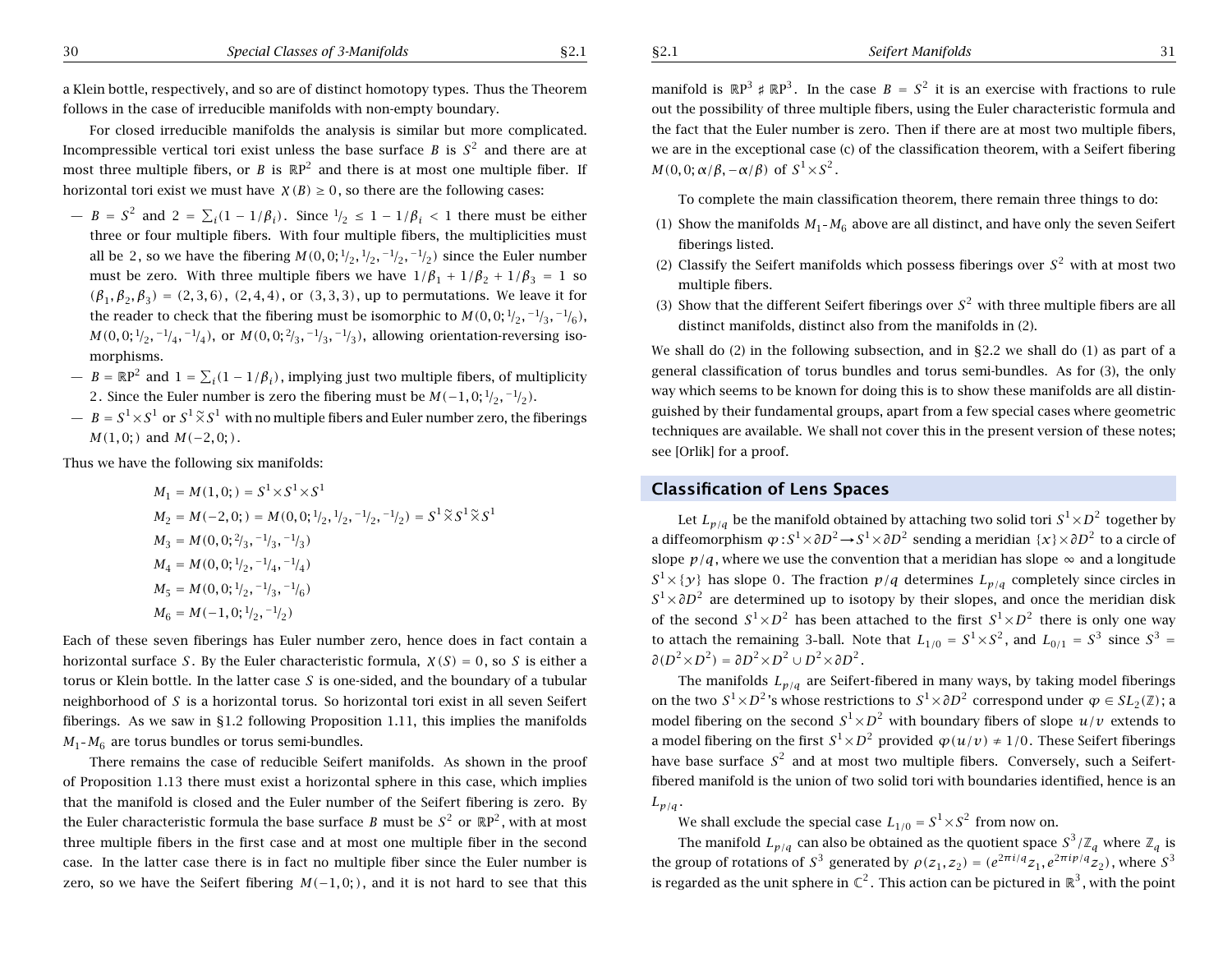32 *Special Classes of 3-Manifolds* §2.1

*<sup>p</sup>*/*<sup>q</sup>*

at infinity added to get  $S^3 = S^1 \times D^2 \cup D^2 \times S^1$ , as a  $1/q$  rotation of the first factor and <sup>a</sup> *p/q* rotation of the second factor.

Each quotient  $S^1 \times D^2/\mathbb{Z}_q$  and  $D^2 \times S^1/\mathbb{Z}_q$  is a solid torus, so the quotient  $S^3/\mathbb{Z}_q$  has the form  $L_{p'/q'}$ . To see that  $p'/q' = p/q$ , note that slope *p* circles on the common boundary torus  $S^1 \times S^1$  are invariant under  $\rho$ , hence become longitudes in  $S^1 \times D^2/\mathbb{Z}_q$ . The boundary circle of a meridian disk of  $D^2 \times S^1/\mathbb{Z}_q$  then intersects the longitude of  $S^1 \times D^2/\mathbb{Z}_q$  *p* times and the meridian *q* times, hence has slope *p/q*, up to a sign determined by orientations.

 $\frac{1}{a}$ Figure 2.3

In particular  $\pi_1 L_{p/q} \approx \mathbb{Z}_q$ . This can also be seen directly from the definition of  $L_{p/q}$  since the meridian disk of the second solid torus is attached to  $S^1 \times D^2$  along a circle which wraps around the  $S^1$  factor q times, and the subsequent attaching of a 3-ball has no effect on  $\pi_1$ . Since  $\pi_1 L_{p/q} \approx \mathbb{Z}_q$ , the number *q* is uniquely determined by  $L_{p/q}$ . (We take *q* non-negative always.)

For *p* there is some ambiguity, however. First, we can rechoose the longitude in  $S^1 \times D^2$  by adding any number of twists around the meridian. This changes slopes by an arbitrary integer, so  $L_{p'/q} = L_{p/q}$  if  $p' \equiv p \mod q$ . Also, reversing the orientation of  $S^1 \times D^2$  changes the sign of slopes, so  $L_{-p/q} = L_{p/q}$ . (We are not specifying an orientation of  $L_{p/q}$ .) Finally, the roles of the two  $S^1 \times D^2$  halves of  $L_{p/q}$  can be reversed, replacing  $\varphi$  by  $\varphi^{-1}$ . Taking  $\varphi = \begin{pmatrix} r & q \\ s & p \end{pmatrix} \in SL_2(\mathbb{Z})$ , then  $\varphi^{-1} = \begin{pmatrix} p & -q \\ -s & p \end{pmatrix}$ , so we obtain *L*<sub>−*r*</sub>*/q* = *L*<sub>*p*</sub>/*q*, where *r* ≡ *p*<sup>−1</sup> mod *q* since *pr* − *qs* = 1. Summarizing,  $L_{p'/q} = L_{p/q}$  if  $p' \equiv \pm p^{\pm 1} \mod q$ .

**Theorem 2.5.**  $L_{p'/q}$  is diffeomorphic to  $L_{p/q}$  iff  $p' \equiv \pm p^{\pm 1} \mod q$ .

**Proof:** We shall show that there is, up to isotopy, only one torus *T* in  $L_{p/q}$  bounding <sup>a</sup> solid torus on each side. This implies the theorem since such <sup>a</sup> *T* yields <sup>a</sup> decomposition  $L_{p/q} = S^1 \times D^2 \cup_{\omega} S^1 \times D^2$ , and the only ambiguities in the slope  $p'/q'$  defining such a representation of  $L_{p/q}$  are the ones considered in the paragraph preceding the theorem: choice of longitude and orientation in the boundary of the first solid torus, and switching the two solid tori.

Let *T* be the standard torus bounding solid tori on each side, from the definition of  $L_{p/q}$ . Let  $\Sigma$  be the core circle  $S^1 \times \{0\}$  of the first solid torus  $S^1 \times D^2$  bounded by *T*. The union of a meridian disk *D* of the second  $S^1 \times D^2$  with the radial segments in slices  $\{x\}\times D^2$  of the first  $S^1\times D^2$  joining points of  $\partial D$  to  $\Sigma$  is a 2-complex  $\Delta \subset L_{p/q}$ . Abstractly, <sup>∆</sup> is obtained from the circle <sup>Σ</sup> by attaching <sup>a</sup> disk *<sup>D</sup>*<sup>2</sup> by <sup>a</sup> *<sup>q</sup>* to <sup>1</sup> covering map  $\partial D^2 \rightarrow \Sigma$ .

Let *T'* be another torus in  $L_{p/q}$  bounding solid tori on both sides. The concentric copies of *T*<sup> $\prime$ </sup> in these two solid tori, together with the two core circles, define a singular foliation  $\mathcal F$  of  $L_{p/q}$ , whose leaves can also be described as the level sets of a function  $f: L_{p/q} \rightarrow [0,1].$ 

The first thing we do is put  $\Delta$  in good position with respect to  $\mathcal{F}$ , as follows. Perturb Σ to be disjoint from the two singular leaves (circles) of  $\mathcal{F}$ , and so that  $f | \Sigma$  is a morse function with all critical points in distinct levels. Near local maxima of  $f | Σ$ , perturb the *q* sheets of  $\Delta$  to lie 'above'  $\Sigma$ , as in Figure 2.4. Likewise, at local minima of  $f | \Sigma$  make  $\Delta$  lie 'below' Σ.



Figure 2.4

Now, keeping Δ fixed in a small neighborhood of Σ, perturb Δ to be transverse to the two singular leaves of F and so that away from these two leaves *f* is <sup>a</sup> morse function on  $\Delta - \Sigma$  with all saddles in levels distinct from each other and from the levels of the critical points of  $f|\Sigma$ .

The foliation  $\mathfrak F$  then induces a singular foliation on  $\Delta$ , hence also on  $D^2$  via the quotient map  $D^2 \rightarrow \Delta$ . The singularities of the foliation of  $D^2$  are of the following types:

- 'centers' in the interior of *<sup>D</sup>*<sup>2</sup> , where *f* ||*(*<sup>∆</sup> <sup>−</sup> <sup>Σ</sup>*)* has local maxima or minima, in particular where  $\Delta$  meets the two singular leaves of  $\mathcal{F}$ .
- $-$  saddles in the interior of  $D^2$  .
- $-$  'half-saddles' in  $\partial D^2$ , at local maxima or minima of  $f | \Sigma.$

Figure 2.5 shows the various possible configurations for a singular leaf in  $D^2$  containing <sup>a</sup> saddle or half-saddle.



Recall that all saddles and half-saddles on ∆ lie in distinct levels. However, each local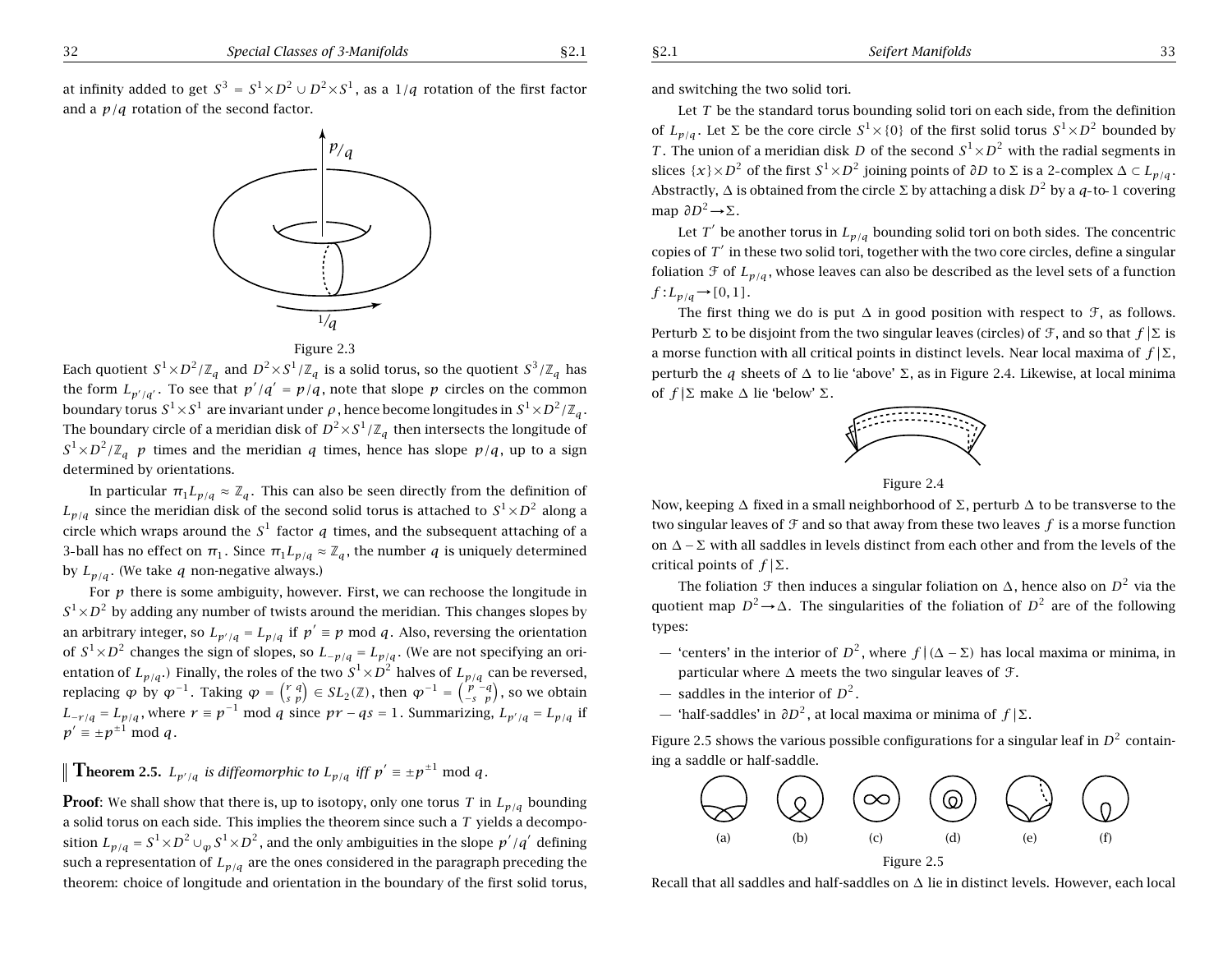Let *D* be <sup>a</sup> quarter or half disk containing no other quarter or half disks, and let *<sup>α</sup>* be the arc *<sup>D</sup>* <sup>∩</sup>*∂D*<sup>2</sup> . The two endpoints of *<sup>α</sup>* are part of the same singular leaf, and as we move into the interior of *<sup>α</sup>* we have pairs of points joined by <sup>a</sup> nonsingular leaf in *D*<sup>2</sup>. Continuing into the interior of *α*, this pairing of points of *α* by nonsingular leaves in  $D<sup>2</sup>$  continues until we reach an inessential saddle of type (b) or an inessential halfsaddle, since *D* was chosen as <sup>a</sup> smallest quarter or half disk, and the singular leaves in cases (c) and (d) do not meet  $\partial D^2$ . An inessential saddle of type (b) presents no obstacle to continuing the pairing of points of *<sup>α</sup>*, which can therefore continue until we reach an inessential half-saddle. At this point, however, the two paired points of *<sup>α</sup>* coalesce into one point, the half-saddle point itself. We conclude from this that *D* contains exactly one inessential half-saddle.

In particular, note that the projection *<sup>α</sup>*→Σ must be an embedding on the interior of *α* since  $f | Σ$  has at least two critical points. The two endpoints of *α* might have the same image in  $\Sigma$ , however. If this happens, *D* must be a half disk and the two endpoints of  $\alpha$  must be half-saddles at the same critical point of  $f(\Sigma)$ . In this case isotoping *α* rel  $\partial \alpha$  across *D* to  $\partial D - \alpha$  induces an isotopy of Σ so that it lies in a leaf of F. This is <sup>a</sup> desirable outcome, as we shall see below, and our next goal is to reduce to this case.

So suppose the disk *D* is a half disk and  $\alpha$  has a half-saddle at only one of its endpoints. The configuration is as shown in Figure 2.6. Here we can isotope  $\Sigma$ , and hence ∆, via isotopy extension, by dragging *<sup>α</sup>* across *D* to <sup>a</sup> new position, shown in dashed lines, with  $f|\Sigma$  having two fewer critical points.







The other possibility is that *D* is a quarter disk, with the configuration in Figure 2.7 below. In this case we again isotope  $\Sigma$  by pushing *α* across *D*, dragging the other *q* <sup>−</sup> 1 sheets of ∆ along behind, enlarging them by parallel copies of *D*. This does not change the number of critical points of  $f | \Sigma$ , while the number of essential saddles decreases, since the essential saddle in *∂D* becomes *q* half-saddles and no new essential saddles are created. (The inessential half-saddle in *<sup>α</sup>* becomes *q* <sup>−</sup> 1

inessential saddles. Inessential saddles in the interior of *D* are also replicated. In addition, other essential saddles in  $D^2 - D$  may become inessential.)



Figure 2.7

Thus after finitely many steps we are reduced to the earlier case when  $\Sigma$  is isotoped into a leaf of F, which we may assume is the torus T'. The circle  $\Sigma$  is nontrivial in *T'* since it generates  $\pi_1 L_{p/q} \approx \mathbb{Z}_q$  and we may assume  $q > 1$ . The torus *T* is the boundary of a solid torus neighborhood of  $\Sigma$ . Shrinking this neighborhood if necessary, we may assume  $T \cap T'$  consists of two circles, parallel copies of  $\Sigma$  in  $T'$ , so  $T$ intersects each of the solid tori  $X'$  and  $Y'$  bounded by  $T'$  in an annulus, and likewise *T*<sup> $\prime$ </sup> intersects each of the solid tori *X* and *Y* bounded by *T* in an annulus.

We now appeal to the following fact: An annulus  $A \subset S^1 \times D^2$  with  $\partial A$  consisting of nontrivial, nonmeridional circles in *<sup>S</sup>*<sup>1</sup>×*∂D*<sup>2</sup> must be *<sup>∂</sup>* parallel. For such an *<sup>A</sup>* must be incompressible since  $\pi_1 A \rightarrow \pi_1 (S^1 \times D^2)$  is injective, hence must be either *∂* incompressible or *∂* parallel. In the former case *A* could be isotoped to be vertical in the product Seifert fibering of  $S^1 \times D^2$ , but then *A* would again be  $\partial$ -parallel.

This applies to each of the four annuli of  $T - T'$  and  $T' - T$  Note that meridional boundary circles cannot occur since  $\Sigma$  is not nullhomotopic in  $L_{p/q}$ . We conclude that the two annuli of  $T - T'$  can be isotoped to the two annuli of  $T' - T$ , as indicated in Figure 2.8, so *T* is isotopic to  $T'$ .





#### **Exercises**

1. What happens if  $\alpha_i/\beta_i = 1/0$  in the manifold  $M(\pm g, b; \alpha_1/\beta_1, \cdots, \alpha_k/\beta_k)$ ?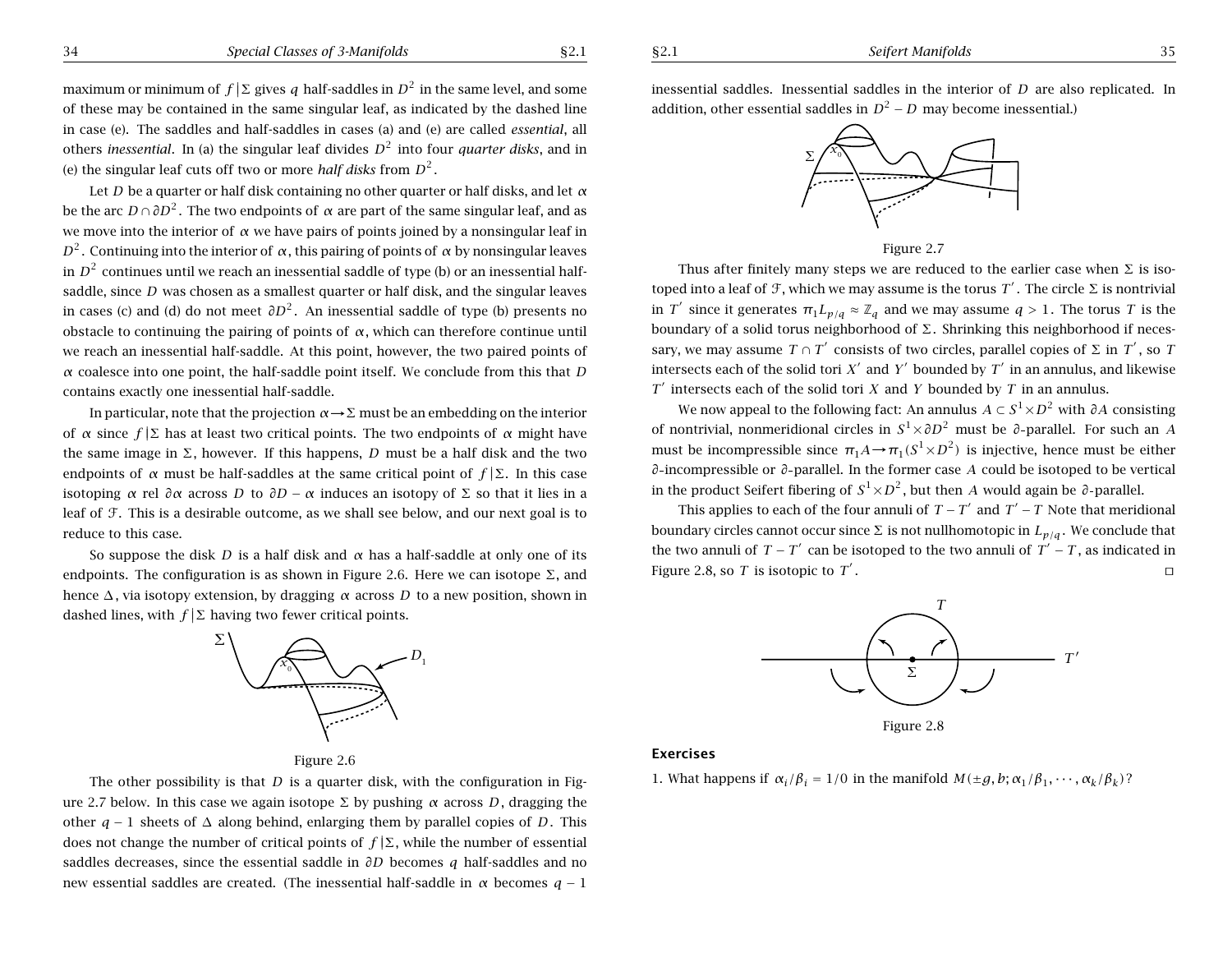# **2. Torus Bundles and Semi-Bundles**

In the preceding section we encountered <sup>a</sup> few Seifert manifolds which are bundles over the circle with torus fibers. Most torus bundles are not Seifert-fibered, however, though they share one essential feature with most Seifert manifolds: Their topology is dominated by incompressible tori. This makes them easy to classify, and Theorem 2.6 below reduces this classification to understanding conjugacy classes in  $GL_2(\mathbb{Z})$ , an algebraic problem which has <sup>a</sup> nice geometric solution described later in this section. After the case of torus bundles we move on to <sup>a</sup> closely-related class of manifolds, torus semi-bundles, which always have <sup>a</sup> torus bundle as <sup>a</sup> 2 sheeted covering space.

The torus bundles and torus semi-bundles which are not Seifert-fibered have <sup>a</sup> special interest because they are the manifolds in one of Thurston's eight geometries, called solvgeometry.

### **The Classification of Torus Bundles**

A torus bundle has the form of a mapping torus, the quotient  $M_\phi = T \times I/(x,0) \sim$  $(\varphi(x), 1)$  for some diffeomorphism  $\varphi \in GL_2(\mathbb{Z})$  of the torus T. This is because every diffeomorphism  $f: T \to T$  is isotopic to a linear diffeomorphism  $\varphi \in GL_2(\mathbb{Z})$ . Moreover,  $\varphi$  is uniquely determined by  $f$  since it is essentially the map on  $H_1(T) \approx \mathbb{Z}^2$ induced by  $f.$  By Proposition 1.6,  $M_\varphi$  is irreducible since its universal cover is  $\mathbb{R}^3.$ 

Once again we restrict attention to orientable  $3$ -manifolds for simplicity. For  $M_{\varphi}$ this means restricting  $\varphi$  to be in  $SL_2(\mathbb{Z})$  .

**Theorem 2.6.**  $M_{\varphi}$  is diffeomorphic to  $M_{\psi}$  iff  $\varphi$  is conjugate to  $\psi^{\pm 1}$  in  $GL_2(\mathbb{Z})$  .

**Proof**: The 'if' half is easy: Applying a diffeomorphism  $f : T \rightarrow T$  in each slice  $T \times \{y\}$ of *T*×*I* has the effect of conjugating  $\varphi$  by  $f$  when we form the quotient  $M_\varphi$  = *T* × *I*/(*x*, 0) ∼ ( $\varphi$ (*x*), 1). And by switching the two ends of *T* × *I* we see that  $M_{\varphi^{-1}}$  is diffeomorphic to  $M_\varphi$  .

The main step in the converse is the following:

 ${\bf L}$ emma 2.7. An incompressible surface in  $M_\varphi$  is isotopic to a union of torus fibers,  $\nu$  *unless*  $\varphi$  *is conjugate to*  $\pm \left(\frac{1}{n} \frac{0}{1}\right)$ .

**Proof**: Let  $S \subset M_\varphi$  be incompressible. We may suppose  $S$  has transverse intersection with a fiber  $T_0$  of  $M_\varphi$ . After we eliminate trivial circles of  $S \cap T_0$  by isotopy of  $S$  in the usual way, the surface  $S' = S | T_0$  is incompressible in  $M_\varphi | T_0 = T \times I$ . (Given <sup>a</sup> compressing disk *D* for *S*<sup>0</sup> in *T* <sup>×</sup>*I* , then *∂D* bounds <sup>a</sup> disk in *S* , which must lie in S<sup> $\prime$ </sup> since any intersections with  $T_0$  would be trivial circles of  $S \cap T_0$ .) If S $\prime$  is *∂* compressible, it must have *∂* parallel annulus components. These can be eliminated by pushing them across  $T_0$ , decreasing the number of circles of  $S \cap T_0$ . So we may assume S<sup> $\prime$ </sup> is incompressible and  $\partial$ -incompressible in  $T \times I$ .

Thinking of  $T \times I$  as a trivial circle bundle, S' can be isotoped to be either horizontal or vertical, hence to consist either of vertical tori parallel to *<sup>T</sup>*<sup>0</sup> , i.e., fibers of  $M_\varphi$  , or annuli whose boundary circles have the same slope in both ends  $T\times\{0\}$  and  $T\times\{1\}$ . In the latter case,  $\varphi$  must preserve this slope in order for S<sup>'</sup> to glue together to form the original surface  $S$  . This means  $\varphi$  has an eigenvector in  $\mathbb{Z}^2$  , so is conjugate to  $\pm \begin{pmatrix} 1 & 0 \\ n & 1 \end{pmatrix}$ . Turkiya ta 1980-yil turkiya ta 1980-yil turkiya ta 1980-yil turkiya ta 1980-yil turkiya ta 1980-yil turkiya

Continuing the proof of the theorem, suppose  $f$  :  $M_\varphi$   $\rightarrow$   $M_\psi$  is a diffeomorphism. The lemma implies that if  $\psi$  is not conjugate to  $\pm\binom{1\;0}{n\;1},$  we can isotope  $f$  to take a fiber  $T$  of  $M_\varphi$  to a fiber of  $M_\psi$ . We may assume that  $T$  is the image of  $T \times \partial I$ in the quotient mapping torus  $T \times I/(\mathcal{X}, 0) \sim (\varphi(\mathcal{X}), 1)$ , and similarly that  $f(T)$  is the image of  $T \times \partial I$  in  $T \times I/(\mathbf{x}, 0) \sim (\psi(\mathbf{x}), 1)$ . Then f is the quotient of a diffeomorphism  $F: T \times I \rightarrow T \times I$ . We may assume F takes each of  $T \times \{0\}$  and  $T \times \{1\}$  to themselves, rather than interchanging them, by replacing  $\psi$  by  $\psi^{-1}$  if necessary, switching the ends of  $T \times I$ . Let  $f_0$  and  $f_1$  be the restrictions of F to  $T \times \{0\}$  and *T* × {1}. Since  $(x, 0)$  is identified with  $(\varphi(x), 1)$ , it must be that  $(f_0(x), 0)$  is identified with  $(f_1\varphi(x), 1)$ . But  $(f_0(x), 0)$  is identified with  $(\psi f_0(x), 1)$ , so we conclude that  $f_1 \varphi = \psi f_0$ . This equation implies that  $\varphi$  and  $\psi$  are conjugate in  $GL_2(\mathbb{Z})$  since  $f_0$  and  $f_1$  are isotopic to the same diffeomorphism in  $GL_2(\mathbb{Z})$ , as they induce the same map on  $H_1(T)$ , namely the map induced by F on  $H_1(T \times I)$ .

There remains the case that  $\psi$  is conjugate, hence we may assume equal, to  $\pm \binom{1 \ 0}{n \ 1}$ . Since  $\psi$  preserves slope  $\infty$ ,  $M_{\psi}$  is a circle bundle with fibers the slope  $\infty$ circles in the torus fibers of  $M_\psi.$  It is not hard to see that, with a suitable choice of orientation for *Mψ* , this circle bundle, as <sup>a</sup> Seifert manifold, is *M(ε,* 0; *n)* with *<sup>ε</sup>* equal to either +1 or -2, the sign of *ε* being the same as the sign of  $\pm \binom{1 \ 0}{n \ 1}$ . The bundle projection  $M_\psi\!\to\!S^1$  factors as a composition of two circle bundles  $M_\psi\!\to\!B\!\to\!S^1,$ where *B* is the base surface of the Seifert fibering.

We may isotope a diffeomorphism  $f$  :  $M_\varphi$   $\rightarrow$   $M_\psi$  so that the incompressible torus  $f(T)$  , with  $T$  a fiber of  $M_{\phi}$  , is either horizontal or vertical in  $M_{\psi}$  . If it is vertical, we may rechoose the torus fibering of  $M_\psi$  so that  $f(T)$  is a fiber, by rechoosing the fibering  $B\rightarrow S^1$  so that the image circle of  $f(T)$  is a fiber. (In the case that  $B$  is a Klein bottle, this circle is 2 sided and nonseparating in *B*, so its complement must be an annulus, not a Möbius band.) In the new fibering, the new  $\psi$  is still  $\pm\binom{1\;0}{n\;1}$  since this matrix was determined by the Seifert fibering *M(ε,* 0; *n)*, as we saw. Now we have *f* taking  $T$  to a torus fiber of  $M_\psi$  , and the argument can be completed as before.

If  $f(T)$  is horizontal we must have the Euler number  $n$  equal to zero, so  $\psi =$  $\pm I$ . We cannot have  $\psi = -I$  since then the base surface of  $M(-2,0;0)$  is nonorientable, so the circle fibers of *M(* <sup>−</sup>2*,* 0; 0*)* cannot be coherently oriented, which means that the horizontal surface  $f(T)$  is separating, splitting  $M(-2,0;0)$  into two twisted *I*-bundles. If  $\psi = I$ , then  $M_\psi$  is the 3-torus, and after composing  $f$  with a diffeomor-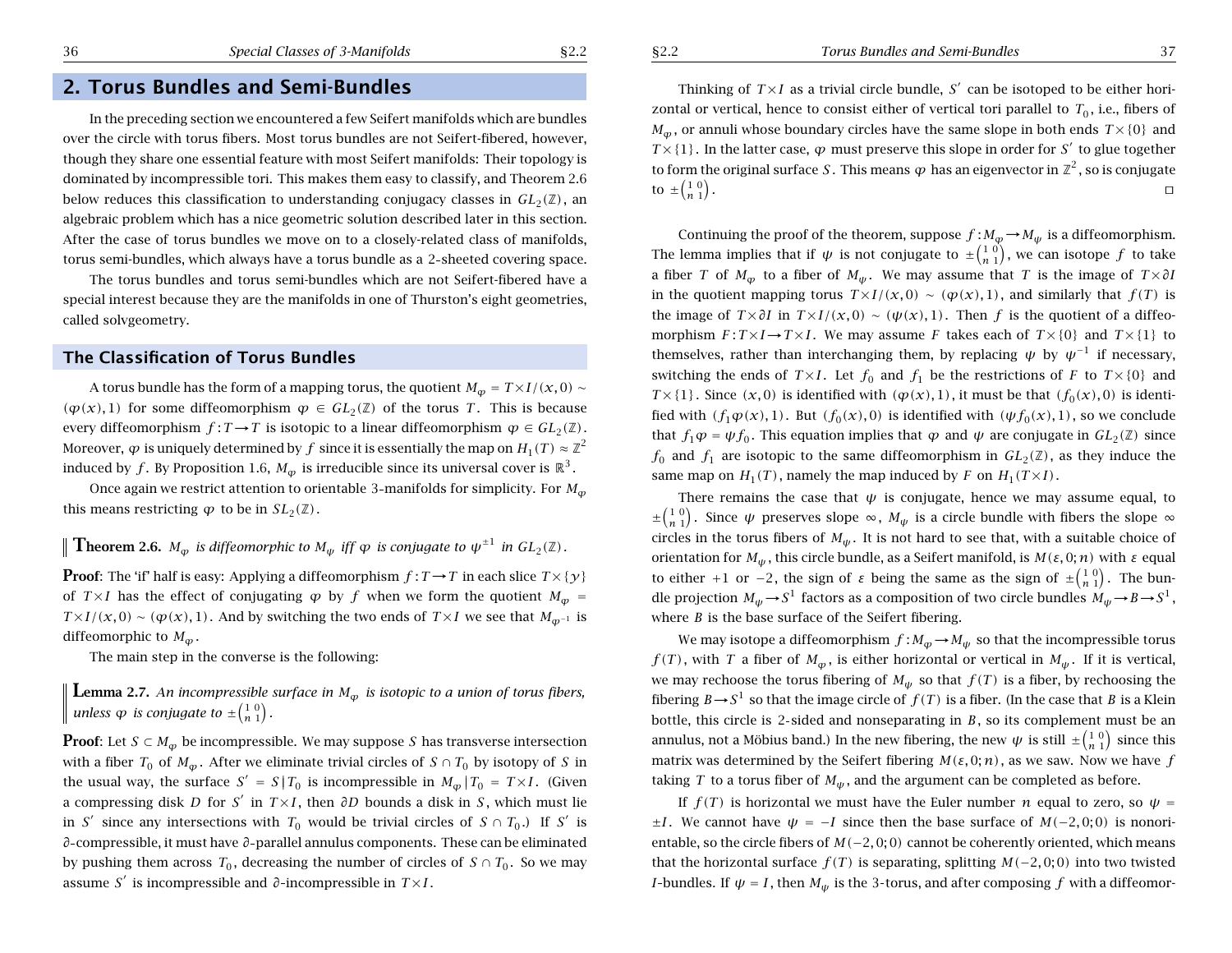phism in  $GL_3(\mathbb{Z})$  we may assume the map on  $\pi_1$  induced by  $f$  takes the subgroup  $\pi_{1}$ *T* into the  $\mathbb{Z}^{2}$  subgroup corresponding to the torus fiber of  $M_{\psi}$  , with cyclic image in  $\pi_1 B$ . Then when we isotope f to make  $f(T)$  horizontal or vertical,  $f(T)$  cannot be horizontal since for <sup>a</sup> horizontal surface the projection to *B* is <sup>a</sup> finite-sheeted covering space, with  $\pi_1$ -image of finite index in  $\pi_1B$ , hence non-cyclic. This reduces us to the previous case that  $f(T)$  was vertical.  $\Box$ 

We now determine which Seifert-fibered manifolds are torus bundles *M <sup>ϕ</sup>* . If the fiber torus  $T$  is isotopic to a vertical surface, then since its complement is  $\mathit{T}\times\mathit{I}$  , which has only the product Seifert fibering, up to isomorphism, the Seifert fibering of  $M_{\varphi}$ must be of the form  $M(1,0;n)$  or  $M(-2,0;n)$ , with  $\varphi$  conjugate to  $\pm {1\choose n-1}.$  If  $T$  is isotopic to a horizontal surface,  $M_{\phi}$  must be one of the manifolds  $M_1$ -  $M_5$  from §2.1:

$$
M_1 = M(1, 0; ) = S^1 \times S^1 \times S^1, \quad \text{with } \varphi = I
$$
  
\n
$$
M_2 = M(0, 0; {}^{1/2}, {}^{1/2}, {}^{-1/2}, {}^{-1/2}) = S^1 \tilde{\times} S^1 \tilde{\times} S^1, \quad \text{with } \varphi = -I
$$
  
\n
$$
M_3 = M(0, 0; {}^{2/3}, {}^{-1/3}, {}^{-1/3}), \quad \text{with } \varphi = \begin{pmatrix} -1 & -1 \\ 1 & 0 \end{pmatrix}
$$
  
\n
$$
M_4 = M(0, 0; {}^{1/2}, {}^{-1/4}, {}^{-1/4}), \quad \text{with } \varphi = \begin{pmatrix} 0 & -1 \\ 1 & 0 \end{pmatrix}
$$
  
\n
$$
M_5 = M(0, 0; {}^{1/2}, {}^{-1/3}, {}^{-1/6}), \quad \text{with } \varphi = \begin{pmatrix} 0 & -1 \\ 1 & 1 \end{pmatrix}
$$

For  $M_2$  and  $M_4$ ,  $\varphi$  is rotation by 180 and 90 degrees, respectively. For  $M_3$  and  $M_5$ , if we view  $\mathbb{Z}^2$  not as the usual square lattice in  $\mathbb{R}^2$  but as the regular hexagonal lattice,  $\varphi$  is rotation by 120 and 60 degrees, respectively. So for  $M_1$ - $M_5$ ,  $\varphi$  is periodic, of period 1*,* 2*,* 3*,* 4, and 6, respectively. We leave it for the reader to verify that with these  $\varphi$ 's,  $M_\varphi$  is the given Seifert fibering, with circle fibers the images of the segments  $\{x\}\times I \subset T\times I$  in the mapping torus  $M_\varphi$ . This just amounts to checking that the multiple fibers have the multiplicities given, since the Euler number is necessarily zero; see §2.1.

In particular, the theorem implies that none of these Seifert manifolds  $M_1$ - $M_5$ are diffeomorphic to each other or to the manifolds  $M(1,0;n)$  or  $M(-2,0;n)$  with  $n \neq 0$ , since their  $\varphi$ 's are not conjugate, being of different orders. This completes the classification of Seifert-fibered torus bundles, left over from §2.1.

### **The Classification of Torus Semi-bundles**

Let  $N = S^1 \widetilde{\times} S^1 \widetilde{\times} I$ , the twisted *I*-bundle over the Klein bottle. Two copies of *N* glued together by <sup>a</sup> diffeomorphism *ϕ* of the torus *∂N* form <sup>a</sup> closed orientable manifold  $N_\varphi$ , which we called a torus semi-bundle in §2.1:  $N_\varphi$  is foliated by tori parallel to *∂N* , together with <sup>a</sup> Klein bottle at the core of each copy of *N* . We can identify  $\varphi$ , or rather its isotopy class, with an element of  $GL_2(\mathbb{Z})$  via a choice of coordinates in *∂N* , which we can get by thinking of *N* as the quotient of *S*<sup>1</sup><sup>×</sup> *S*<sup>1</sup>×*I* obtained by identifying *(x, y, z)* with *(*−*x, ρ(y), ρ(z))*, where the *ρ*'s are reflections.

Then the *x* and *y* coordinates define 'horizontal' and 'vertical' in *∂N* , and an arbitrary choice of orientations of these directions completes the choice of coordinates for *∂N* .

If we compose *ϕ* on the left or the right with <sup>a</sup> diffeomorphism of *∂N* which extends to a diffeomorphism of  $N$  , then we get the same manifold  $N_{\phi}$  . For example, we can compose  $\varphi$  with diffeomorphisms reflecting either the horizontal or vertical directions in  $\partial N$  , with matrices  $\left( \begin{smallmatrix} \pm 1 & 0 \ 0 & \pm 1 \end{smallmatrix} \right)$  , since the reflection  $\rho$  acting in either  $S^1$  factor of  $S^1 {\times} S^1 {\times} I$  passes down to a diffeomorphism of the quotient  $N.$  As we shall see below, these four diffeomorphisms are, up to isotopy, the only diffeomorphisms of *∂N* which extend over *N* .

Replacing *ϕ* by *<sup>ϕ</sup>*<sup>−</sup><sup>1</sup> obviously produces the same manifold *N <sup>ϕ</sup>* , by interchanging the roles of the two copies of  $N$  in  $N_\varphi.$  Thus we have proved the easier 'if' half of the following:

**Theorem 2.8.**  $N_{\varphi}$  is diffeomorphic to  $N_{\psi}$  iff  $\varphi = \left(\begin{smallmatrix} \pm 1 & 0 \ 0 & \pm 1 \end{smallmatrix}\right) \psi^{\pm 1} \left(\begin{smallmatrix} \pm 1 & 0 \ 0 & \pm 1 \end{smallmatrix}\right)$  in  $GL_2(\mathbb{Z})$  , with *independent choices of signs understood.*

**Proof**: First, consider an incompressible, *∂* incompressible surface *S* ⊂ *N* . Give *N* the Seifert fibering  $M(-1,1; )$  as a circle bundle over the Möbius band, and isotope S to be either horizontal or vertical. If *S* is vertical, it consists either of tori parallel to *∂N* , or nonseparating annuli with boundaries of slope <sup>∞</sup> in *∂N* , with respect to the coordinates in *∂N* chosen earlier. If *S* is horizontal it consists of separating annuli with boundaries of slope 0. This can be seen as follows. Orient *∂S* by the positive direction of the *x* coordinate in *N* . Let *<sup>s</sup>* be <sup>a</sup> section of the circle bundle *N* , with *∂s* of slope 0. The arcs of *S* ∩ *s* pair off the points of *∂S* ∩ *∂s* into pairs of opposite sign, so *S* and *<sup>s</sup>* have algebraic intersection number 0. Since all the components of *∂S* have parallel orientations, each component must have intersection number 0 with *∂s* , hence must have slope 0.

Now let  $S$  be an incompressible surface in  $N_\psi.$  As in the proof of Lemma 2.7, we may isotope  $S$  so that for each of the two copies  $N_1$  and  $N_2$  of  $N$  whose union is  $N_\psi$  ,  $S \cap N_i$  is an incompressible,  $\partial$ -incompressible surface  $S_i$  in  $N_i$ . By the preceding paragraph, either  $S$  consists of parallel copies of the torus  $T$  splitting  $N_\psi$  into  $N_1$ and  $N_2,$  or  $\,\psi\,$  takes slope 0 or  $\infty$  to slope 0 or  $\infty.$  We shall see later that this means *Nψ* is Seifert-fibered.

Suppose  $f$  :  $N_\varphi$   $\rightarrow$   $N_\psi$  is a diffeomorphism, and let  $T$  be the torus in  $N_\varphi$  splitting  $N_\varphi$  into two copies of  $N$ . Applying the preceding remarks to  $S=f(T)$  , there are two possibilities:

(1) We can isotope  $f$  so that  $f(T)$  is the torus splitting  $N_\psi$  into two copies of  $N.$  Then *ϕ* must be obtained from *ψ* by composing on the left and right by diffeomorphisms of *∂N* which extend to diffeomorphisms of *N* . Such diffeomorphisms must preserve slope 0 and slope  $\infty$ , since these are the unique slopes of the boundaries of incompressible, *∂* incompressible separating and nonseparating annuli in *N* , respectively,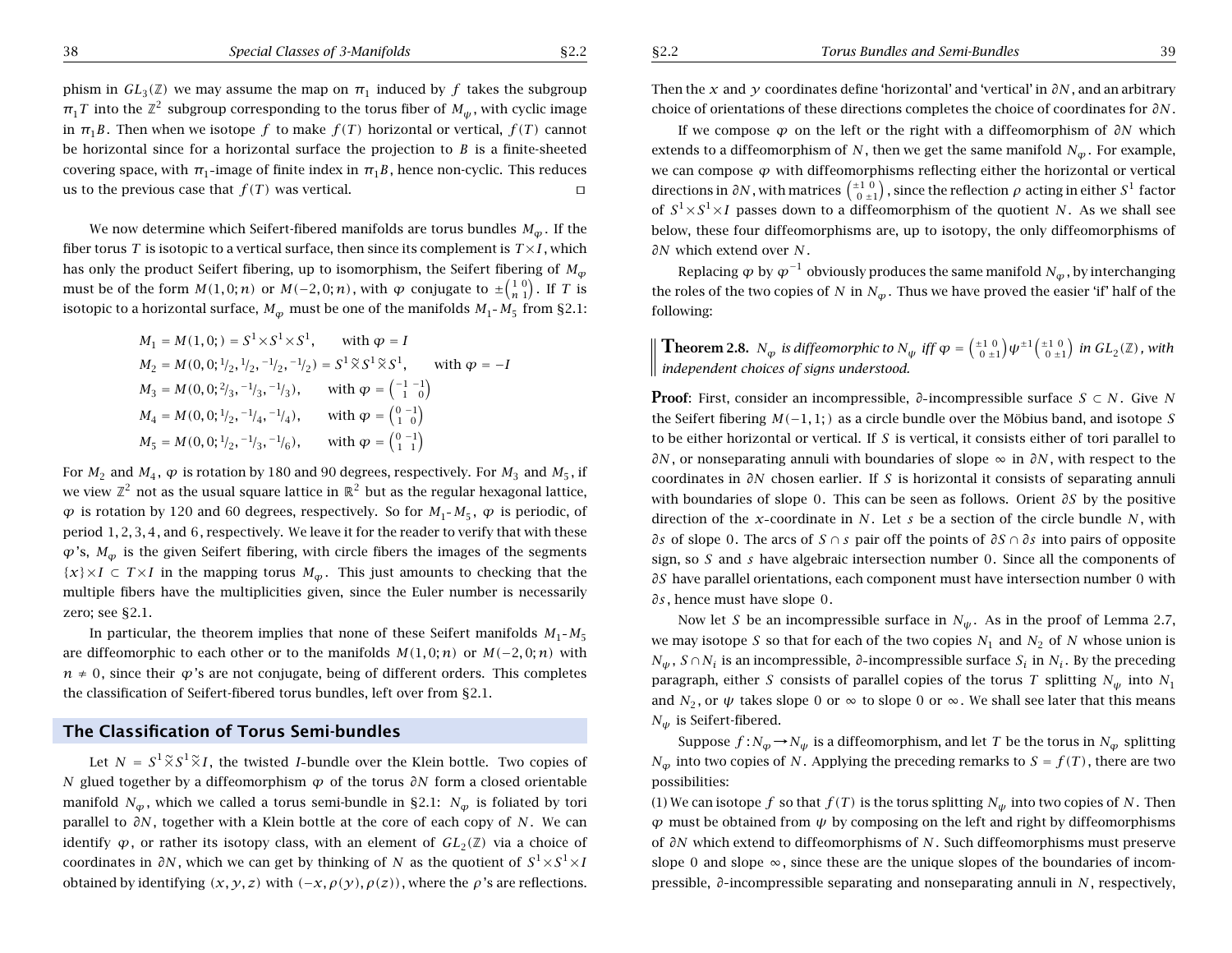as noted earlier. The theorem is thus proved in this case.

(2) We can isotope  $f$  so that  $f(T)$  meets each of the two copies of N in incompressible, *∂* incompressible annuli. These must be separating, since *T* is separating, so they must have boundaries of slope 0. Thus *ψ* preserves slope 0, having, we may assume, the form  $\left(\begin{smallmatrix} 1 & n \ 0 & 1 \end{smallmatrix}\right)$ . In this case if we take all the slope 0 circles in the torus and Klein bottle fibers of the torus semi-bundle *Nψ* we obtain the Seifert fibering  $M(0,0;1/2,1/2,-1/2,-1/2,n)$ , with Euler number  $n$ , as the reader can verify by inspection. The torus  $f(T)$  can be isotoped to be vertical in this Seifert fibering, since horizontal surfaces in  $M(0,0; 1/2, 1/2, -1/2, -1/2, n)$  are nonseparating (because the base surface of this Seifert fibering is orientable, hence the fiber circles are coherently orientable, making any horizontal surface the fiber of <sup>a</sup> surface bundle). We can then rechoose the torus semi-bundle structure on  $N_\psi$  so that  $f(T)$  becomes a fiber torus. (The other torus and Klein bottle fibers are also unions of circle fibers of  $M(0,0;1/2,1/2,-1/2,-1/2,n)$ .) The  $\psi$  for the new torus semi-bundle structure is clearly the same as the old one, namely  $\left(\begin{smallmatrix} 1 & n\ 0 & 1 \end{smallmatrix}\right)$ . So this reduces us to case (1).  $\Box$ 

Which Seifert fiberings are torus semi-bundles  $N_\varphi$ ? If the torus fiber is vertical in the Seifert fibering, it splits  $N_\varphi$  into two Seifert-fibered copies of  $N.$  Since  $N$  has just the two Seifert fiberings  $M(-1,1; 1)$  and  $M(0,1; \frac{1}{2}, \frac{1}{2})$ , the possibilities are:

(1)  $M(-2,0; n)$ , with  $\varphi = \begin{pmatrix} 1 & 0 \\ n & 1 \end{pmatrix}$ (2)  $M(-1,0;^{1}/_{2},^{-1}/_{2},n)$ , with  $\varphi = \left( \begin{smallmatrix} 0 & 1 \ 1 & n \end{smallmatrix} \right)$ , or equivalently  $\left( \begin{smallmatrix} n & 1 \ 1 & 0 \end{smallmatrix} \right)$ (3)  $M(0, 0; \frac{1}{2}, \frac{1}{2}, \frac{-1}{2}, \frac{-1}{2}, n)$ , with  $\varphi = \begin{pmatrix} 1 & n \\ 0 & 1 \end{pmatrix}$ 

On the other hand, if the torus fiber of  $N_\varphi$  is horizontal, then as we saw in §2.1, the Seifert fibering is either the one in (1) or (2) with  $n=0$ .

The theorem implies that all the manifolds listed in (1)-(3) are distinct, modulo changing the sign of  $n$  and the coincidence of (1) and (3) when  $n = 0$ . In most cases this was already proved in §2.1. The one exception is the manifold  $M(-1,0;1/2,-1/2)$ , labelled  $M_6$  in §2.1, which we did not then distinguish from the other manifolds in  $(1)-(3)$ .

For each  $N_{\bm{\phi}}$  there is a torus bundle  $M_{\bm{\psi}}$  which is a natural 2-sheeted covering space of  $N_{\bm{\varphi}}$  . Over each of the two copies of  $N$  in  $N_{\bm{\varphi}}$  ,  $M_{\bm{\psi}}$  consists of the double cover  $S^1 {\times} S^1 {\times} I {\,\rightarrow\,} N$  by which  $N$  was defined. The first copy of  $S^1 {\times} S^1 {\times} I$  is glued to the second by  $\varphi$  along  $S^1 \times S^1 \times \{0\}$  and by  $\tau \varphi \tau$  along  $S^1 \times S^1 \times \{1\}$ , where  $\tau(x, y) =$ *(*−*x, ρ(y))*, as in the definition of *N* . Thus *ψ* = *τϕ*<sup>−</sup>1*τϕ*. Since the <sup>2</sup> sheeted  $\alpha$  covering  $M_\psi$   $\rightarrow$   $N_\varphi$  takes fibers to fibers, it fits into a commutative  $\quad M_\psi$   $\longrightarrow$   $N_\varphi$ diagram as at the right, where the two vertical maps are the bundle −→ −−−−−→*S* −→  $\longrightarrow$   $I$ and semi-bundle projections, and the map  $S^1 \rightarrow I$  is the 'folding' map

which factors out by the reflection  $\rho$  . The bundle  $M_{\psi} \! \rightarrow \! S^1$  can be regarded as the pullback of the semi-bundle  $N_\varphi \!\to\! I$  via the folding map  $S^1 \!\to\! I$ . There are similar *n*-to-1 folding maps *I* → *I*, folding up *I* like an *n*-segmented carpenter's ruler, and *N<sub>φ</sub>* → *I* can be pulled back to other torus semi-bundles via these folding maps.

### **The Geometry of**  $SL_2(\mathbb{Z})$

A matrix  $\begin{pmatrix} a & b \ c & d \end{pmatrix} \in SL_2(\mathbb{Z})$  gives rise to a linear fractional transformation  $z \mapsto$ *(az* + *b*)/(*cz* + *d*) of the Riemann sphere  $\mathbb{C} \cup {\infty}$ . Since this has real coefficients it takes R <sup>∪</sup> {∞} to itself, preserving orientation since the determinant is positive. Hence it takes the upper half plane to itself since all linear fractional transformations preserve orientation of  $\mathbb{C} \cup \{\infty\}$ . Let  $\mathcal H$  denote the upper half plane, including its boundary points <sup>R</sup><sup>∪</sup> {∞}. The action of *SL*2*(*Z*)* on H extends to an action of *GL*2*(*Z*)* on H if we identify points in the upper and lower half planes via complex conjugation, since <sup>a</sup> linear fractional transformation with real coefficients takes conjugate points to conjugate points. Then an element of  $GL_2(\mathbb{Z})$  preserves or reverses orientation of  $H$  according to whether its determinant is +1 or -1.

For a matrix  $A = \begin{pmatrix} a & b \ c & d \end{pmatrix} \in GL_2(\mathbb{Z})$  let  $\ell_A$  be the semicircle in  $\mathcal H$  orthogonal to  $\partial \mathcal H$ with endpoints at the rational numbers *c/a* and *d/b* in *∂*H. We orient *`A* from *c/a* to  $d/b$ . In case a or b is zero,  $\ell_A$  is a vertical line in  ${\mathcal H}$  with lower endpoint at  $d/b$ or  $c/a$ , respectively, and other 'endpoint' at  $\infty = \pm 1/0$ . Note that there are exactly four A's with the same oriented  $\ell_A$ , obtained by multiplying either column of A by −1. When the interior of  $\mathcal H$  is taken as a model for the hyperbolic plane, the  $\ell_A$ 's are geodesics, so we shall refer to them as 'lines.'

The collection of all the lines  $\ell_A$  is invariant under the action of  $GL_2(\mathbb{Z})$  on  $\mathfrak{H}.$ Namely, if  $A, B \in GL_2(\mathbb{Z})$  then  $A(\ell_B) = \ell_{AB}$ , as the reader can readily verify using the fact that linear fractional transformations preserve angles and take circles and lines in  $\mathbb C$  to circles or lines. Note that this action is transitive:  $\ell_B = BA^{-1}(\ell_A)$ .

**Proposition 2.9.** The collection of all lines  $\ell_A$  forms a tessellation T of H by ideal *triangles: triangles with their vertices on ∂*H*.*

See Figure 2.9 for two pictures of this tesselation T, the second picture being <sup>a</sup> redrawing of the first to make  ${\mathcal H}$  a disk.  $\frac{1}{1}$ 



Figure 2.9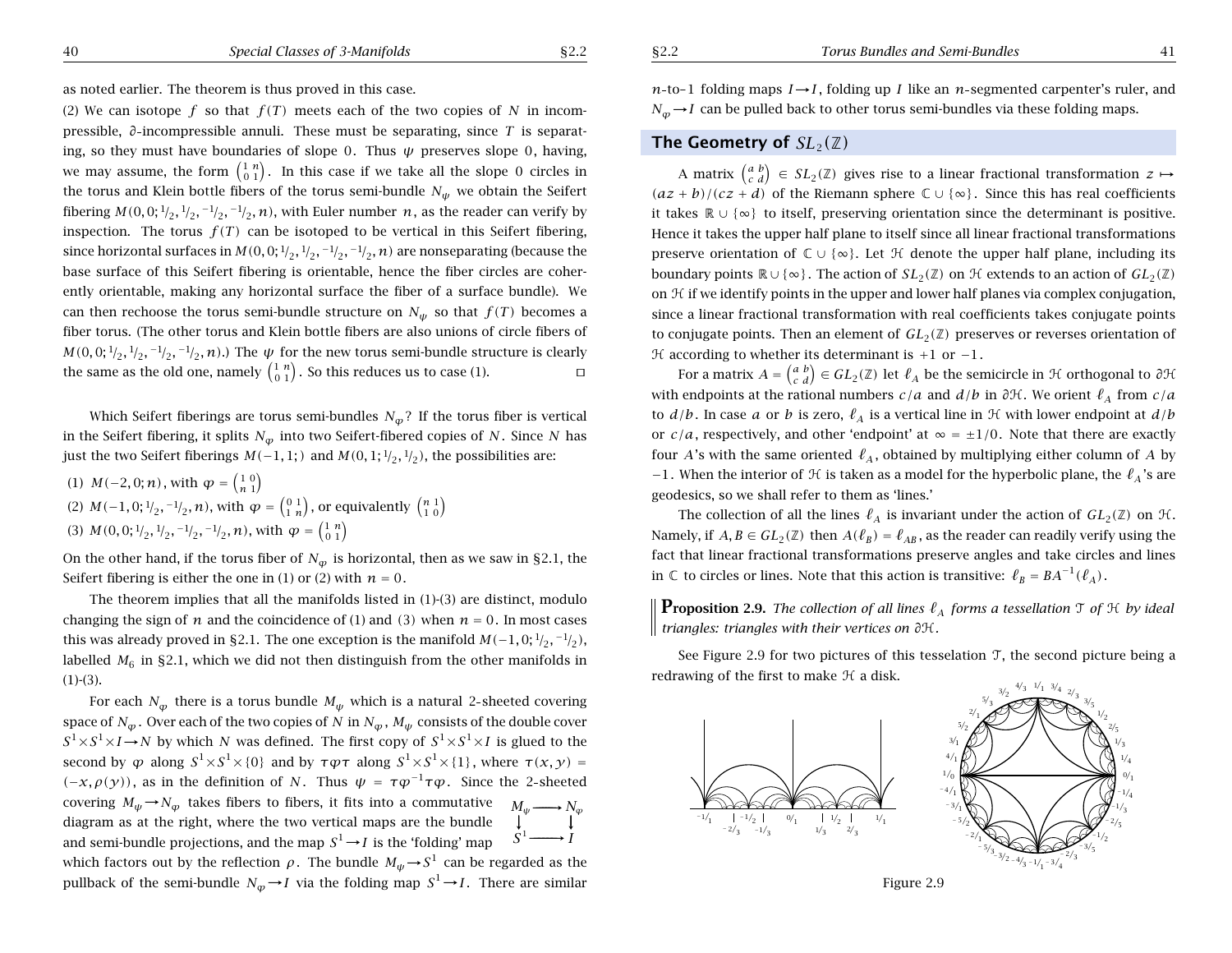**Proof**: First we check that no two lines  $\ell_A$  cross. Since the action of  $GL_2(\mathbb{Z})$  on the  $\ell_A$ 's is transitive, it suffices to consider an  $\ell_A$  crossing  $\ell_I$ . If  $A = \begin{pmatrix} a & b \\ c & d \end{pmatrix}$  and  $\ell_A$  is oriented from left to right (which can be achieved by switching the columns of *A* if necessary), then  $c/a < 0 < d/b$ . We may assume *c* is negative and *a*, *b*, and *d* are positive. But then  $ad - bc > 1$ , which is impossible since elements of  $GL_2(\mathbb{Z})$  have determinant  $\pm 1$ .

Next we observe that any two rational numbers are joined by an edgepath consisting of finitely many edges  $\ell_A$ , each two successive edges in the edgepath having a common vertex. For given  $c/a \in \mathbb{Q}$  with  $(a, c) = 1$ , there exist integers *b*, *d* with *ad* − *bc* = ±1, so  $\begin{pmatrix} a & b \\ c & d \end{pmatrix}$  ∈ *GL*<sub>2</sub>( $\mathbb{Z}$ ). Thus each rational is the endpoint of a line  $\ell_A$ . To get an edgepath joining  $c/a$  to  $0/1$ , use the fact that  $\begin{pmatrix} a & b \\ c & d \end{pmatrix}$  can be reduced to a diagonal matrix by <sup>a</sup> sequence of elementary column operations, each operation consisting of adding an integer multiple of one column to the other column. (This is essentially the Euclidean algorithm in  $\mathbb{Z}$ .) This produces a finite sequence of matrices in  $GL_2(\mathbb{Z})$ , each pair of successive matrices having <sup>a</sup> column in common, so the corresponding sequence of  $\ell_A$ 's forms an edgepath. The final edge has endpoints  $0 = 0/\pm 1$  and  $\infty = \pm 1/0$ , since the diagonal matrix has  $\pm 1$ 's down the diagonal.

The three  $\ell_A$ 's with endpoints 0/1, 1/0, and 1/1 form one triangle in  $H$ . Let *U* be the union of all the images of this triangle under the action of  $GL_2(\mathbb{Z})$ , with all vertices in *∂*H deleted. To finish the proof we need to show that *U* <sup>=</sup> int*(*H*)*. We do this by showing that *U* is both open and closed in  $int(\mathcal{H})$ . Openness is clear, since  $GL_2(\mathbb{Z})$  acts transitively on the  $\ell_A$ 's, and the edge  $\ell_I$  is shared by the two triangles whose third vertices are +1 and -1. If *U* were not closed, there would be an infinite sequence  $z_i$  ∈ *U* converging to a point  $z$  ∈ int( $\mathcal{H}$ ) – *U*. We may assume the  $z_i$ 's lie in distinct lines  $\ell_{A_i}$ . Since no  $\ell_{A_i}$ 's cross, there would have to be a limit line  $\ell$ containing *z*. Since  $z \notin U$ ,  $\ell$  is not an  $\ell_A$ . Neither endpoint of  $\ell$  can be rational since every line through a rational point crosses lines  $\ell_A$  (true for 1/0, hence true for all rationals by transitivity) and if  $\ell$  crossed an  $\ell_A$  so would some  $\ell_{A_i}$ . On the other hand, if both endpoints of  $\ell$  are irrational, then again  $\ell$  cannot cross any  $\ell_A$ 's, and in this case it would not be possible to join rationals on one side of  $\ell$  to rationals on the other side by edgepaths consisting of  $\ell_A$ 's, contradicting an earlier observation. Thus *U* must be closed in  $int(\mathcal{H})$ .

For the action of  $GL_2(\mathbb{Z})$  on  $\mathcal{H}$ , only  $\pm I$  act as the identity. So we have an injection of the quotient  $PGL_2(\mathbb{Z}) = GL_2(\mathbb{Z}) / \pm I$  into the symmetry group of the tesselation  $\mathcal{T}$ . This is in fact an isomorphism, since  $PGL_2(\mathbb{Z})$  acts transitively on oriented edges, and also contains orientation-reversing maps of  $H$ . The index-two subgroup  $PSL_2(\mathbb{Z})$  is the group of orientation-preserving symmetries of T.

An element  $A = \begin{pmatrix} a & b \\ c & d \end{pmatrix} \in SL_2(\mathbb{Z})$  not equal to  $\pm I$  has one or two fixed points in H, the roots of the quadratic  $z = (az + b)/(cz + d)$ . There are three possibilities:

(1) There are two distinct real irrational roots  $r_1$  and  $r_2$ . Then the line (semicircle) in  $\mathcal H$  joining  $r_1$  and  $r_2$  is invariant under *A*. The infinite sequence of triangles of  $\mathcal T$ meeting this line is arranged in <sup>a</sup> periodic pattern, invariant under *A*, which acts as <sup>a</sup> translation of this strip, as in Figure 2.10, with  $a_i$  triangles having a common vertex on one side of the strip, followed by  $a_{i+1}$  triangles with a common vertex on the other side, etc.



The cycle  $(a_1, \dots, a_{2n})$  is a complete invariant of the conjugacy class of *A* in  $PGL_2(\mathbb{Z})$ , by our earlier comment that  $PGL_2(\mathbb{Z})$  is the full symmetry group of  $\mathfrak{T}$ . The fixed points  $r_1$  and  $r_2$  are slopes of eigenvectors of *A*. The two corresponding eigenvalues have the same sign since  $A \in SL_2(\mathbb{Z})$ , and this sign together with the cycle  $(a_1, \dots, a_{2n})$  is a complete invariant of the conjugacy class of *A* in  $GL_2(\mathbb{Z})$ . A specific representative of this conjugacy class is

$$
\pm \begin{pmatrix} 1 & 0 \\ a_1 & 1 \end{pmatrix} \begin{pmatrix} 1 & a_2 \\ 0 & 1 \end{pmatrix} \begin{pmatrix} 1 & 0 \\ a_3 & 1 \end{pmatrix} \cdots \begin{pmatrix} 1 & a_{2n} \\ 0 & 1 \end{pmatrix}
$$

The conjugacy class of  $A^{-1}$  is represented by the inverse cycle  $(a_{2n}, \dots, a_1)$  with the same sign of the eigenvalues. Geometrically, we can think of the conjugacy class of the pair  $\{A, A^{-1}\}$  as the triangulated cylinder obtained from the strip in Figure 5.2 by factoring out by the translation *A*, together with <sup>a</sup> sign. Diffeomorphism classes of torus bundles  $M_{\varphi}$  with  $\varphi$  having distinct real eigenvalues correspond bijectively with such triangulated, signed cylinders, by Theorem 2.6.

(2) There is only one rational root  $r$ . In this case the triangles having  $r$  as a vertex form <sup>a</sup> degenerate infinite strip, with quotient <sup>a</sup> cone divided into some number *<sup>n</sup>* of triangles. The number *n* together with the sign of the eigenvalue  $\pm 1$  of *A* is a complete invariant of the conjugacy class of  $\{A, A^{-1}\}$  in  $GL_2(\mathbb{Z})$ . A representative of this conjugacy class is  $\pm \binom{1 \ n}{0 \ 1}$ .

(3) There are two complex conjugate roots. The root in  $int(\mathcal{H})$  gives a fixed point of *A* in  $int(\mathcal{H})$ , so *A* acts either by rotating a triangle 120 degrees about its center or by rotating an edge 180 degrees about its center. Since  $PGL_2(\mathbb{Z})$  acts transitively on triangles and edges, these rotations of  $H$  fall into two conjugacy classes in  $PGL_2(\mathbb{Z})$ , according to the angle of rotation. In  $GL_2(\mathbb{Z})$  we thus have just the conjugacy classes of the matrices of orders 2*,* 3*,* 4, and 6 discussed earlier.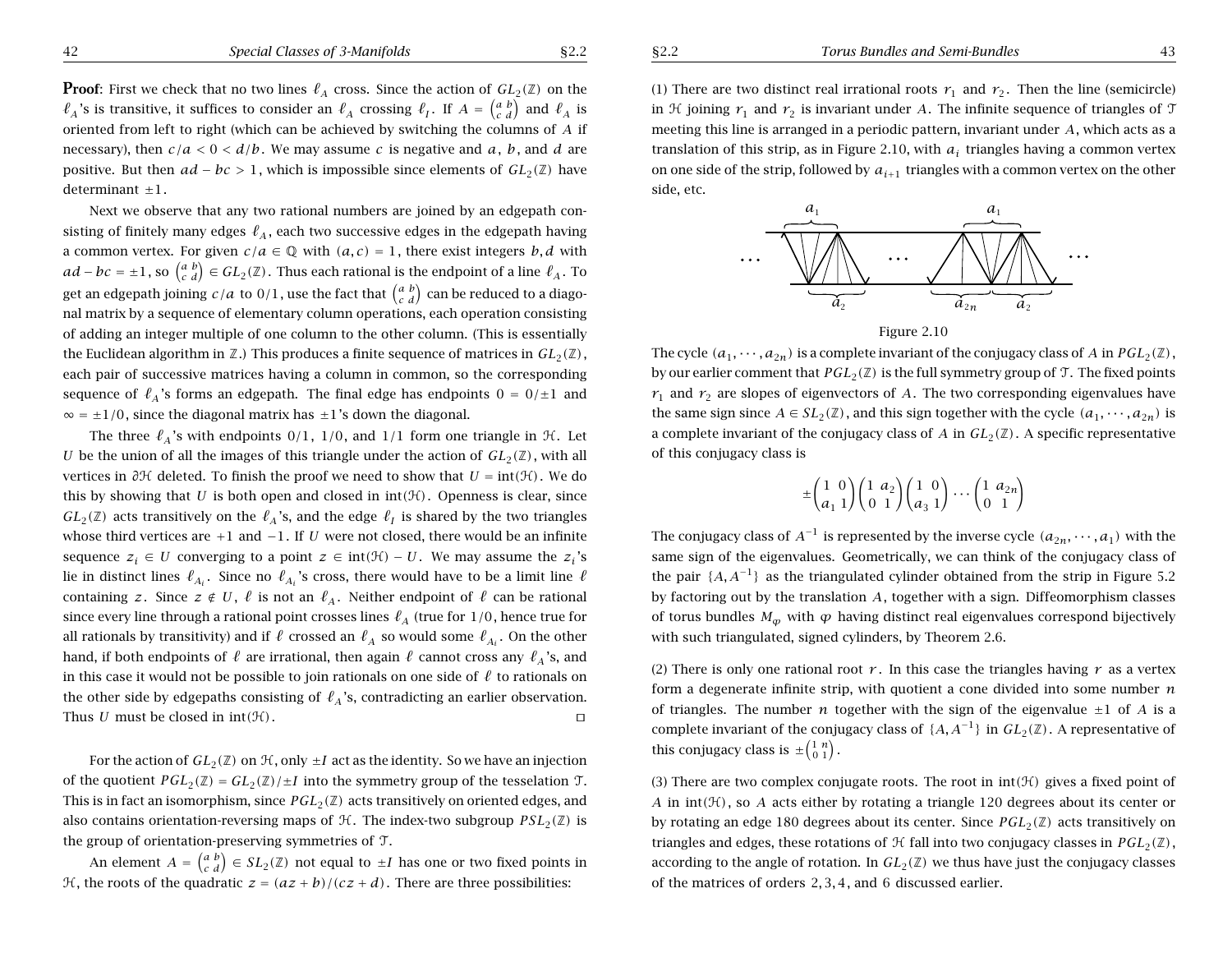Now let us use the tesselation T to make explicit the equivalence relation on elements of  $GL_2(\mathbb{Z})$  corresponding to diffeomorphism of torus semi-bundles, described in Theorem 2.8. An element  $A = \begin{pmatrix} a & b \ c & d \end{pmatrix} \in GL_2(\mathbb{Z})$  determines an oriented edge  $\ell_A$  in T, as above. The other three  $A$ 's with the same oriented  $\ell_A$  differ by multiplication on the right by  $\left(\begin{smallmatrix} \pm 1 & 0\ 0 & \pm 1\end{smallmatrix}\right)$ , so give the same torus semi-bundle  $N_A.$  Multiplication on the left by  $\left(\begin{smallmatrix} \pm 1 & 0\ 0 & \pm 1\end{smallmatrix}\right)$  corresponds either to the identity of  $\mathcal H$  or a reflection of  $\mathcal H$  across the edge  $\ell_I$ , so we may normalize A by choosing it so that  $\ell_A$  lies in the right half of  $H$ . Let  $T(A)$  be the smallest connected union of triangles of  $\mathcal T$  containing  $\ell_I$  and  $\ell_A$ . This is a finite triangulated strip with two distinguished oriented edges in its boundary,  $\ell_I$ and  $\,\ell_A^{}$ , as in Figure 2.11.



Figure 2.11

In degenerate cases the top or bottom edges of the strip can reduce to <sup>a</sup> single point. We leave it as an exercise for the reader to check that  $T(A^{-1})$  is obtained from  $T(A)$ by simply interchanging the labelling of the two oriented edges  $\ell_I$  and  $\ell_A$ . Thus diffeomorphism classes of torus semi-bundles correspond bijectively with isomorphism classes of triangulated strips with oriented left and right edges.

As another exercise, the reader can show that the torus bundle double covering  $N_A$ , as described earlier in this section, corresponds to the cylinder (or cone) obtained by gluing two copies of  $T(A)$  together by the identity map of their boundary, with the sign  $+1$  if the two ends of  $T(A)$  have parallel orientation and the sign  $-1$  in the opposite case; this assumes we are not in the degenerate case that  $T(A)$  is just a single edge, with no triangles.

# **Chapter 3. Homotopy Properties**

## **1. The Loop and Sphere Theorems**

These are the basic results relating homotopy theory, specifically  $\pi_1$  and  $\pi_2$ , to more geometric properties of 3 manifolds.

### **The Loop Theorem**

Let *M* be <sup>a</sup> 3 manifold-with-boundary, not necessarily compact or orientable.

**Theorem 3.1.** If there is a map  $f:(D^2,\partial D^2) \to (M,\partial M)$  with  $f | \partial D^2$  not nullhomotopic in  $\partial M$ , then there is an embedding with the same property.

**Proof:** The first half of the proof consists of covering space arguments which reduce the problem to finitely many applications of the relatively simple special case that *f* is at most two-to-one. The second half of the proof then takes care of this special case. It is <sup>a</sup> curious feature of the proof that at the end of the first step one discards the original *f* completely and starts afresh with <sup>a</sup> new and nicer *f* .

It seems more convenient to carry out the first half of the proof in the piecewise linear category. Choose <sup>a</sup> triangulation of *M* and apply the simplicial approximation theorem (for maps of pairs) to homotope the given  $f$  to a map  $f_0$  which is simplicial

in some triangulation of the domain  $D^2$  and which still satisfies the same hypotheses as *f* . We now construct <sup>a</sup> diagram as at the right. To obtain the bottom row, let *<sup>D</sup>* ... <sup>0</sup> be *f*0*(D*<sup>2</sup>*)*, <sup>a</sup> finite subcomplex of *M* , and let *<sup>V</sup>*<sup>0</sup> be <sup>a</sup> neighborhood of  $D_0$  in  $M$  that is a compact 3-manifold deformation retracting onto  $D_0.$  The classical construction of such a  $V_0$  is to take the union of all simplices in the second barycentric subdivision of M that meet  $D_0$ .



In particular,  $V_0$  is connected since  $D_0$  is connected. If  $V_0$  has a connected 2-sheeted cover  $p_1: M_1 \to V_0$ , then  $f_0$  lifts to a map  $f_1: D^2 \to M_1$  since  $D^2$  is simply-connected. Let  $D_1 = f_1(D^2)$  and let  $V_1$  be a neighborhood of  $D_1$  in  $M_1$  chosen as before. This gives the second row of the diagram. If  $V_1$  has a connected 2-sheeted cover we can repeat the process to construct <sup>a</sup> third row, and so on up the tower.

To see that we must eventually reach <sup>a</sup> stage where the tower cannot be continued further, consider the covering  $p_i^{-1}(D_{i-1})$  →  $D_{i-1}$ . Both these spaces have natural simplicial structures with simplices lifting the simplices of  $D_0$  . The nontrivial deck transformation  $τ_i$  of the covering space  $p_i^{-1}(D_{i-1}) → D_{i-1}$  is a simplicial homeomorphism. Since  $M_i$  is connected, so is  $p_i^{-1}(D_{i-1})$  since  $M_i$  deformation retracts to  $p_i^{-1}(D_{i-1})$ by lifting a deformation retraction of  $V_{i-1}$  to  $D_{i-1}$ . The set  $p_i^{-1}(D_{i-1}) = D_i \cup \tau_i(D_i)$ is connected, so  $D_i \cap \tau_i(D_i)$  must be nonempty. This means that  $\tau_i$  must take some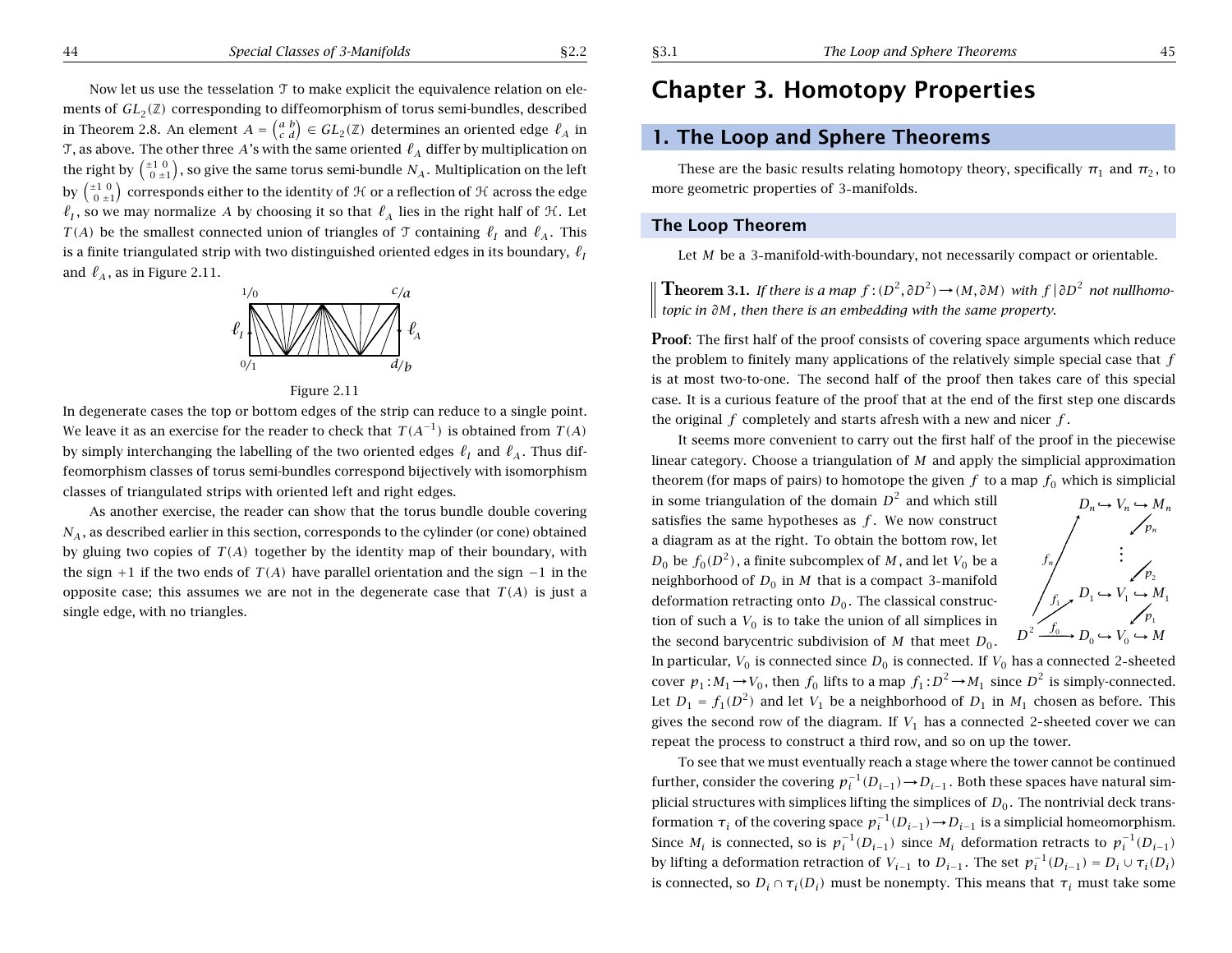46 *Homotopy Properties* §3.1

simplex of  $D_i$  to another simplex of  $D_i$ , distinct from the first simplex since  $\tau_i$  has no fixed points. These two simplices of  $D_i$  are then identified in  $D_{i-1}$ , so  $D_{i-1}$  is a quotient of  $D_i$  with fewer simplices than  $D_i$ . Since the number of simplices of  $D_i$  is bounded by the number of simplices in the original triangulation of the source  $D^2$ , it follows that the height of the tower is bounded.

Thus we arrive at a  $V_n$  having no connected 2-sheeted cover. This says that  $\pi_1 V_n$ has no subgroup of index two, so there is no nontrivial homomorphism  $\pi_1 V_n \rightarrow \mathbb{Z}_2$ , and hence  $H^1(V_n; \mathbb{Z}_2) = \text{Hom}(H_1(V_n), \mathbb{Z}_2) = 0$ . Consider now the following three terms of the long exact sequence of homology groups for the pair  $(V_n, \partial V_n)$ :

$$
H_2(V_n, \partial V_n; \mathbb{Z}_2) \longrightarrow H_1(\partial V_n; \mathbb{Z}_2) \longrightarrow H_1(V_n; \mathbb{Z}_2)
$$
\n
$$
\downarrow \qquad \qquad \downarrow \qquad \qquad \downarrow
$$
\n
$$
H^1(V_n; \mathbb{Z}_2) \longrightarrow H^1(V_n; \mathbb{Z}_2)
$$

The isomorphism on the left comes from Poincaré duality and the one on the right comes from the universal coefficient theorem. Since the two outer terms of the exact sequence vanish, so does  $H_1(\partial V_n; \mathbb{Z}_2)$ . This implies that all the components of the compact surface  $\partial V_n$  are 2-spheres.

In the component of  $\partial V_i$  containing  $f_i(\partial D^2)$ , let  $F_i = (p_1 \circ \cdots \circ p_i)^{-1}(\partial M)$ , a compact surface if the neighborhoods  $V_i$  are chosen reasonably. Let  $N_i \subset \pi_1 F_i$  be the kernel of  $(p_1 \circ \cdots \circ p_i)_* : \pi_1 F_i \to \pi_1(\partial M)$ . Note that  $[f_i | \partial D^2] \notin N_i$  by the initial hypothesis on *f*, so  $N_i$  is a proper normal subgroup of  $\pi_1 F_i$ .

At the top of the tower the surface  $F_n$  is a planar surface, being a subsurface of a sphere. Hence  $\pi_1 F_n$  is normally generated by the circles of  $\partial F_n$ . Since  $N_n \neq \pi_1 F_n$ , some circle of  $\partial F_n$  must represent an element of  $\pi_1 F_n - N_n$ . This circle bounds a disk in  $\partial V_n$ . Let  $g_n$ : *D*<sup>2</sup>→*V<sub>n</sub>* be this embedding of a disk, with its interior pushed into  $V_n$  so as to be a proper embedding. We have  $[g_n|\partial D^2] \notin N_n$ . We can take  $g_n$  to be <sup>a</sup> smooth embedding and work from now on in the smooth category.

The rest of the proof consists of descending the tower step by step, producing embeddings  $g_i: D^2 \to V_i$  with  $[g_i|\partial D^2] \notin N_i$ . In the end we will have an embedding *g*<sub>0</sub>: $D^2 \rightarrow V_0$  ⊂ *M* with  $[g_0|\partial D^2] \notin N_0$ , which says that  $g_0|\partial D^2$  is not nullhomotopic in *∂M* , and the proof will be complete.

Consider the inductive step of producing  $g_{i-1}$  from  $g_i$ . Since  $p_i$  is a 2-sheeted cover, we can perturb  $g_i$  so that the immersion  $p_i g_i$  has only simple double curves, either circles or arcs, where two sheets of  $p_i g_i(D^2)$  cross transversely. Our aim is to modify  $g_i$  so as to eliminate each of these double curves in turn.

Suppose *C* is a double circle. A neighborhood  $N(C)$  of *C* in  $p_i g_i(D^2)$  is a bundle over *C* with fiber the letter *X*. Thus  $N(C)$  is obtained from  $X \times [0, 1]$  by identifying  $X \times \{0\}$  with  $X \times \{1\}$  by some homeomorphism given by a symmetry of *X*. A 90 degree rotational symmetry is impossible since  $p_i$  is two-to-one. A 180 degree rotational symmetry is also impossible since it would force the domain  $D<sup>2</sup>$  to contain a Möbius band. For the same reason <sup>a</sup> symmetry which reflects the *X* across one of its crossbars is impossible. The two remaining possibilities are the identity symmetry, with  $N(C)$  =  $X \times S<sup>1</sup>$ , and a reflection of *X* across a horizontal or vertical line. Note that a reflection can occur only if *M* is nonorientable.

In the case that  $N(C) = X \times S^1$  there are two circles in  $D^2$  mapping to *C*. These circles bound disks  $D_1$  and  $D_2$  in  $D^2$ . If  $D_1$  and  $D_2$  are nested, say  $D_1 \subset D_2$ , then we redefine  $g_i$  on  $D_2$  to be  $g_i|D_1$ , smoothing the resulting corner along *C*. This has the effect of eliminating *C* from the self-intersections of  $p_i g_i(D^2)$ , along with any selfintersections of the immersed annulus  $p_i g_i (D_2 - D_1)$ . If  $D_1$  and  $D_2$  are disjoint we modify  $g_i$  by interchanging its values on the disks  $D_1$  and  $D_2$ , then smoothing the resulting corners along *C* , as shown in Figure 3.1(a). Thus we eliminate the circle *C* from the self-intersections of  $p_i g_i(D^2)$  without introducing any new self-intersections.



In the opposite case that *N(C)* is not  $X \times S^1$  we modify the immersed disk  $p_i g_j(D^2)$ in the way shown in Figure 3.1(b), replacing each cross-sectional  $X$  of  $N(C)$  by two disjoint arcs. This replaces an immersed annulus by an embedded annulus with the same boundary, so the result is again an immersed disk with fewer double circles. Iterating these steps, all double circles can be eliminated without changing *gi*|*∂D*<sup>2</sup> .

Now consider the case of <sup>a</sup> double arc *C* . The two possibilities for how the two corresponding arcs in  $D^2$  are identified to *C* are shown in Figure 3.2.



In either case, Figure 3.3 shows two ways to modify  $g_i$  to produce new immersions  $g_i'$  and  $g_i''$  eliminating the double arc  $C$ .



The claim is that either  $[g'_i | \partial D^2] \notin N_i$  or  $[g''_i | \partial D^2] \notin N_i$ . To see this, we break the loop  $g_i|\partial D^2$  up into four pieces  $\alpha$ ,  $\beta$ ,  $\gamma$ ,  $\delta$  as indicated in Figure 3.2. Then in case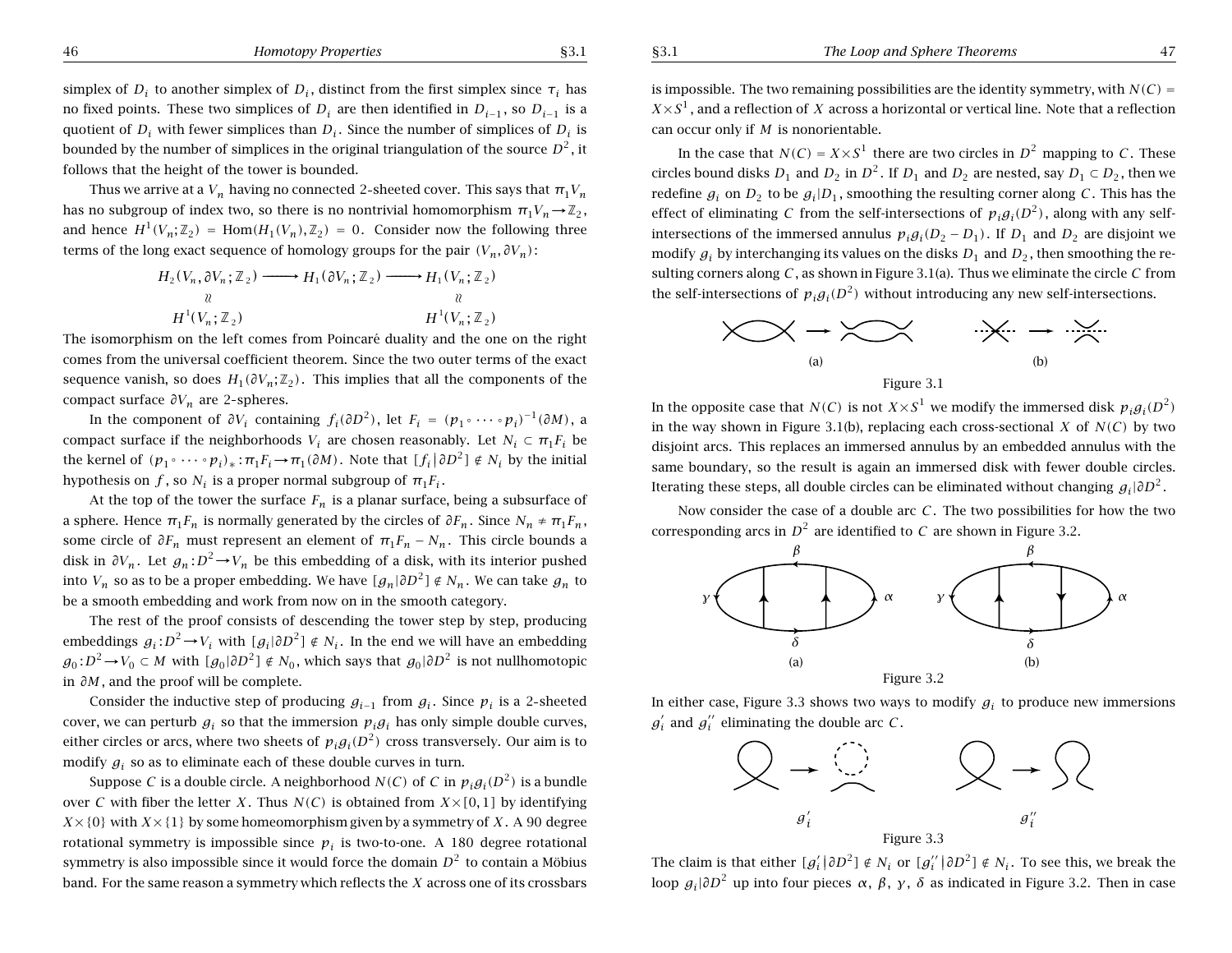(a) we have

$$
\alpha \beta \gamma \delta = (\alpha \gamma) \delta^{-1} (\alpha \beta^{-1} \gamma \delta^{-1})^{-1} (\alpha \gamma) \delta
$$
  
|| || || ||  

$$
g'_i | \partial D^2 \qquad g''_i | \partial D^2 \qquad g'_i | \partial D^2
$$

and in case (b) we have

$$
\alpha\beta\gamma\delta = (\alpha\gamma^{-1})(\gamma\delta)^{-1}(\alpha\gamma^{-1})^{-1}(\alpha\delta\gamma\beta)(\gamma\delta)
$$
  
|| || || ||  

$$
g'_i|\partial D^2 \qquad g'_i|\partial D^2 \qquad g''_i|\partial D^2
$$

So in either case, if  $g_i' \mid \partial D^2$  and  $g_i'' \mid \partial D^2$  were both in the normal subgroup  $N_i$ , so would  $g_i|\partial D^2$  be in  $N_i$ .

We choose the new  $g_i$  to be either  $g'_i$  or  $g''_i$ , whichever one preserves the condition  $[g_i|\partial D^2] \notin N_i$ . Repeating this step, we eventually get  $g_i$  with  $p_i g_i$  an embedding *g*<sub>*i*−1</sub>, with  $[g_{i-1}|\partial D^2] \notin N_{i-1}$ .

**Corollary 3.2 (Dehn's Lemma).** If an embedded circle in  $\partial M$  is nullhomotopic in M. *it bounds a disk in M .*

**Proof**: First delete from *∂M* everything but <sup>a</sup> neighborhood of the given circle *<sup>C</sup>* , producing a new manifold *M'* with  $\partial M'$  an annulus. (If *C* had a Möbius band neighborhood in *∂M* , it would be an orientation-reversing loop in *M* , which is impossible since it is nullhomotopic.) Apply the loop theorem to *M'* to obtain a disk  $D^2 \subset M'$ with  $\partial D^2$  nontrivial in  $\partial M'$ , hence isotopic to *C*.  $\Box$ 

**Corollary 3.3.** Let  $S \subset M$  be a 2-sided surface. If the induced map  $\pi_1 S \to \pi_1 M$  is not injective for some choice of basepoint in some component of S, then there is a  $\parallel$  *disk D*<sup>2</sup> ⊂ *M with D*<sup>2</sup> ∩ *S* =  $\partial D^2$  *a nontrivial circle in S*.

**Proof**: Let  $f: D^2 \to M$  be a nullhomotopy of a nontrivial loop in *S*. We may assume *f* is transverse to *S*, so  $f^{-1}(S)$  consists of  $\partial D^2$  plus possibly some circles in  $D^2 - \partial D^2$ . If such a circle in  $D^2 - \partial D^2$  gives a trivial loop in the component of *S* it maps to, then we can redefine *f* so as to eliminate this circle (and any other circles inside it) from  $f^{-1}(S)$ . So we may assume no circles of  $f^{-1}(S)$  are trivial in *S*. Then the restriction of *f* to the disk bounded by an innermost circle of  $f^{-1}(S)$  (this circle may be  $\partial D^2$ itself) gives a nullhomotopy in  $M - S$  of a nontrivial loop in *S*. Now apply the loop theorem to  $(M - \partial M)$ | $(S - \partial S)$ .

Here is another application of the loop theorem:

**Proposition** 3.4. *A compact connected orientable prime* 3-*manifold M with*  $\pi_1 M \approx$  $\parallel$  **Z** is either  $S^1 \times S^2$  or  $S^1 \times D^2$ .

**Proof**: First let us do the case *∂M* <sup>≠</sup> <sup>∅</sup>. Then *∂M* can contain no spheres, otherwise primeness would imply  $M = B^3$ , contradicting  $\pi_1 M \approx \mathbb{Z}$ . To restrict the possibilities for *∂M* further we need the following basic result.

**Lemma 3.5.** If  $M$  is a compact orientable 3-manifold then the image of the boundary  $\parallel$  map  $H_2(M, \partial M) \rightarrow H_1(\partial M)$  has rank equal to one half the rank of  $H_1(\partial M)$ .

Here 'rank' means the number of  $\mathbb Z$  summands in a direct sum splitting into cyclic groups. Equivalently, we can use homology with Q coefficients and replace 'rank' by 'dimension.'

**Proof**: With Q coefficients understood, consider the commutative diagram

$$
H_2(M, \partial M) \xrightarrow{\partial} H_1(\partial M) \xrightarrow{i_*} H_1(M)
$$
  
\n
$$
\begin{array}{ccc}\n\downarrow & \vee & \vee \\
\downarrow & & \vee \\
H^1(M) & \xrightarrow{i^*} H^1(\partial M) \xrightarrow{\delta} H^2(M, \partial M)\n\end{array}
$$

where the vertical isomorphisms are given by Poincaré duality. Since we have coefficients in a field, the map *i*<sup>\*</sup> is the dual of  $i<sub>*</sub>$ , obtained by applying Hom(−,  $\mathbb{Q}$ ). Linear algebra then implies that dim Ker  $i_* = \dim \text{Coker } i^*$ . Hence dim Im  $\partial = \dim \text{Ker } i_* =$ dim Coker  $i^* = \dim C$ oker  $\partial$  which implies the result.  $\Box$ 

Continuing with the proof of the Proposition,  $H_1(M)$  has rank one, hence so does *H*<sup>1</sup>(*M*) ≈ *H*<sub>2</sub>(*M*,  $\partial M$ ) and we conclude that  $\partial M$  must be a single torus. The map *π*<sub>1</sub> $\partial M \rightarrow \pi$ <sub>1</sub>*M* is not injective, so the loop theorem gives a disk  $D^2 \subset M$  with  $\partial D^2$ nontrivial in  $\partial M$ . Splitting *M* along this  $D^2$  gives a manifold with boundary  $S^2$ , and this leads to a connected sum decomposition  $M = N \sharp S^1 \times D^2$ . Since *M* is prime, we conclude that  $M = S^1 \times D^2$ .

When  $\partial M = \emptyset$  we use another basic fact about 3-manifolds:

**Lemma 3.6.** For a 3-manifold M, every class in  $H_2(M)$  is represented by an embedded closed orientable surface  $S \subset M$ , and similarly every class in  $H_2(M, \partial M)$  is represented by an embedded compact orientable surface  $(S, \partial S) \subset (M, \partial M)$ . If M is orientable. S may be chosen in both cases so that the inclusion of each component of *S into M induces an injective map on*  $\pi_1$ *.* 

**Proof:** Taking simplicial homology with respect to some triangulation of *M*, represent a class in  $H_2(M)$  by a cycle z, a sum of the oriented 2-simplices in M with integer coefficients. Reversing orientations of some simplices, we may assume all coefficients are non-negative. To desingularize this 2 cycle *<sup>z</sup>* into <sup>a</sup> surface, first replace each 2-simplex  $\sigma$  with coefficient  $n_{\sigma}$  by  $n_{\sigma}$  nearby parallel copies of itself, all with the same boundary  $\partial \sigma$ . Next, look in a small disk transverse to a 1-simplex of *M* . The copies of 2 simplices incident to this 1 simplex have induced normal orientations, which we can think of as either clockwise or counterclockwise around the 1 simplex. Since *<sup>z</sup>* is <sup>a</sup> cycle, the number of incident 2 simplices with clockwise orientation equals the number with counterclockwise orientation. Thus there must be two consecutive 2 simplices with opposite orientation. The edges of these along the given 1 simplex can be joined together and pushed off the 1 simplex. Repeat this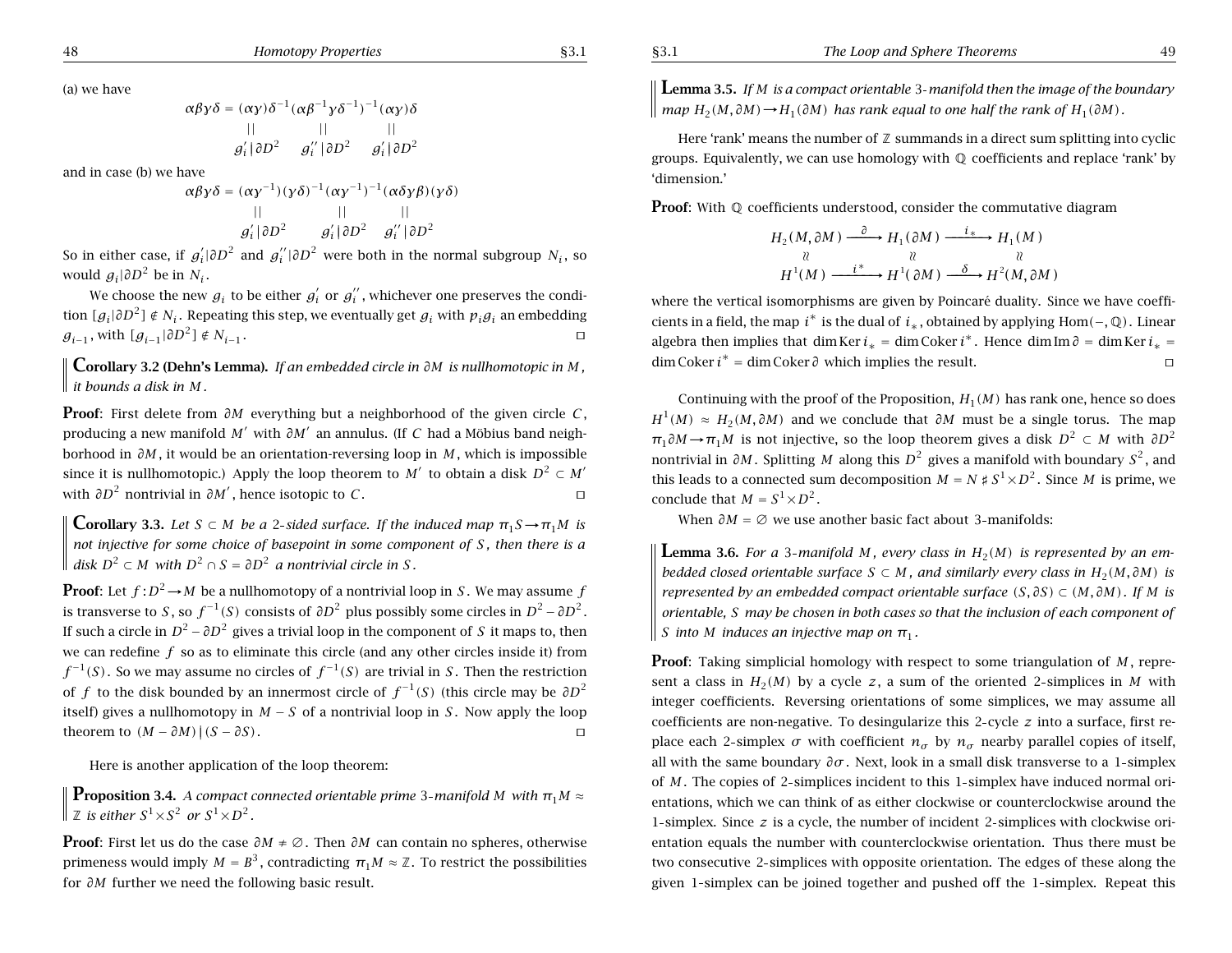step until *<sup>z</sup>* is 'resolved' to <sup>a</sup> surface whose only singularities are at vertices of *M* . To eliminate these isolated singularities, consider <sup>a</sup> small ball about <sup>a</sup> vertex. The surface meets the boundary of this ball in disjoint embedded circles, so we can cap off these circles by disjoint embedded disks in the interior of the ball. Doing this for all vertices produces an embedded oriented surface *S* , with <sup>a</sup> natural map to the 2 skeleton of *M* taking the fundamental class for *S* to *<sup>z</sup>*. The case of relative homology is treated in similar fashion.

To obtain the final statement of the lemma, suppose the map  $\pi_1S \to \pi_1M$  is not injective for some component of S. Then Corollary 3.3 gives a disk  $D\subset M$  realizing this non-injectivity. Surgering *S* along *D* produces <sup>a</sup> new surface which is obviously in the same homology class. Since *S* is compact, surgery simplifies *S* , either splitting one component into two components of lower genus, in case *∂D* separates *S* , or in the opposite case, reducing the genus of <sup>a</sup> component of *S* . So after finitely many steps we reach the situation that each component of S is  $\pi_1$ -injective.  $\Box$ 

Returning to the proof of Proposition 3.4 in the case of closed  $M$  , we have  $\mathbb{Z}\approx$ *H*<sub>1</sub>(*M*) ≈ *H*<sup>1</sup>(*M*) ≈ *H*<sub>2</sub>(*M*). By the lemma we may represent a nontrivial class in  $H_2(M)$  by a closed embedded surface *S* with each component  $π_1$ -injective. Since  $\pi_1 M \approx {\mathbb Z}$ , each component of  $S$  must then be a 2-sphere. The separating spheres are trivial in homology, so can be discarded, leaving at least one nonseparating sphere. As in Proposition 1.4 this gives a splitting  $M = N \nless S^1 \times S^2$  , finishing the proof.  $\Box$ 

Dropping the hypothesis that  $M$  is prime, the proof shows that  $M = N \nmid S^1 \times S^2$ or  $N$  #  $S^1 \times D^2$  . Then  $\pi_1 M \approx \pi_1 N$   $*$   $\mathbb Z$ , hence  $N$  is simply-connected, since a nontrivial free product is necessarily nonabelian. This implies that *∂N* , hence also *∂M* , consists of spheres, since as we showed in the proof of the loop theorem,  $H_1(N;\mathbb{Z}_2) = 0$  is sufficient to obtain this conclusion. Let  $N'$  be obtained from N by capping off its boundary spheres by balls. Thus  $N'$  is a closed simply-connected 3-manifold. The next proposition describes the homotopy type of such an  $N^{\prime}$  .

**Proposition 3.7.** *<sup>A</sup> closed simply-connected* <sup>3</sup> *manifold is <sup>a</sup> homotopy sphere, i.e.,* homotopy equivalent to  $S^3$ . A compact 3-manifold is contractible iff it is simply*connected and has boundary <sup>a</sup>* 2 *sphere.*

**Proof**: Let P be a closed simply-connected 3-manifold. It is orientable since  $\pi_1P=0.$ By Poincaré duality and the Hurewicz theorem we have  $\pi_2 P \approx H_2(P) \approx H^1(P) \approx$  $H_1(P) = 0$ . Then  $\pi_3 P \approx H_3(M) \approx \mathbb{Z}$ , and we have a degree one map  $S^3 \rightarrow P$ . This induces an isomorphism on all homology groups. Since both  $S^3$  and  $P$  are simplyconnected, Whitehead's theorem implies that the map  $S^3 \rightarrow P$  is a homotopy equivalence.

The second assertion can be proved in similar fashion.

The Poincaré Conjecture (still unproved) is the assertion that  $S^3$  is the only homotopy 3-sphere, or equivalently,  $B^3$  is the only compact contractible 3-manifold.

### **The Sphere Theorem**

Here is the general statement:

**Theorem 3.8.** Let M be a connected 3-manifold. If  $\pi_2 M \neq 0$ , then either

- (a) there is an embedded  $S^2$  in M-representing a nontrivial element in  $\bm{\pi}_2 \bm{M}$  , or
- (b) there is an embedded 2-sided  $\mathbb{R}P^2$  in M such that the composition of the cover
- $S^2 \rightarrow \mathbb{R}P^2$  with the inclusion  $\mathbb{R}P^2 \hookrightarrow M$  represents a nontrivial element of  $\pi_2 M$  .

A 2-sided  $\mathbb{R}P^2 \subset M$  can exist only if M is nonorientable, so for orientable M the theorem asserts that there is an  $S^2 \subset M$  which is nontrivial in  $\pi_2 M$ , if  $\pi_2 M$  is nonzero. An example of a nonorientable manifold where  $\mathbb{R} \mathrm{P}^2$  's are needed to represent a nontrivial element of  $\pi_2$  is  $S^1 {\times} {\mathbb R} {\rm P}^2.$  This has  $S^1 {\times} S^2$  as a double cover, so  $\pi_2$ is Z. However,  $S^1{\times}\mathbb{R}\text{P}^2$  is irreducible, by Proposition 1.12, so any embedded  $S^2$  in  $S^1{\times}\mathbb{R}\text{P}^2$  is nullhomotopic.

We remark that it is not true in general for orientable *M* that every element of  $\pi_2 M$  is represented by an embedded sphere. For example,  $\pi_2(S^1 \times S^2) \approx {\mathbb Z},$  but as we saw in Proposition 1.4, a separating  $S^2$  in  $S^1 {\times} S^2$  bounds a ball since  $S^1 {\times} S^2$  is prime, while a nonseparating  $S^2$  is a slice  $\{x\}\times S^2$  in a product structure  $S^1\!\times\!S^2$ hence represents a generator of  $\pi_2.$ 

**Corollary 3.9.** *Let M be <sup>a</sup> compact connected orientable irreducible* 3 *manifold with universal cover M* f*.*

(a) If  $\pi_1 M$  is infinite, and in particular if  $\partial M \neq \varnothing$  , then  $M$  is a  $K(\pi,1)$  , i.e.,  $\pi_i M = 0$ *for all i* > 1, *or equivalently,*  $\widetilde{M}$  *is contractible.* 

(b) If  $\pi_1 M$  is finite, then either  $M=B^3$  or  $M$  is closed and  $\widetilde{M}$  is a homotopy 3-sphere.

**Proof**: Since M is irreducible, the Sphere Theorem implies that  $\pi_2 M$  is zero. It follows that  $\pi_3 M \approx \pi_3 \widetilde{M} \approx H_3 \widetilde{M}$  by the Hurewicz theorem. If  $\pi_1 M$  is infinite,  $\widetilde{M}$  is noncompact, so  $H_{3}\widetilde{M} = 0.$  Thus  $\pi_{3}M = 0.$  By Hurewicz again,  $\pi_{4}M \approx \pi_{4}\widetilde{M} \approx H_{4}\widetilde{M}.$ Since  $H_4$  of a 3-manifold is zero, we get  $\pi_4 M = 0$ . Similarly, all higher homotopy groups of M are zero. Now assume  $\pi_1M$  is finite. If  $\partial M \neq \emptyset$  then by Lemma 3.5, *∂M* must consist of spheres and irreducibility implies  $M = B^3$ . If *∂M* = ∅, then  $\widetilde{M}$  is also closed since the covering  $\widetilde{M} \!\to\! M$  is finite-sheeted, and so by Proposition 3.7  $\widetilde{M}$ is <sup>a</sup> homotopy sphere.  $\Box$ 

**Proposition** 3.10. An embedded sphere  $S^2\, \subset\, M$  is zero in  $\pi_{2}M$  iff it bounds a  $\alpha$  *compact* contractible submanifold of M . A 2-sided  $\mathbb{R}P^2 \subset M$  is always nontrivial in  $\pi_2 M$  *.* 

**Proof**: Let  $\widetilde{S}$  be any lift of the nullhomotopic sphere  $S \subset M$  to the universal cover  $\widetilde{M}$ . Via the isomorphism  $π_2M ≈ π_2\widetilde{M}$ ,  $\widetilde{S}$  is nullhomotopic in  $\widetilde{M}$ , hence it is also

 $\Box$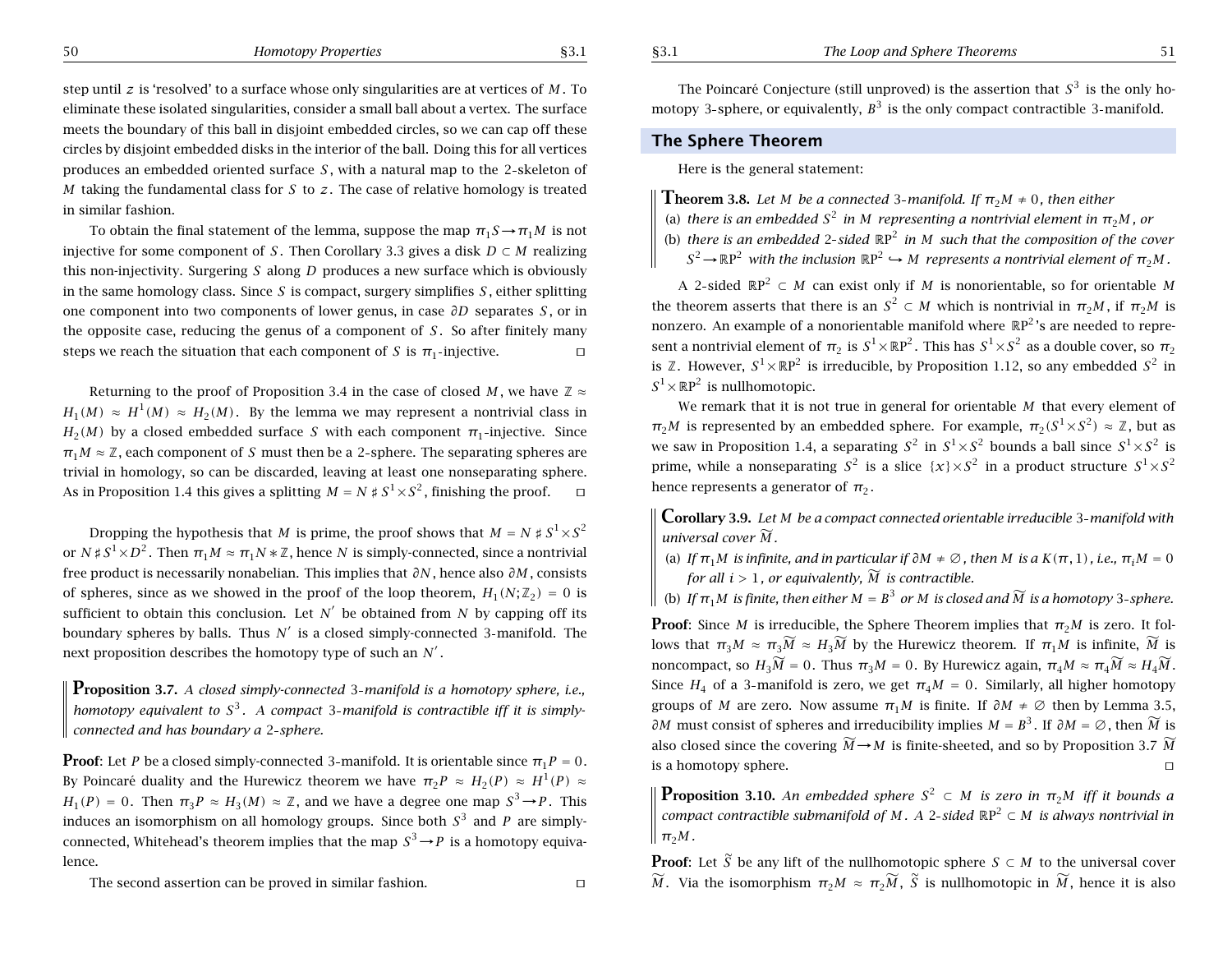homologically trivial in  $\widetilde{M}$  , bounding a compact submanifold  $\widetilde{N}$  of  $\widetilde{M}$  . Rechoosing  $\widetilde{S}$ to be an innermost lift of  $S$  in  $\widetilde{N}$  , we may assume  $\widetilde{N}$  contains no other lifts of  $S$  . Then the restriction of the covering projection  $\widetilde{M} \to M$  to  $\widetilde{N}$  is a covering space  $\widetilde{N} \to N$ , as in the proof of Proposition 1.6. This covering is 1 sheeted, i.e., <sup>a</sup> homeomorphism, since it is 1-sheeted over *S*. By the van Kampen theorem,  $\widetilde{N}$  is simply-connected since  $\widetilde{M}$  is. By Proposition 3.7,  $N$  is contractible.

For the case of a 2-sided  $\mathbb{R}P^2 \subset M$ , consider the orientable double cover  $\widetilde{M} \rightarrow M$ , corresponding to the subgroup of  $\pi_1 M$  represented by orientation-preserving loops in *M*. The given  $\mathbb{R}P^2$  lifts to a unique  $S^2 \subset \widetilde{M}$ . If this is nullhomotopic, the first half of the proposition implies that this  $S^2$  bounds a contractible submanifold  $\tilde{N}$  of  $\widetilde{M}$ . The nontrivial deck transformation of  $\widetilde{M}$  takes  $\widetilde{N}$  to itself since the given  $\mathbb{R} \mathrm{P}^2$ is 2-sided in  $M.$  So the restriction of the covering projection to  $\widetilde{N}$  is a double cover  $\widetilde{N}$ →*N*, with  $\partial N = \mathbb{R}P^2$ . This is impossible by the following lemma. (Alternatively, the Lefschetz fixed point theorem implies that the nontrivial deck transformation  $\widetilde{N}\!\rightarrow\!\widetilde{N}$ must have a fixed point since  $\widetilde{N}$  is contractible.) turns on the set of  $\Box$ 

**Lemma 3.11.** If N is a compact 3-manifold, then the Euler characteristic  $\chi(\partial N)$  is *even.*

**Proof**: By the proof of Lemma 3.5 with  $\mathbb{Z}_2$  coefficients now instead of  $\mathbb{Q}$  coefficients, we see that  $H_1(\partial N; \mathbb{Z}_2)$  is even-dimensional, from which the result follows.  $\Box$ 

The converse statement, that <sup>a</sup> closed surface of even Euler characteristic is the boundary of some compact 3 manifold, is easily seen to be true also.

Here is another consequence of the Sphere Theorem:

**Proposition 3.12.** In a compact orientable 3-manifold M there exists a finite collec*f* tion of embedded 2-spheres generating  $\pi_2 M$  as a  $\pi_1 M$ -module.

**Proof**: By the prime decomposition there is a finite collection *S* of disjoint spheres in *M* such that each component of  $M/S$  is an irreducible manifold with punctures. We claim that the spheres in *S*, together with all the spheres in  $\partial M$ , generate  $\pi_{2}M$ as a  $\pi_1 M$ -module. For let  $f : S^2 \to M$  be given. Perturb  $f$  to be transverse to *S*, so that  $f^{-1}(S)$  is a collection of circles in  $S^2$ . Since the components of *S* are simplyconnected, we may homotope  $f$ , staying transverse to  $S$ , so that  $f$  takes each circle in  $f^{-1}(S)$  to a point. This means that *f* is homotopic to a linear combination, with coefficients in  $\pi_1 M$ , of maps  $f_i : S^2 \to M - S$ . It suffices now to show that if *P* is irreducible-with-punctures then  $\pi_2 P$  is generated as a  $\pi_1 P$ -module by the spheres in ∂P . This is equivalent to saying that if  $\widetilde{P} \to P$  is the universal cover, then  $\pi_2 \widetilde{P}$  is generated by the spheres in  $\partial\widetilde{P}$ . To show this, let  $\widetilde{P}'$  be  $\widetilde{P}$  with its boundary spheres filled in with balls  $B_\ell$ . We have a Mayer-Vietoris sequence:

$$
H_2(\bigcup_{\ell} \partial B_{\ell}) \longrightarrow H_2(\bigcup_{\ell} B_{\ell}) \oplus H_2(\widetilde{P}) \longrightarrow H_2(\widetilde{P}')
$$
  

$$
\underset{\pi_2(\bigcup_{\ell} \partial B_{\ell}) \longrightarrow \longrightarrow \pi_2(\widetilde{P})}{\longrightarrow} \underset{\pi_2(\widetilde{P}) \longrightarrow \longrightarrow \pi_2(\widetilde{P}')}{\longrightarrow} \pi_2(\widetilde{P}')
$$

Now  $\widetilde{P}'$  is the universal cover of the irreducible manifold  $P'$  obtained by filling in the boundary spheres of *P*, so  $\pi_2 \widetilde{P}' \approx \pi_2 P' = 0$  by the Sphere Theorem. Since  $H_2(\bigcup_{\ell} B_{\ell}) = 0$ , we conclude that  $\pi_2(\bigcup_{\ell} \partial B_{\ell}) \to \pi_2(\widetilde{P})$  is surjective, i.e.,  $\pi_2 \widetilde{P}$  is generated by the spheres in its boundary.  $\Box$ 

**Proof** of the Sphere Theorem: Let  $p : \widetilde{M} \to M$  be the universal cover. By Lemma 3.6 we may represent a nonzero class in  $\pi_2 M \approx \pi_2 \widetilde{M} \approx H_2 \widetilde{M}$  by an embedded closed orientable surface  $S \subset \widetilde{M}$ , each component of which is  $\pi_1\text{-injective,}$  hence a sphere since  $\pi_1\widetilde{M} = 0.$  Some component will be nontrivial in  $H_2\widetilde{M}$ , hence in  $\pi_2\widetilde{M}$ . Call this component  $S_0$ .

The rest of the proof will be to show that the sphere  $S_0$  can be chosen so that the union of all the images  $\tau(S_0)$  under the deck transformations  $\tau$  of  $\widetilde{M}$  is a collection of disjoint embedded spheres. Then the restriction  $p : S_0 \to p(S_0)$  is a covering space, so its image  $p(S_0)$  is an embedded  $S^2$  or  $\mathbb{R}P^2$  in *M* representing a nontrivial element of  $\pi_2 M$ . If it is a 1-sided  $\mathbb{R}P^2$ , then the boundary of an *I*-bundle neighborhood of this  $\mathbb{R}P^2$  is an *S*<sup>2</sup> with the inclusion  $S^2 \hookrightarrow M$  homotopic to the composition  $S_0 \to \mathbb{R}P^2 \hookrightarrow M$ , hence nontrivial in  $\pi_2 M$  by the choice of  $S_0$ . Thus the proof will be finished.

We now introduce the key technical ideas which will be used. Let *N* be <sup>a</sup> triangulated 3-manifold, with triangulation  $\mathcal{T}$ . Then a surface *S* ⊂ *N* is said to be in **normal form** with respect to the triangulation if it intersects each 3-simplex  $\Delta^3$  of  $\mathcal{T}$  in a finite collection of disks, each disk being bounded by <sup>a</sup> triangle or square of one of the types shown in Figure 3.4.





There are four types of triangles in each  $\Delta^3$  separating one vertex from the other three, and three types of squares separating opposite pairs of edges of  $\Delta^3$ . Squares of different types necessarily intersect each other, so an embedded surface in normal form can contain squares of only one type in each  $\Delta^3$ . The edges of the squares and triangles are assumed to be straight line segments, so 'triangles' are literally triangles,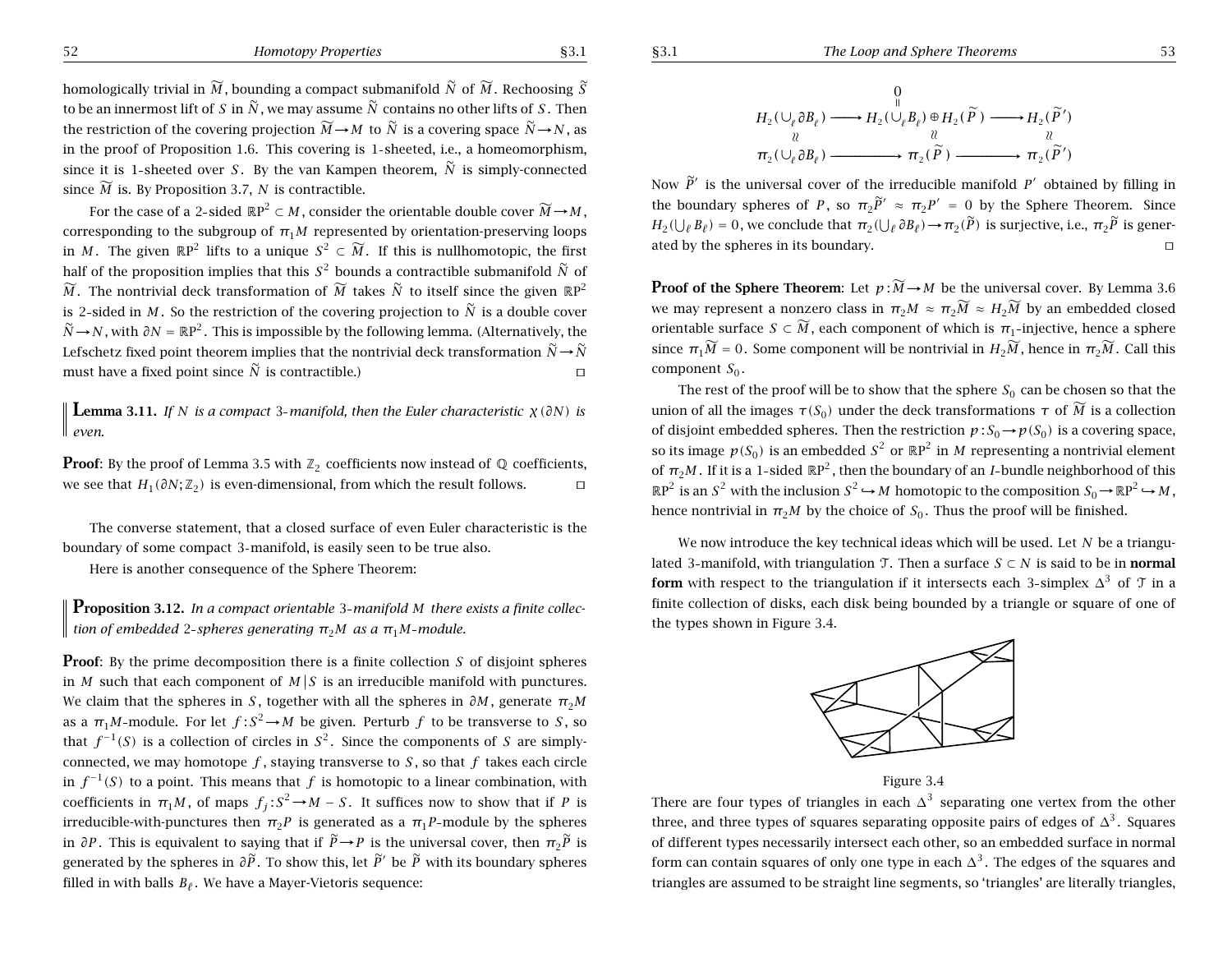but 'squares' do not have to lie in <sup>a</sup> single plane or have all four sides of equal length. 'Quadrilateral' would thus be <sup>a</sup> more accurate term.

For a compact surface S which meets the 1-skeleton of the triangulation transversely we define the **weight**  $w(S)$  to be the total number of points of intersection of *S* with all the edges of the triangulation.

 ${\bf L}$ emma 3.13. If  $N$  contains an embedded sphere which is nontrivial in  $\pi_2 N$ , then it contains such a sphere in normal form, and we may take this sphere to have minimal *weight among all spheres which are nontrivial in <sup>π</sup>*2*N .*

**Proof:** As in the proof of existence of prime decompositions, we begin by perturbing a nontrivial sphere  $S \subset N$  to be transverse to all simplices of T, and then we perform surgeries to produce an *S* meeting each 3 simplex only in disks. A surgery on *S* produces a pair of spheres  $S'$  and  $S''$  , and in  $\pi_2 N$  ,  $S$  is the sum of  $S'$  and  $S''$  , with respect to suitably chosen orientations and paths to <sup>a</sup> basepoint. So at least one of *S*<sup> $\prime$ </sup> and *S*<sup> $\prime$ </sup> must be nontrivial in  $π_2N$  if *S* is, and we replace *S* by this nontrivial *S*<sup> $\prime$ </sup> or S<sup>"</sup>. Then we repeat the process until we obtain a nontrivial sphere S meeting all 3-simplices in disks. Note that replacing S by S' or S'' does not yield a sphere of larger weight since  $w(S) = w(S') + w(S'')$ .

Next, we isotope *S* so that for each 3-simplex ∆<sup>3</sup>, the boundary ∂D of each disk  $\mathop{\mathrm{component}}\nolimits D$  of  $S\cap \Delta^3$  meets each edge of  $\Delta^3$  at most once. For if such a circle  $\partial D$ meets an edge  $\Delta^1$  more than once, consider two points of  $\partial D \cap \Delta^1$  . After rechoosing these two points if necessary, we may assume the segment  $\alpha$  of  $\Delta^1$  between these points meets *D* only in the two points of *∂α*. The arc *<sup>α</sup>* lies in one of the two disks of *<sup>∂</sup>*∆<sup>3</sup> bounded by *∂D*, and separates this disk into two subdisks. Let *E* be one of these subdisks. We may perturb  $E$  so that it lies entirely in the interior of  $\Delta^3$  except for the arc *<sup>α</sup>* in *∂E*, which we do not move, and so that the rest of *∂E*, an arc *β*, stays in *D*. Now we can perform an isotopy of *S* which removes the two points of *∂α* = *∂β* from the intersection of *S* with the edge  $Δ^1$  by pushing *β* across the repositioned *E*. It may be that before this isotopy, *E* intersects *S* in other curves besides  $β$ , but this is not <sup>a</sup> real problem as we can just push these curves along ahead of the moving *β*. The key property of this isotopy is that it decreases the weight *w(S)* by at least two, since it eliminates the two intersection points of *∂α* without introducing any new intersections of *S* with edges of the triangulation.

Since this isotopy decreases  $w(S)$ , finitely many such isotopies, interspersed with the former surgery steps to make *S* meet each 3 simplex in disks, suffice to produce <sup>a</sup> sphere *S* meeting 3 simplices only in disks, with the boundaries of these disks meeting each 1 simplex at most once. We can then easily isotopy *S* to meet all 2 simplices in straight line segments, without changing the intersections with edges. We leave it as an exercise for the reader to check that the condition that the boundary circles of the disks of  $\mathit{S} \cap \Delta^3$  meet each  $1$ -simplex at most once implies that each of these boundary

circles consists of either three or four segments, forming <sup>a</sup> triangle or square as in Figure 3.4.

Thus we produce <sup>a</sup> sphere *S* in normal form which is still nontrivial in *<sup>π</sup>*2*N* . Since the procedure for doing this did not increase the weight of *S* , it follows that the minimum weight of all homotopically nontrivial spheres in *N* is achieved by <sup>a</sup> normal form nontrivial sphere.  $\Box$ 

Now we return to the proof of the Sphere Theorem. Choose <sup>a</sup> triangulation of *M* and lift this to a triangulation  $\mathfrak T$  of  $\widetilde{M}$ . By the preceding lemma we may take  $S_0$ to be in normal form with respect to T and of minimum weight among all nontrivial spheres in  $\widetilde{M}$ . The immersed sphere  $p(S_0) \subset M$  is then composed of triangles and squares in all the 3 simplices of *M* , and by small perturbations of the vertices of these triangles and squares we can put their boundary edges in general position with respect to each other. This means than any two edges of triangles or squares meet transversely in at most one point lying in the interior of <sup>a</sup> 2 simplex, and no three edges have <sup>a</sup> common point. We may also assume the interiors of the triangles and squares intersect each other transversely. Lifting back up to  $\widetilde{M}$  , this means that the collection Σ of all the translates  $\tau(S_0)$  of  $S_0$  under deck transformations  $\tau \in \pi_1 M$ consists of minimum weight nontrivial spheres in normal form, having transverse intersections disjoint from the 1 skeleton of T.

Define compact subsets  $B_i \subset \widetilde{M}$  inductively, letting  $B_0$  be any 3-simplex of  ${\mathfrak T}$ and then letting  $B_i$  be the union of  $B_{i-1}$  with all 3-simplices which meet  $B_{i-1}$ . So  $B_0 \subset B_1 \subset \cdots \subset \bigcup_i B_i = \widetilde{M}$ . Let  $\Sigma_i$  be the collection of all the spheres in  $\Sigma$  which meet *B<sub>i</sub>*. This is a finite collection since only finitely many  $\tau(S_0)$ 's meet each 3-simplex of  $\mathfrak T$ , and  $B_i$  is a finite union of 3-simplices.

We describe now a procedure for modifying the spheres in  $\Sigma_i$  to make them all disjoint. Suppose  $S \cap S' \cap \mathfrak{T}^2 \neq \varnothing$  for some  $S, S' \in \Sigma_i$ , where  $\mathfrak{T}^2$  denotes the 2-skeleton of T. As a first step, circles of  $S \cap S'$  in the interiors of 3-simplices of T can be eliminated by isotopy of S without affecting  $S \cap \mathcal{T}^2$ . Namely, since S and *S*<sup> $\prime$ </sup> are in normal form, such a circle in a simplex  $\Delta$ <sup>3</sup> bounds disks *D* ⊂ *S* ∩  $\Delta$ <sup>3</sup> and *D'* ⊂ *S'* ∩  $\Delta$ <sup>3</sup>. We may choose *D* to be innermost, so that *D* ∩ *S'* = ∂*D*. Then *D* ∪ *D'* is a sphere, which bounds a ball in  $\Delta^3$  by Alexander's theorem, and we can isotope  $S'$ by pushing  $D'$  across this ball to eliminate the circle  $\partial D = \partial D'$  from  $S \cap S'$ .

Next we will appeal to the following crucial lemma:

 ${\bf L}$ emma 3.14. Let S and S' be minimum weight nontrivial spheres in normal form, *intersecting transversely and with S* ∩ *<sup>S</sup>*<sup>0</sup> *disjoint from* <sup>1</sup> *simplices. Assume that*  $S\cap S' \neq \varnothing$  , and that in each 3-simplex,  $S\cap S'$  consists only of arcs, no circles. Then there is a circle C of S  $\cap$  S' which is innermost in both S and S' , i.e., C bounds disks  $D \subset S$  and  $D' \subset S'$  with  $D \cap S' = \partial D$  and  $D' \cap S = \partial D'$  . Furthermore we may choose  $D$  *and*  $D'$  *so that the sphere*  $D \cup D'$  *is trivial in*  $\pi_2 M$ *.*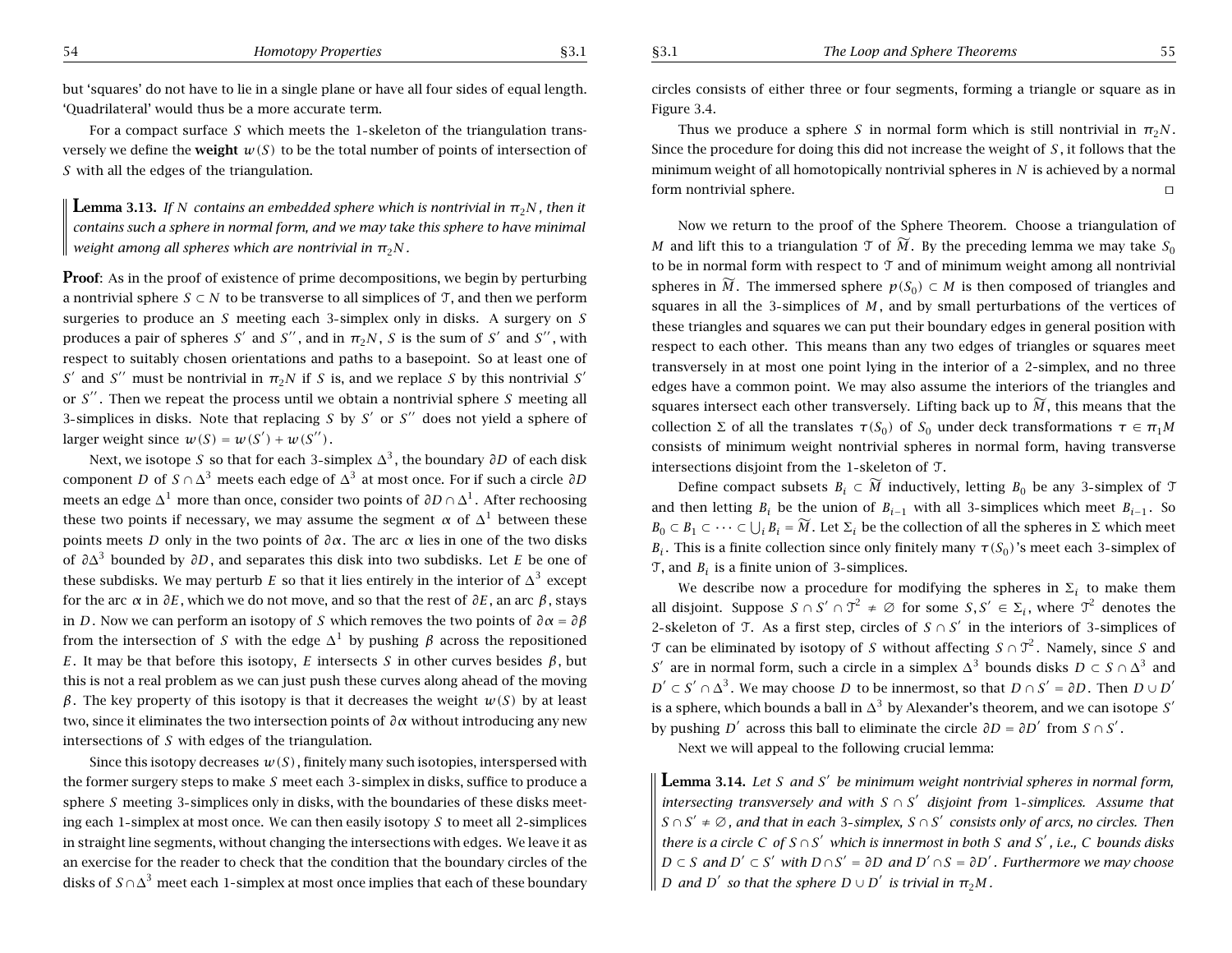56 *Homotopy Properties* §3.1

*x* <sup>+</sup> *y* <sup>=</sup> *c*

*y* <sup>+</sup> *z* <sup>=</sup> *a*

 $x + z = b$   $y = \frac{1}{2}(a + c - b)$ 

 $x = \frac{1}{2}(b + c - a)$ 

 $z = \frac{1}{2}(a + b - c)$ 

Let us postpone the proof of this lemma, which is rather lengthy, and continue with the proof of the Sphere Theorem. Having <sup>a</sup> circle *C* as in this lemma, we replace  $\Delta^2$  determine the numbers  $x,~y,~z$  of arcs of  $T \cap \Delta^2$  joining each pair of edges, as indicated in Figure 3.8. *x y <sup>z</sup> a*  $c \sqrt{x}$  b So for each deck transformation *<sup>τ</sup>* , the normal form surfaces *S* and *τ(S)* have the same intersection with  $\mathfrak{I}^1$  hence also with  $\mathfrak{I}^2$ , as claimed.

Finally, to make *S* itself invariant under deck transformations we need only choose the disks of  $S - T^2$  to be invariant. This can be done by fixing a choice of these disks in <sup>a</sup> particular 3 simplex of T lying over each 3 simplex in *M* , then translating these disks to all other 3-simplices of  $\mathfrak T$  via the deck transformations.  $\Box$ 

Figure 3.8

**Proof of Lemma 3.14:** Consider disks  $D \subset S$  and  $D' \subset S'$  bounded by circles of *S* ∩ *S'* . Such disks may or may not be innermost, i.e., meeting *S* ∩ *S'* only in their boundary. Here are some facts about such disks.

(1) The minimum weight of disks in  $S$  and  $S'$  is the same. For consider a disk of minimum weight in both S and S', say  $D \subset S$ . We may assume D is innermost. Let *D*<sup> $\prime$ </sup> and *E*<sup> $\prime$ </sup> be the disks in *S*<sup> $\prime$ </sup> bounded by *∂D*. At least one of the spheres  $D \cup D'$ ,  $D \cup E'$  is non-trivial, say  $D \cup E'$ . Then  $w(D \cup E') \geq w(S') = w(D' \cup E')$  since S<sup>o</sup> has minimal weight. Weights being additive, we get  $w(D) \geq w(D')$ . This implies  $w(D) = w(D')$  by the choice of D, so D' also achieves the minimum weight of disks in  $S$  and  $S'$ .

(2) If  $D \subset S$  is an innermost minimum weight disk, separating S<sup>'</sup> into disks D<sup>'</sup> and *E* $^{\prime}$  with *D*∪*E* $^{\prime}$  nontrivial, then *D* $^{\prime}$  is a minimum weight disk and *D*∪*E* $^{\prime}$  is a minimum weight nontrivial sphere. This was shown in (1) except for the observation that  $D\cup E^{'}$ is minimum weight, which holds because  $w(D \cup E') = w(D' \cup E')$  since  $w(D) =$  $w(D^{\prime})$  .

(3) Each disk D has  $w(D) > 0$ . To verify this we may assume D is innermost. The normal form sphere S is decomposed into triangles and squares by the 2-skeleton  $\mathfrak{T}^2$ . If  $w(D) = 0$ , D is disjoint from the corners of these triangles and squares, and so meets them in regions of the following types:



Figure 3.5

*D* by *D'* in *S* to obtain a new sphere *S*, and similarly modify *S'* by replacing *D'* by *D*. Since  $D \cup D'$  is trivial, the new spheres *S* and *S'* are homotopic to the old ones, hence are nontrivial. They are also still of minimum weight since the total weight  $w(S) + w(S')$  is unchanged, hence both terms are unchanged since S and S' each have minimal weight. With a small perturbation of  $S$  and  $S'$  we can eliminate the circle C from  $S \cap S'$ . The new spheres S and S' are not in normal form, but can easily be made so: First straighten their arcs of intersection with 2 simplices without changing the endpoints of these arcs; note that these arcs must join distinct edges of each 2-simplex, otherwise S or S' would not be of minimum weight. Having straightened the intersection of *S* and *<sup>S</sup>*<sup>0</sup> with <sup>2</sup> simplices, the intersections of *S* and  $S<sup>′</sup>$  with 3-simplices must still be disks, otherwise the procedure for putting them into normal form would decrease their weights, which is not possible. The new *S* and *S*0 together have no more points of intersection in 2-simplices with other spheres in  $\Sigma_i$ than the old  $S$  and  $S'$  did, since these other spheres are in normal form, so when we straightened the intersections of the new  $S$  and  $S'$  with 2-simplices this will not produce new intersections with the other spheres.

Thus by repeating this process for the other circles of  $S \cap S'$  and then for all pairs *S*, *S'*, in  $\Sigma_i$  we eventually obtain a collection  $\Sigma_i$  of spheres which are disjoint in all 2 simplices. They can easily be made to be disjoint in the interior of each 3 simplex <sup>∆</sup><sup>3</sup> as well. For the new spheres of <sup>Σ</sup>*<sup>i</sup>* meet *<sup>∂</sup>*∆<sup>3</sup> in <sup>a</sup> collection of disjoint circles, so we need only choose disjoint disks in  $\Delta^3$  bounded by these circles, then isotope the disks of  $\Sigma_i \cap \Delta^3$  to these disjoint disks, rel  $\Sigma_i \cap \partial \Delta^3$ .

Suppose we perform this disjunction procedure on the spheres in  $\Sigma_0, \Sigma_1, \Sigma_2, \cdots$ in turn. We claim that no sphere is modified infinitely often. To see this, observe first that each sphere of  $\Sigma_i$  is contained in  $B_{i+w}$  where  $w$  is the common weight of all the spheres of  $\Sigma$ . This is because the cell structure on each sphere S in  $\Sigma$  consisting of the triangles and squares given by normal form has *<sup>w</sup>* vertices, so <sup>a</sup> maximal tree in its 1 skeleton has *w* − 1 edges and any two vertices can be joined by an edgepath with  $w-1$  edges, so if S meets  $B_i$ , S must be contained in  $B_{i+w}$ . So a sphere in  $\Sigma_i$ will not be modified at any stage after the spheres which meet *Bi*<sup>+</sup>*<sup>w</sup>* are modified, i.e., the spheres in  $\Sigma_{i+w}$  .

So the infinite sequence of modifications produces a collection  $\Sigma$  of disjoint nontrivial spheres. Let *S* denote the union of these spheres. This is <sup>a</sup> surface in normal form, perhaps noncompact. We claim that the intersection of S with the 2-skeleton  $\mathcal{T}^2$  is invariant under all the deck transformation. This is certainly true for the intersection with the 1-skeleton  $\mathfrak{I}^1$ , which was unchanged during the whole modification procedure. Observe that for a surface  $T$  in normal form,  $T\cap\mathfrak{T}^1$  determines  $T\cap\mathfrak{T}^2$ uniquely, since for each simplex  $\Delta^2$ , the weights a, b, c of T at the three edges of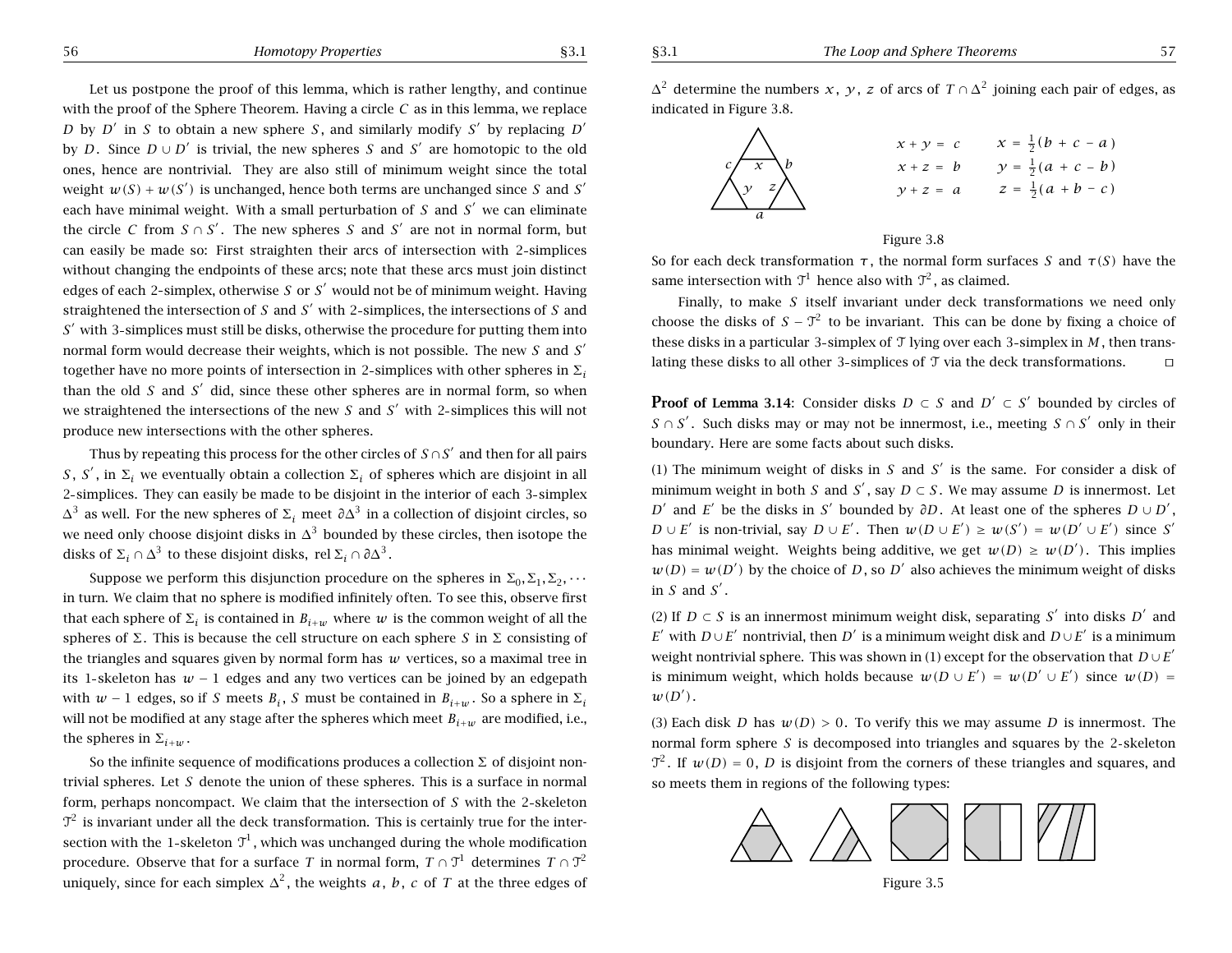Construct a graph *G*  $\subset$  *D* by placing a vertex in the interior of each of these regions, together with an edge joining this vertex to the midpoint of each of the arcs of intersection of the region with the sides of the triangle or square. Clearly *D* deformation retracts onto *G*, so *G* is <sup>a</sup> tree, but this contradicts the fact that each vertex of *G* is incident to at least two edges of *G*.

(4) By (3), <sup>a</sup> minimum weight disk *D* which is not innermost can contain only one innermost disk *D*<sub>0</sub>, and the annuli in *D* − *D*<sub>0</sub> bounded by circles of *S* ∩ *S*<sup> $\prime$ </sup> must have weight zero. By the Euler characteristic argument in (3), these annuli must consist entirely of the rectangular shaded regions in Figure 3.5.

(5) For a minimum weight disk *D*, there must exist in some 2-simplex  $\Delta^2$  of  $\mathcal T$  an arc component *α* of  $D \cap \Delta^2$  having one end on  $\partial \Delta^2$  and the other in the interior of  $\Delta^2$ . This is because *D* meets  $\mathcal{T}^1$  (since  $w(D) > 0$ ), and if a component of  $D \cap \mathcal{T}^2$ containing a point of *D*∩ $T^1$  consisted entirely of arc components of *D*∩∆<sup>2</sup> with both endpoints on  $\partial \Delta^2$ , for each  $\Delta^2$ , then *D* would be a closed surface.

(6) An arc  $\alpha$  as in (5) is divided into segments by the points of  $\alpha \cap S'$ . Each such segment, except the one meeting  $\partial \Delta^2$ , must connect the two boundary components of an annulus of *D* − *S'*, as in (4). The segment of  $\alpha$  meeting  $\partial \Delta^2$  must lie in the unique innermost disk  $D_0 \subset D$ .

Having these various facts at our disposal, we now begin the proof proper.

*Case I.* Suppose we have a minimum weight disk *D* and an arc  $\alpha$  of  $D \cap \Delta^2$  as in (5) with the additional property that the endpoint of  $\alpha$  in the interior of  $\Delta^2$  is the endpoint of an arc *α*<sup> $\prime$ </sup> of  $S' \cap \Delta^2$  whose other endpoint lies on the same edge of  $\Delta^2$ as the other endpoint of  $\alpha$ ; see Fig. 3.6a. The two arcs  $\alpha$  and  $\alpha'$  cut off a triangle *T* from  $\Delta^2$ , and the following argument will involve replacing *T* by subtriangles until the situation of Fig. 3.6c is achieved, with  $α ∩ S' = α' ∩ S = α ∩ α'$ .



Figure 3.6

After replacing *D* by its innermost subdisk we may assume by (6) that  $\alpha \cap S' = \alpha \cap \alpha'$ , as in Fig. 3.6b. Near *α* ∩ *α'*, *α'* lies in a disk  $D' \subset S'$ . If all of *α'* is not contained in *D'*, then the circle  $\partial D = \partial D'$  meets  $\alpha'$  at another point in the interior of  $\alpha'$ , and we can rechoose  $\alpha$  to have this point as an endpoint. So we may assume  $\alpha' \subset D'$ . If  $D \cup D'$  is nontrivial, relabel  $D'$  as  $E'$  in the notation of (1) and (2) above. But then the minimum weight nontrivial sphere  $D \cup E'$  can obviously be isotoped to decrease its weight, a contradiction. So  $D \cup D'$  is trivial, and by (1)  $D'$  is also a minimum weight disk. We can then repeat the preceding steps with the roles of  $D$  and  $D'$  reversed, obtaining in the end the desired situation of Fig. 3.6c, with both  $D$  and  $D'$  innermost and minimum weight, and  $D \cup D'$  trivial. This finishes the proof in Case I.

*Case II.* Suppose we have a minimum weight disk *D* such that  $D \cap \Delta^2$  has a component which is an arc *β* in the interior of  $\Delta^2$ , for some 2-simplex  $\Delta^2$  of *T*. The arc *β* is divided into segments by the points of  $S' \cap D$ . One of these segments must lie in the innermost disk  $D_0$  in  $D$ , otherwise these segments would all be arcs crossing the annuli of *D* − *S'* as we saw in (4), an impossibility since both ends of  $\beta$  are on  $\partial D$ . Replace *D* by its innermost disk, with the new *β* <sup>a</sup> subsegment of the old one. The two endpoints of *β* are joined to  $\partial \Delta^2$  by arcs  $\alpha_1$  and  $\alpha_2$  of  $S' \cap \Delta^2$ , which may be chosen to have their outer endpoints on the same edge of  $\Delta^2$ , as in Figure 3.7a.



If there are other arcs of *D* ∩  $\Delta$ <sup>2</sup> meeting *α*<sub>1</sub> or *α*<sub>2</sub>, these arcs cannot cross *α*<sub>1</sub> or *α*<sub>2</sub> since *D* is innermost. Furthermore, these arcs must lie on the same side of  $\alpha_1$  and  $\alpha_2$ as  $\beta$  since *D* lies on one side of *S'* near  $\partial D$ . Assuming we are not in Case I, these arcs then join  $\alpha_1$  to  $\alpha_2$ , and we can replace  $\beta$  by an edgemost such arc joining  $\alpha_1$  to  $\alpha_2$ . So we may assume  $\alpha_1$  and  $\alpha_2$  meet *D* only at  $\partial \beta$ . Then  $\alpha_1$  and  $\alpha_2$  lie in a disk *D'* of *S*<sup> $\prime$ </sup>. If the sphere *D* ∪ *D*<sup> $\prime$ </sup> is nontrivial, it must be minimum weight, by (2). But there is an obvious isotopy of  $D \cup D'$  decreasing its weight by two. So  $D \cup D'$  is trivial and  $D'$ is a minimum weight disk, by (2) again. If  $D'$  is innermost, we are done. Otherwise, replace *D'* by its innermost subdisk,  $α_1$  and  $α_2$  being replaced by subarcs which still meet  $\partial \Delta^2$  by (6). If we are not in Case I, the endpoints of  $\alpha_1$  and  $\alpha_2$  in the interior of  $\Delta^2$  are then joined by a new arc  $\beta$  in some disk *D* of *S* with  $\partial D = \partial D'$ . By (2) the sphere  $D \cup D'$  cannot be nontrivial, since there is an obvious isotopy decreasing its weight. So  $D \cup D'$  is trivial and *D* is minimum weight. If *D* is not innermost we can go back to the beginning of Case II and repeat the argument with <sup>a</sup> smaller rectangle bounded by  $\alpha_1 \cup \beta \cup \alpha_2$  in  $\Delta^2$ . So we may assume *D* is innermost, finishing the proof in Case II.

*Case III.* Considering again an arc  $\alpha$  as in (5), there remains the possibility that the component *A*<sup> $\prime$ </sup> of *S*<sup> $\prime$ </sup>  $\cap$   $\Delta$ <sup>2</sup> containing the endpoint of  $\alpha$  in the interior of  $\Delta$ <sup>2</sup> has both its endpoints on edges of  $Δ<sup>2</sup>$  not containing the other endpoint of *α*. Thus we have the configuration shown in Figure 3.7b. The arc *<sup>α</sup>* lies in <sup>a</sup> minimum weight disk *D*